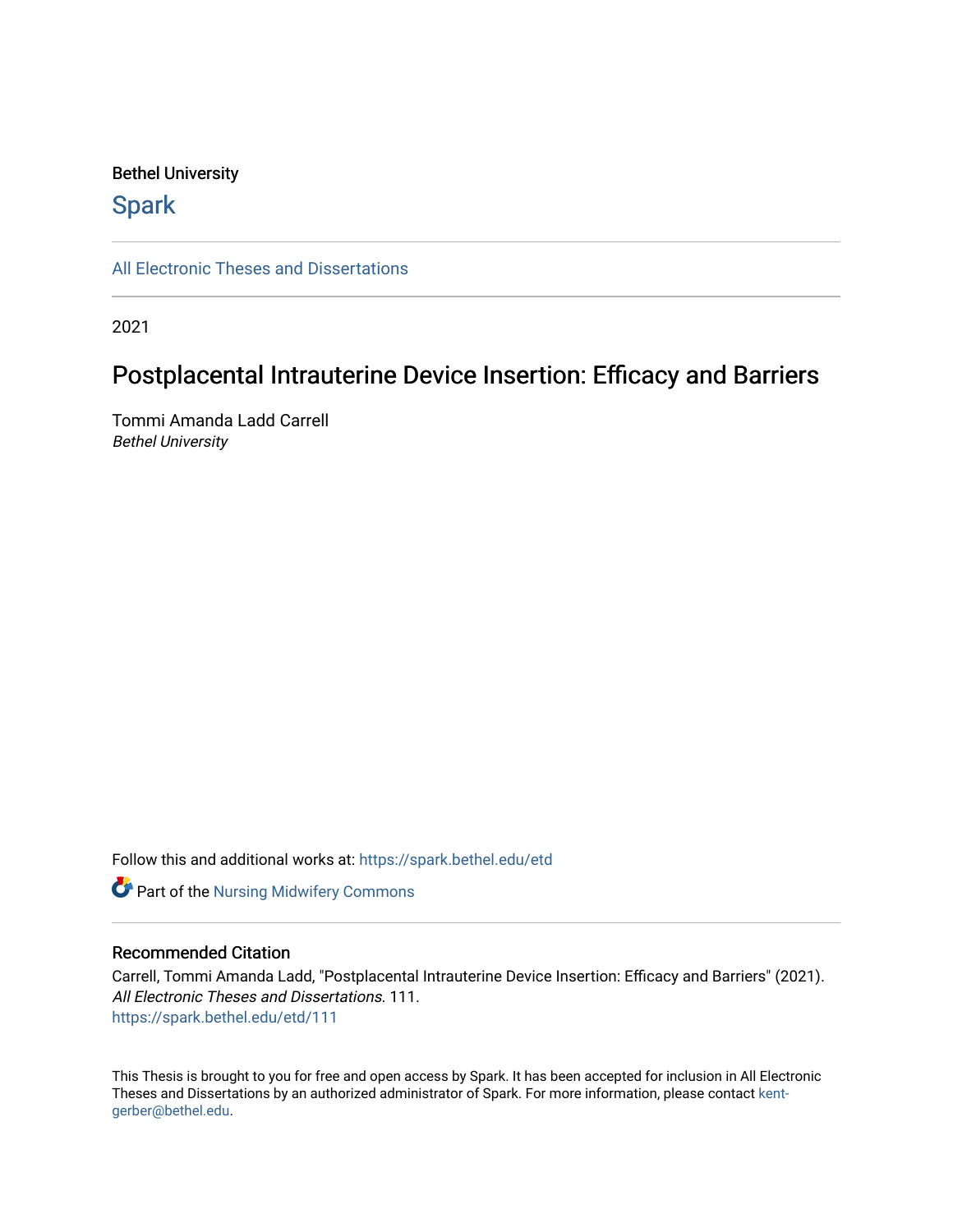# POSTPLACENTAL INTRAUTERINE DEVICE INSERTION:

# EFFICACY AND BARRIERS

# A MASTER'S PROJECT SUBMITTED TO THE GRADUATE FACULTY OF THE GRADUATE SCHOOL BETHEL UNIVERSITY

BY

## TOMMI AMANDA CARRELL

# IN PARTIAL FULFILLMENT OF THE REQUIREMENTS

# FOR THE DEGREE OF

# MASTER OF SCIENCE IN NURSING

MAY 2021

# BETHEL UNIVERSITY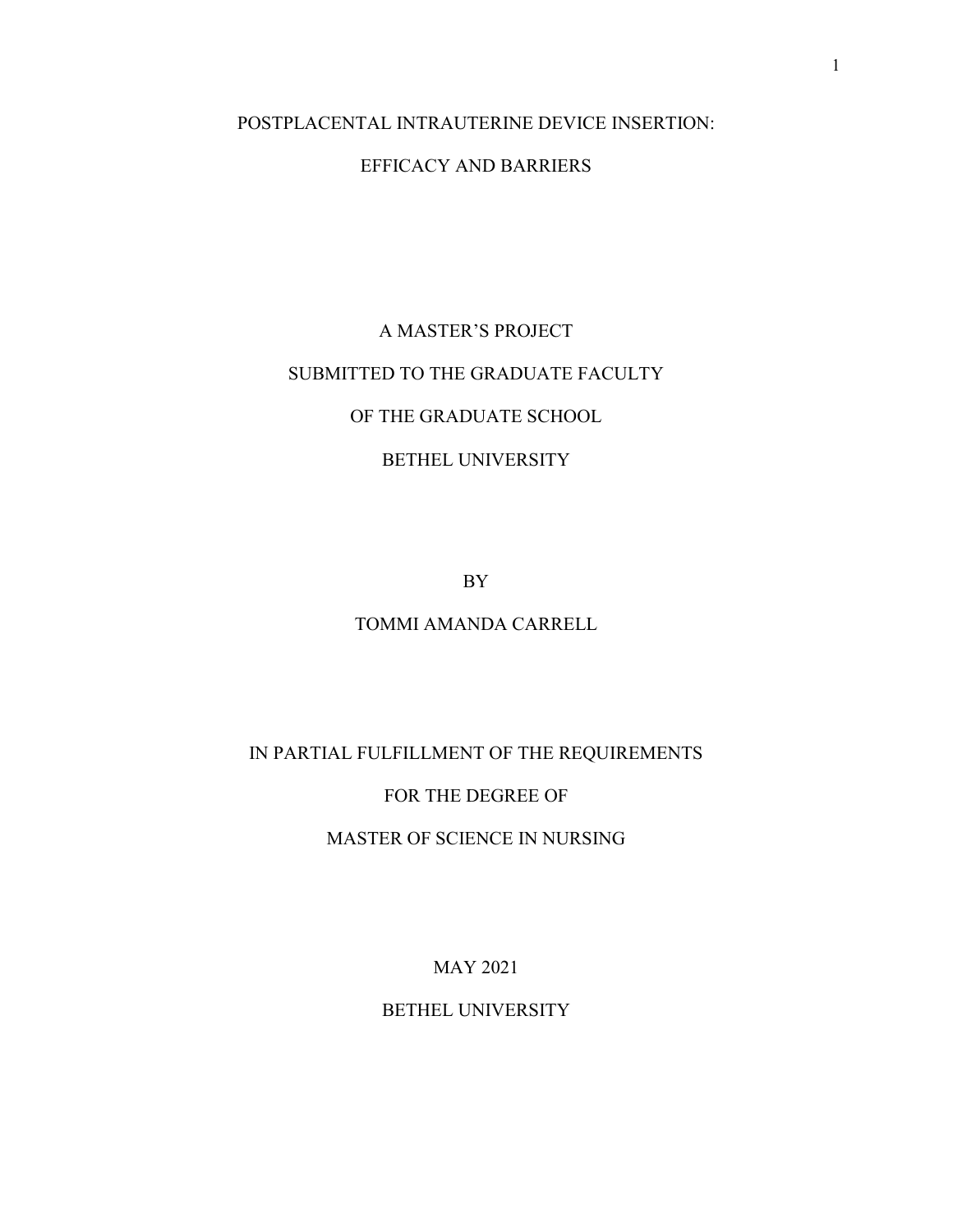Postplacental Intrauterine Device Insertion:

Efficacy and Barriers

Tommi Amanda Carrell

May 2021

# Approvals:

| Project Advisor Name: Katrina Wu, APRN, CNM                          |
|----------------------------------------------------------------------|
| Project Advisor Signature:                                           |
| Second Reader Name: Jane Wrede, PhD, APRN, CNM                       |
| Second Reader Signature:                                             |
| Director of Nurse-Midwifery Program Name: Jane Wrede, PhD, APRN, CNM |
| Director of Nurse-Midwifery Program Signature:                       |
|                                                                      |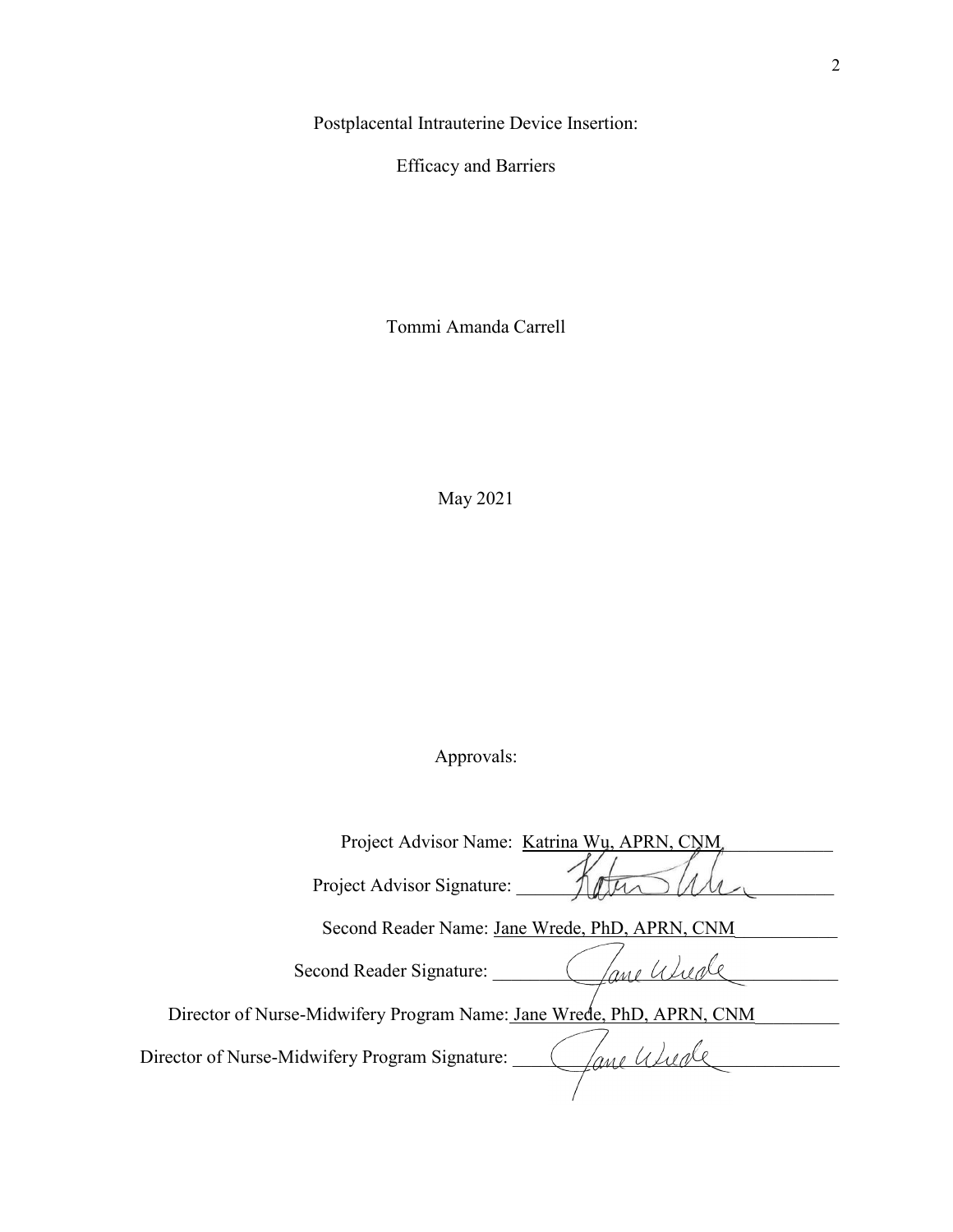#### **Acknowledgments**

To my beautiful children, thank you so much for your resilience and unconditional love during this challenging time. Matthew and Luke, thank you for your patience when life was chaotic and I could not be as present as I once was. To my sweet babies, Benjamin and Eloise what a crazy time to come into this life. It is almost like God knew you would need a buddy in this hectic world so he sent us two! You are all four so good and full of life. Bringing all of you into this world is my greatest adventure. It is my hope that you all can see the importance of realizing goals and not becoming engulfed in a single role in life but instead maintaining your own sense of self no matter what comes.

To my husband, Thomas, thank you. While your own career did not always make it possible to provide support in a physical sense during this program, I have always felt your love and encouragement no matter the distance separating us. Thank you for sacrificing when you can to help me realize my own potential. Thank you for absorbing some of my responsibility and for being a great teammate!

I would also like to express my gratitude to my advisor, Katrina Wu. She has lifted me up in more ways than I can count throughout my three years in this graduate program. Her encouragement gave me confidence to continue when I wished to quit. Her grace helped me to thrive academically even though I was struggling. She is a true model of who I want to become as a practitioner and mentor.

My beautiful MWI cohort friends, I truly could not have completed this program without you. We have weathered tragedies together, celebrated together, and commiserated together. I cannot imagine this journey without all of you in it. I love you all more than you know.

Amanda Carrell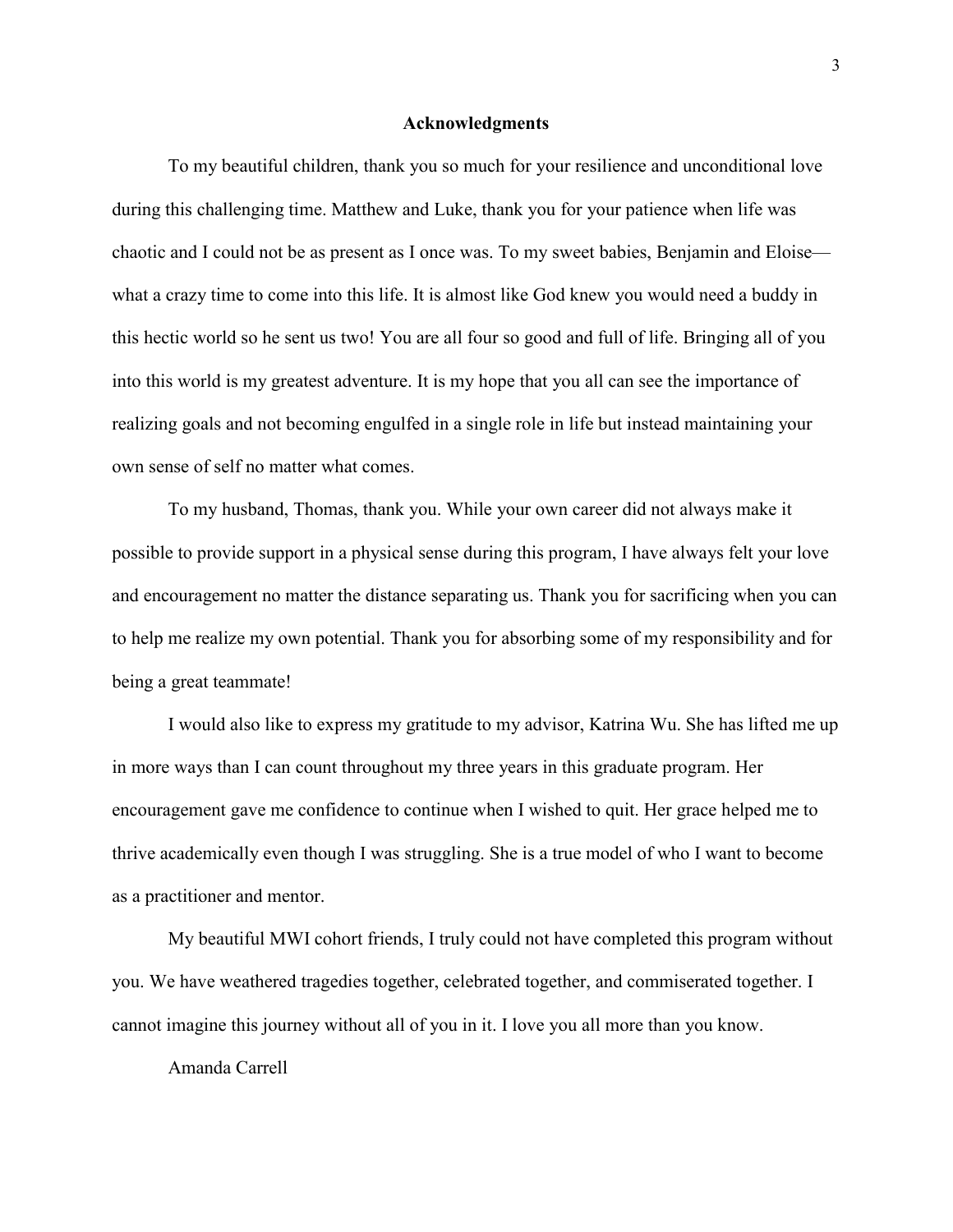#### Abstract

Background/Purpose: As many as half of all women do not attend postpartum care and receive desired family planning care. Left with little to no resources for obtaining contraception, many go on to have subsequent unplanned pregnancies. The American College of Obstetricians and Gynecologists has stated that offering long-term, reversible contraception at the time of birth should be considered for these women, yet adoption of this procedure remains low. This literature review will evaluate the efficacy and advantages of postplacental intrauterine device placement and barriers to implementing the procedure.

Theoretical Framework: The Health Belief Model can be used to frame conversations about family planning and contraception choices. Because the Health Belief Model relies on a person recognizing a need for improved health status and empowers the person to make decisions autonomously; utilizing this model stresses the need for patients to have postplacental IUD placement available for choice.

Methods: A search of multiple databases was performed utilizing a PRISMA tool. Eighteen articles were identified as being relevant to the practice question and were analyzed for data and results. CINAHL, PubMed, and Scopus were utilized for article search. Articles that were published in the last ten years, peer-reviewed, and in English were considered. Qualitative articles regarding IUD placement perspective on breastfeeding or male partner perspective were excluded.

Results/Findings: Intrauterine device insertion rates were consistently higher in those groups that received the device postplacentally versus in the clinic postpartum. Rate of continued use at one year was as high or higher for those receiving devices placed postplacentally compared to in clinic postpartum, despite an increase in expulsion rates for devices placed postplacentally.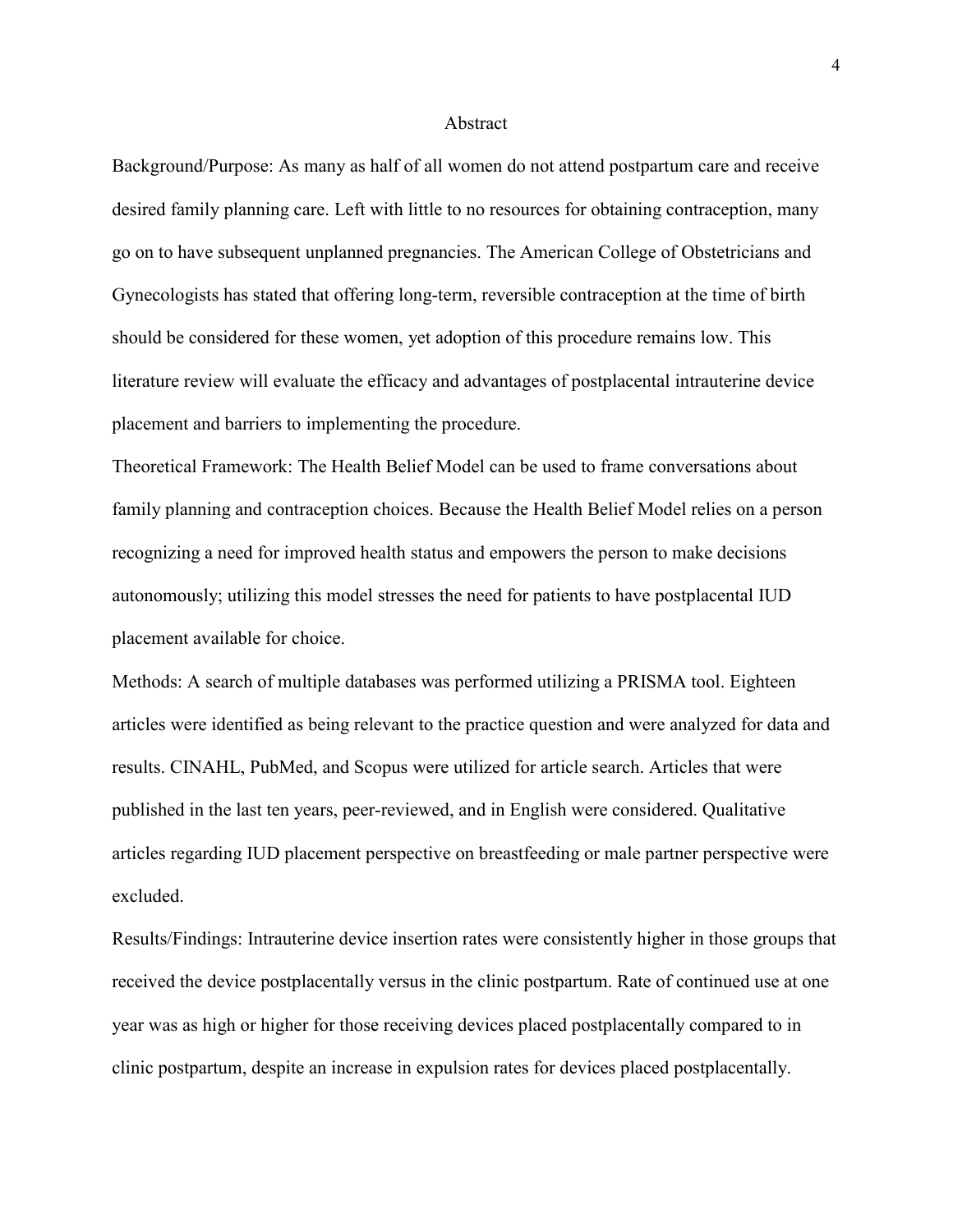Parity and route of delivery were the most correlated factors influencing expulsion. Provider knowledge deficit and insurance reimbursement were identified as barriers.

Implications for Research and Practice: Nurse-midwives should use this information to lobby for this practice to be offered within facilities as well as at a state level for more expansive coverage of postplacental intrauterine insertion.

*Keywords:* Immediate postpartum intrauterine device placement, postplacental LARC, postplacental IUD, postplacental Mirena, postplacental Paragard, postpartum IUD, postpartum IUD after vaginal delivery, IUD short interval pregnancy, barriers to postplacental LARC, and barriers to postplacental IUD.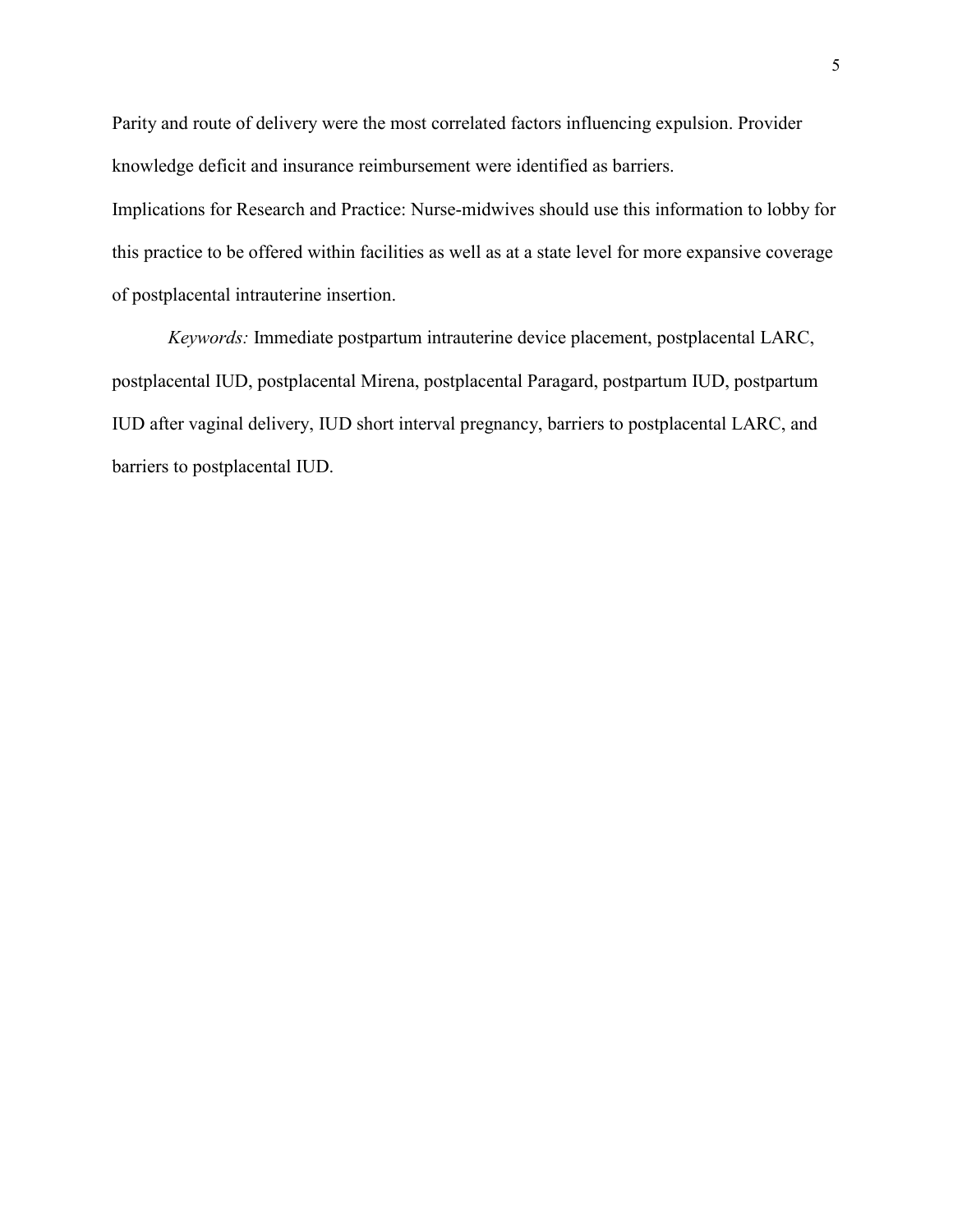| Rates of Intention of IUD Use Postpartum vs. Actual IUD Use |
|-------------------------------------------------------------|
|                                                             |
| Pregnancy Rates with PPIUD placement vs. Overall            |
|                                                             |

# **Table of Contents**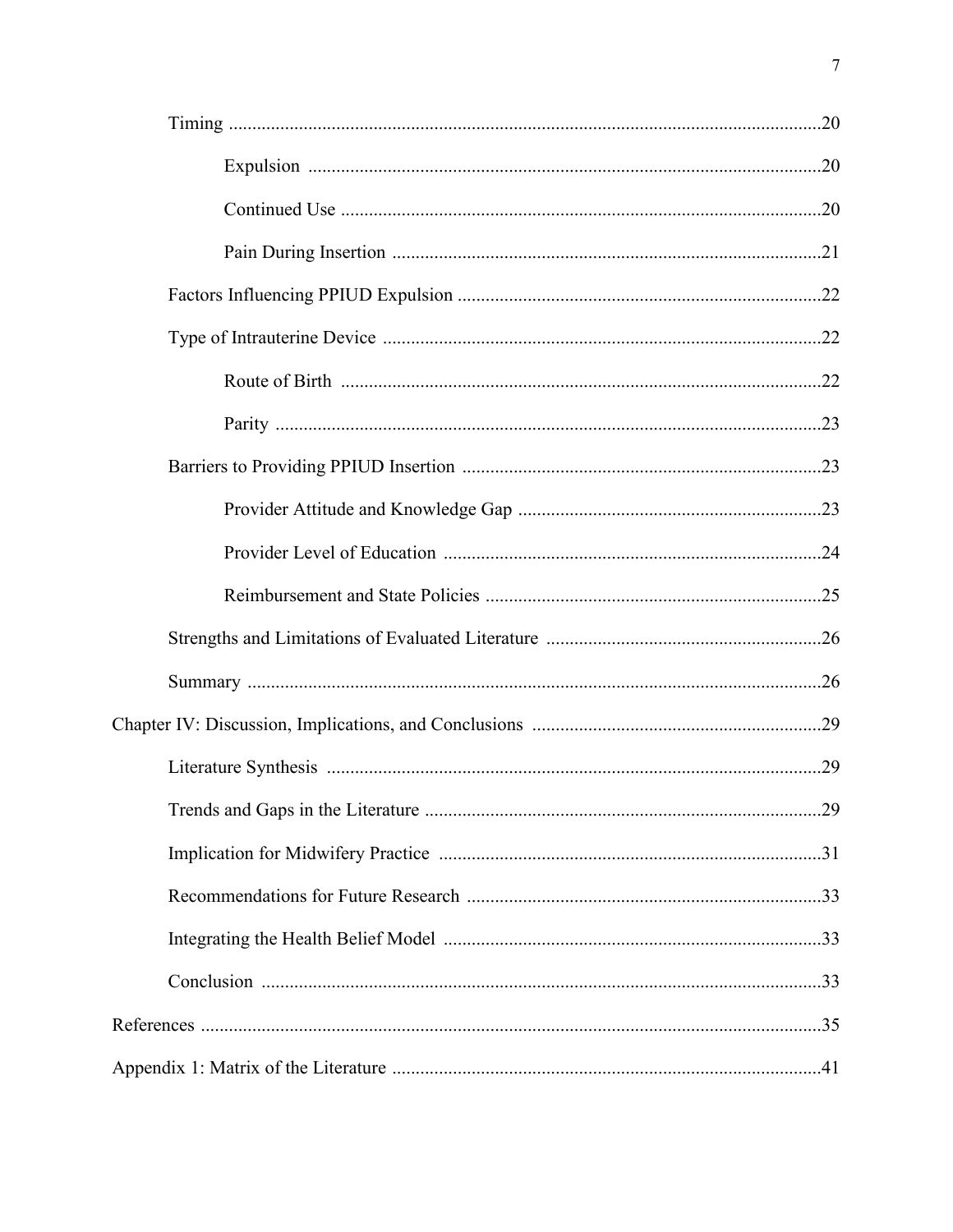#### **Chapter One: Introduction**

In the United States each year, 33% of pregnancies have an interpregnancy interval (IPI) less than the recommended 18 months between the end of one pregnancy and the beginning of another pregnancy (American College of Obstetricians and Gynecologists [ACOG], 2019). Women of color, women in lower socioeconomic groups, and other marginalized groups are at the highest risk for experiencing a shortened interpregnancy interval (ACOG, 2019). Because interpregnancy interval is a modifiable risk factor for worsened maternal and neonatal outcomes such as preeclampsia, prematurity, and low birth weight as well as maternal and neonatal mortality, care should be taken to allow women the greatest access possible to family planning resources (ACOG, 2019).

With nearly half of all pregnancies in the United State being unplanned, access to family planning resources is critical. Unplanned pregnancies and short-interval pregnancies contribute to adverse maternal and neonatal outcomes and perpetuate the cycle of poverty (ACOG, 2019). Recognizing this, the United States Department of Health and Human Services (DHHS) added multiple family planning goals to the *Healthy People 2030* national goals and now include access to family planning, reduction in adolescent pregnancy, and increase in use of contraception, particularly in populations at risk for unintended pregnancy (United States Department of Health and Human Services [DHHS], n.d.).

#### **Statement of Purpose**

The purpose of this paper is to review and synthesize the literature surrounding immediate postplacental administration of intrauterine devices, specifically identifying its efficacy and barriers to implementation.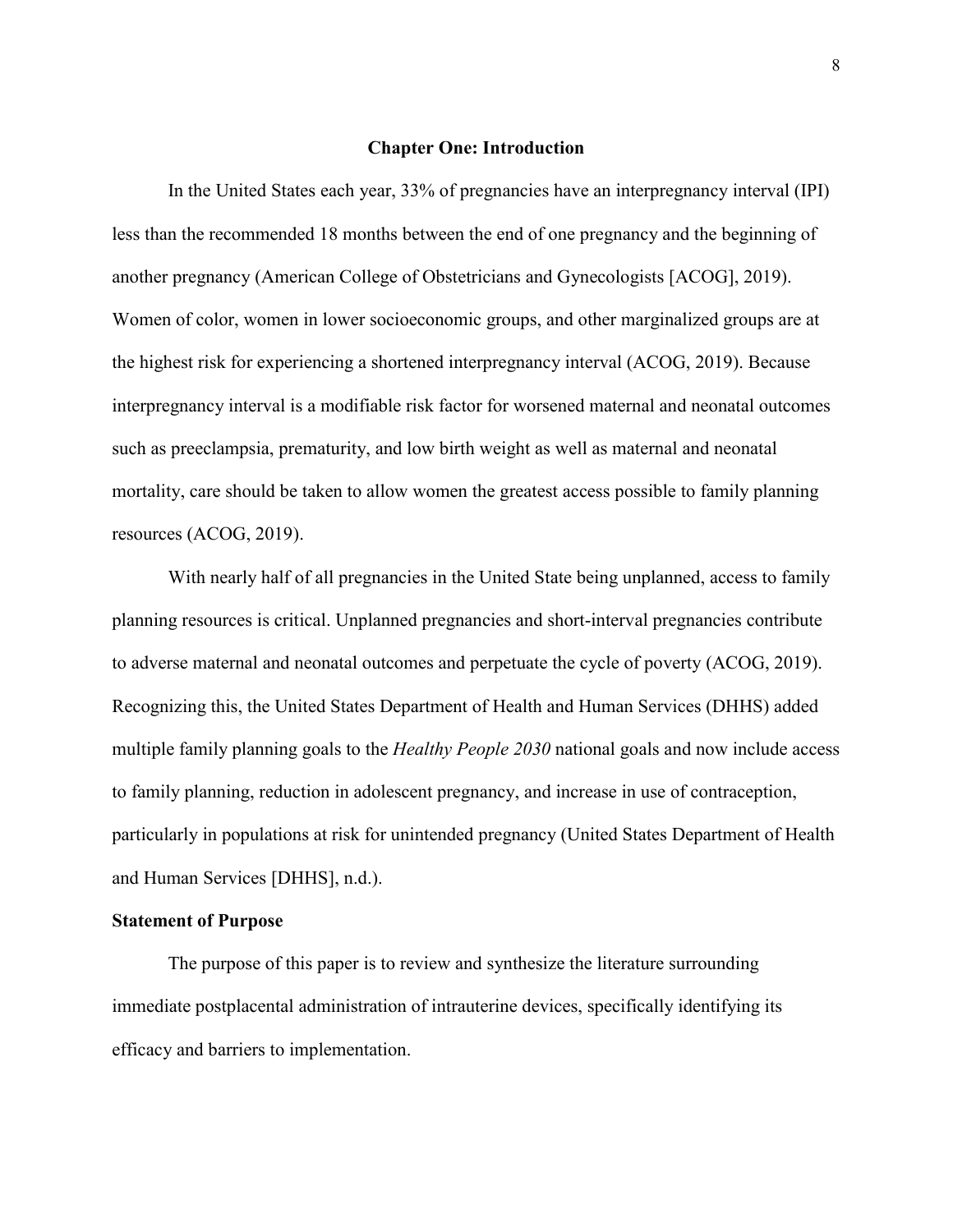#### **Evidence Identifying Need**

In order to aid in the decrease of unplanned pregnancies and improve perinatal outcomes, the American College of Obstetricians and Gynecologists (2020) issued *Committee Opinion 670*, an expert opinion on the use of immediate postpartum long-acting reversible contraception (LARC), including intrauterine devices (IUD) and the Nexplanon implant. This committee opinion states that "LARC should be offered as an effective option for postpartum contraception", particularly with adequate counseling on the risks and benefits; hospital organizations should also work to improve infrastructure to allow for this offering as well as seek to receive adequate and appropriate reimbursement, both publicly and privately funded (American College of Obstetricians and Gynecologists [ACOG], 2020). The committee goes on to recommend that LARC is unable to be administered immediately postpartum and therefore should be offered in the comprehensive postpartum time period. This ACOG committee statement is endorsed by the American College of Nurse-Midwives, the Society of Maternal-Fetal Medicine, the American Academy of Family Physicians, and the Association of Women's Health, Obstetric and Neonatal Nurses (ACOG, 2020).

In 2015, the Cochrane Library published a systematic review investigating the efficacy and appropriateness of offering immediate postplacental IUD placement. This systematic review concluded that while evidence may be limited, the potential risks of waiting for postpartum placement, such as the abrupt self-withdrawal of comprehensive postpartum care being reported as high as 50%, outweigh the risks of placement postplacentally, the largest of those being expulsion (Lopez et al., 2015). Even considering the potential for expulsion, insertion of postplacental IUDs have a positive impact on decreasing unintended pregnancies (Cohen et al.,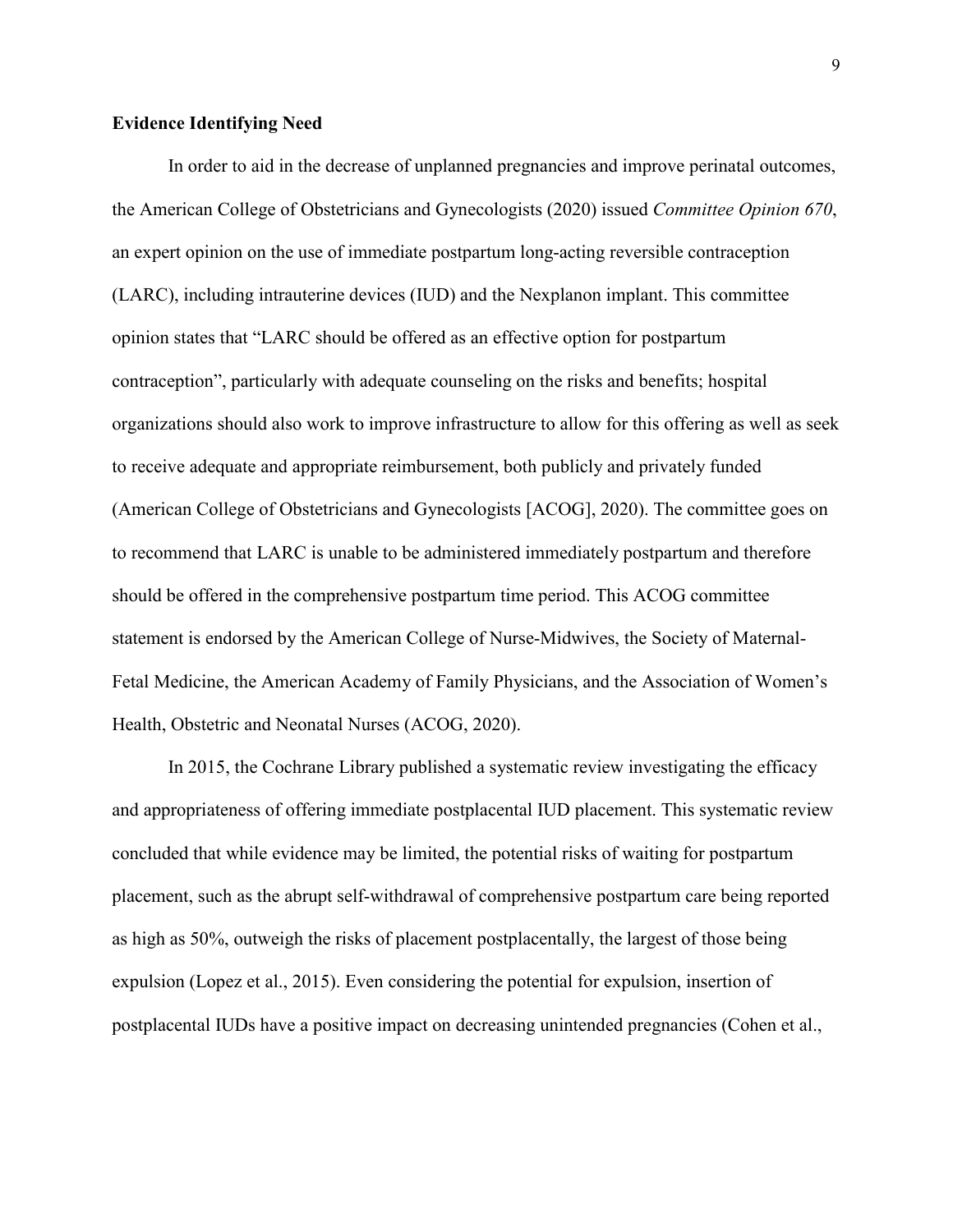2016). The Cochrane systematic review did identify a lack of large population trials and noted that this is an area for future research (Lopez et al., 2015).

UpToDate addresses postplacental IUD insertion in its larger intrauterine device topic. In this expert guide, it is noted that postplacental IUD insertion is an acceptable method of offering contraception and family planning to postpartum patients (Bartz & Pocius, 2019). Bartz and Pocius also note that the ability to reach the fundus of the immediately evacuated uterus proves to be the biggest challenge to insertion. UpToDate concludes that research is overall supportive of routine use of postplacental IUD placement and includes procedural information to lessen expulsion (Bartz & Pocius, 2019).

While the need and potential advantages are identified through expert opinion and clinical decision-making tools, barriers such as provider knowledge and misinformation on the intervention show a critical need for further critical review and synthesis of the currently available literature. Published Cochrane reviews previously identified that postplacental IUD insertion should be considered for women at risk for not attending postpartum care; however, the one-year continuation of postplacental IUD was not identifiable in these reviews (Lopez et al., 2015).

#### **Significance to Nurse-Midwifery**

Midwifery care is hallmarked by a dedication to both public health and ensuring equitable access to care (American College of Nurse-Midwives [ACNM], 2020). Knowing that competent midwifery care is fundamentally rooted in advocating for patients' right to selfdetermination and access to care as well as a dedication to evidence based care, nurse-midwives must take the time to familiarize themselves ways they may increase access to desired contraception in a timeframe that is most accessible to patients seeking contraception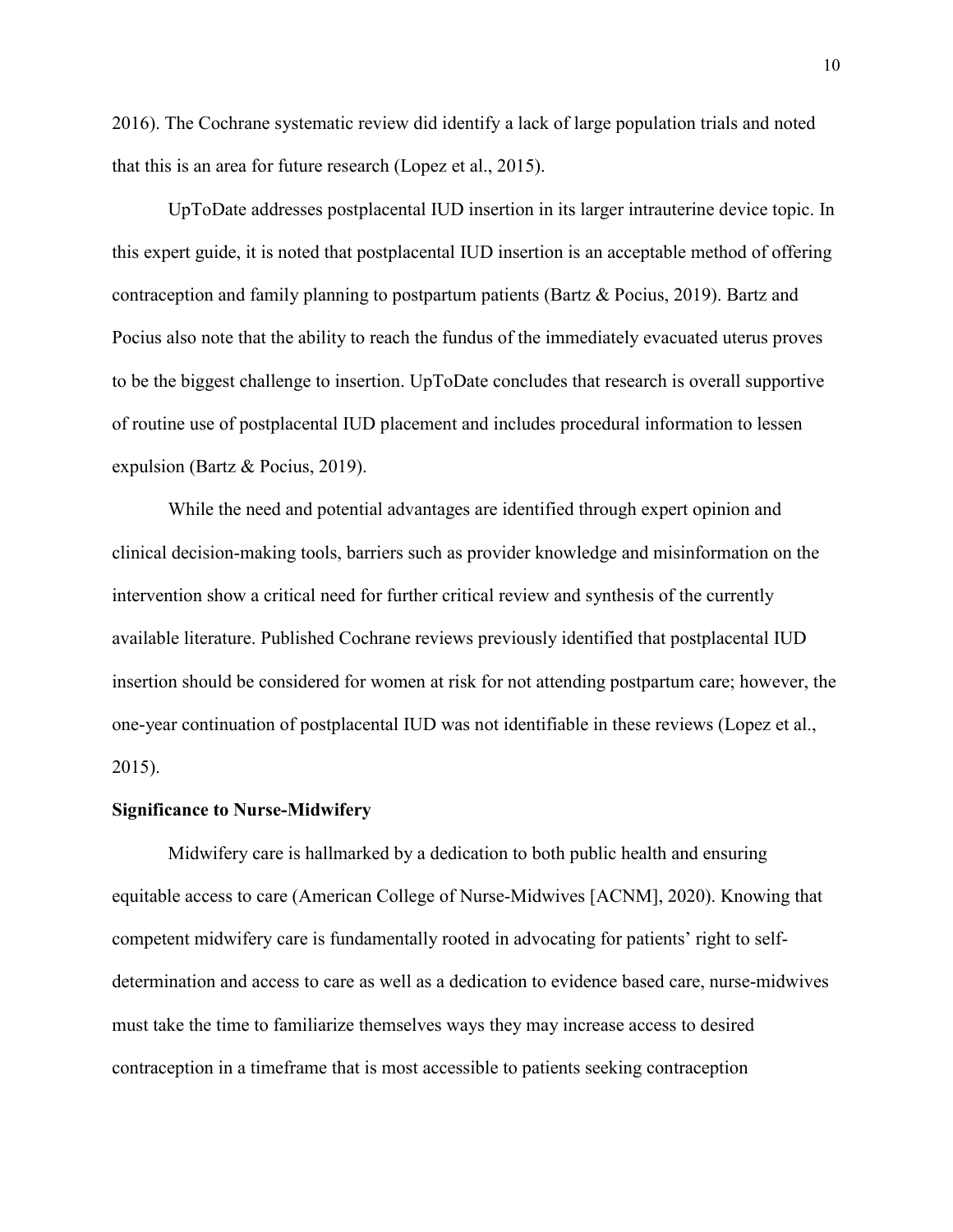postpartum. Nurse-midwives are the premier champions of autonomous client decisions and as such, should be interested in postplacental intrauterine device insertion if it is a viable way to increase access to desired family planning.

#### **Theoretical Framework**

The Health Belief Model (HBM) addresses the concerns of short interpregnancy intervals and supports finding a solution to avoid the morbidity and mortality associated with such intervals. The HBM originated as a 1950's U.S. Public Health disease prevention model to help the United States population avoid disease (LaMorte, 2019). One hallmark of the HBM is the reliance on an individual's desire to avoid illness, or in the case of interpregnancy interval inadequacy, an individual's realization that shortened intervals of pregnancy result in complicated maternal and fetal paths, and an individual seeking to mitigate and avoid that risk. In all, the HBM charges that an individual must believe that they are at risk, that the risk is significant, that any action taken to mitigate the risk is beneficial, that the obstacles are not so substantial that the action is unattainable, there is a cue to action, and that self-efficacy is present.

Looking specifically at short interpregnancy interval through the lens of the HBM, it is apparent that this model is an excellent theoretical framework for the issue. According to the World Health Organization (WHO), when the HBM was utilized during counseling sessions with patients, there were fewer unintended pregnancies even though both the HBM and control group had the same contraceptive use rate; this showed that both the education on adverse outcomes with unplanned and short interval pregnancy as well as the encouragement of decision ownership make the HBM the best framework to approach pregnancy prevention conversations (WHO, 2012).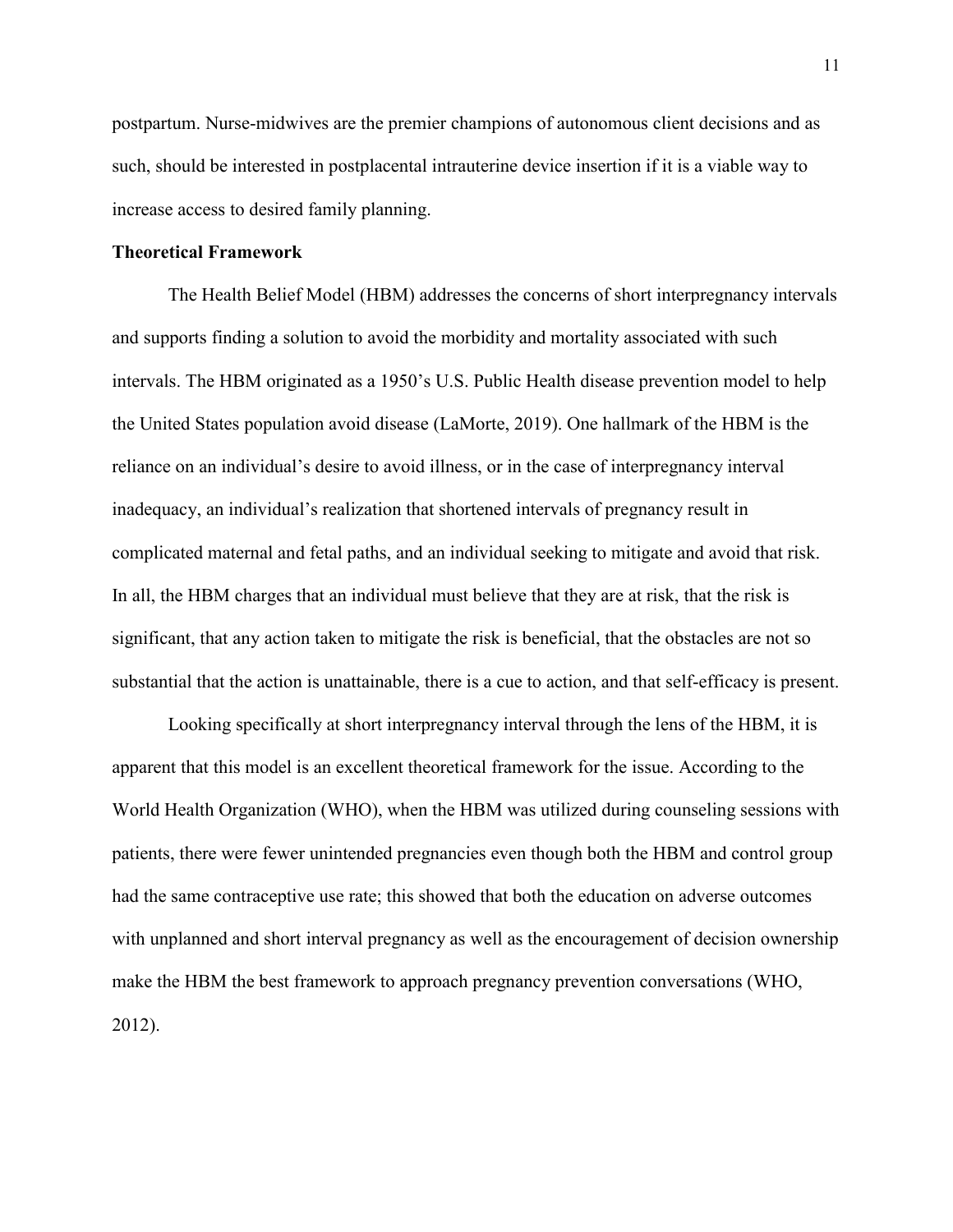While there are critics of the Health Belief Model and its potential incompleteness, it should be noted that healthcare theories merely provide a framework for meeting an actual person where they are and discovering intrinsic motivation. Historically, contraception decisions were made completely by the clinician with little patient autonomy, and as such, the HBM previously made little sense to frame contraceptive care. However, with the progression of patient autonomy and ownership of care, the evolution of contraception and prevention of adverse outcomes can transfer back to the patient through the HBM. Because of this evolution to a partnership of care from a paternalistic approach, even patients who are the most at-risk to leave care or become pregnant prior to return can be counseled to make this decision in an autonomous and health promoting manner (Hall, 2012). Rather than determining that this framework does not fit into family planning, providers should be challenged to make their dialogue fit a script that incorporates the HBM, knowing that such a model provides a path to a patient's desire to achieve health improvement.

#### **Summary**

In the United States, 33% of second order or greater pregnancies have a shortened interpregnancy interval of less than 18 months between the completion of one pregnancy and the incept of the next (ACOG, 2019). Paired with a nearly 50% unplanned pregnancy rate in the United States and abysmal maternal and neonatal morbidity and mortality, it is clear that intervention is necessary. One of the most autonomous ways an individual is able to directly influence their own pregnancy interval and health is through family planning. While an individual may have barriers to access care after leaving the hospital postpartum, postplacental IUD offering is one way to capture at-risk individuals and offer immediate contraception as an option for family planning. A critical review of the literature surrounding efficacy of method,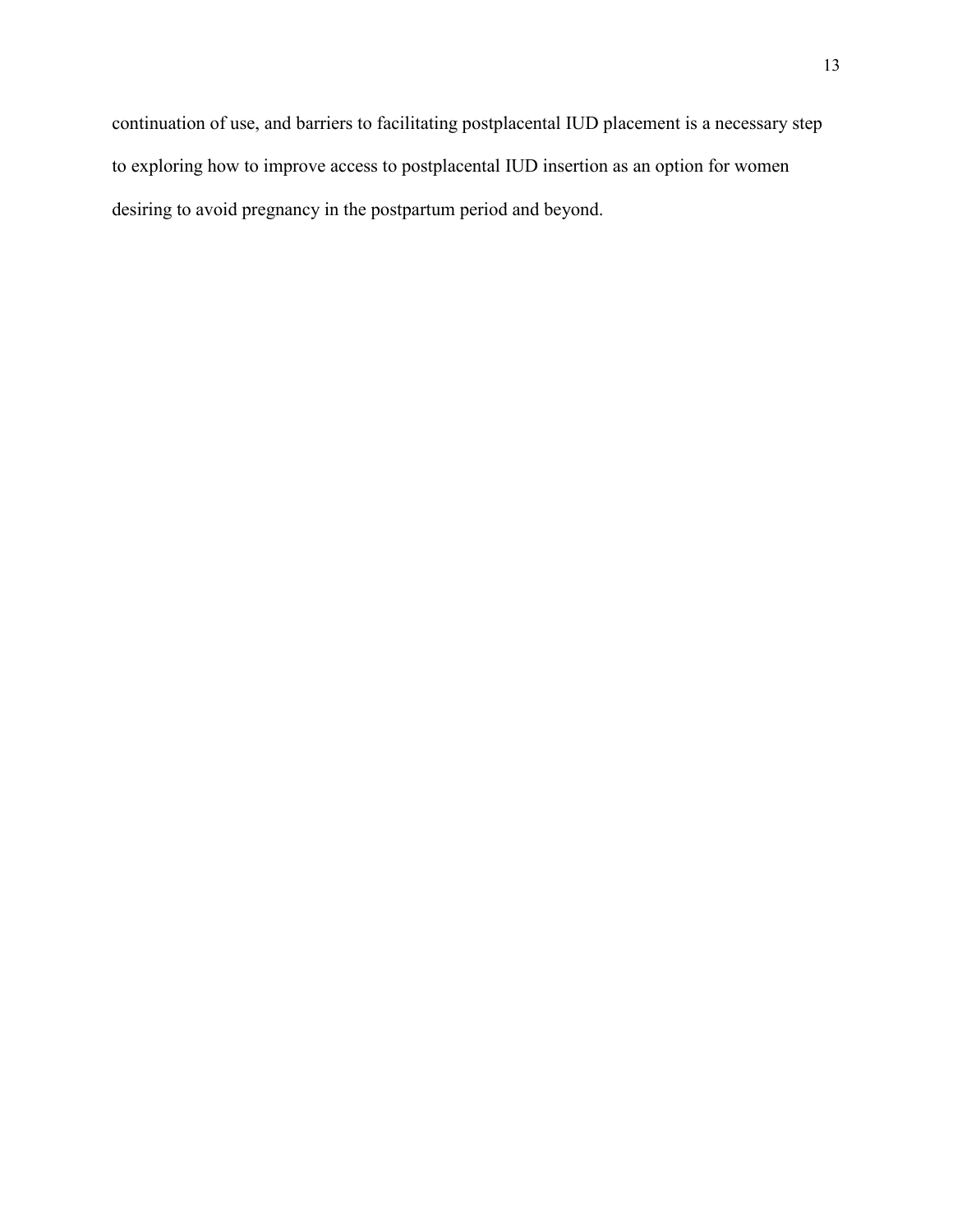#### **Chapter II: Methods**

In order to critically evaluate the literature surrounding intrauterine device placement at the time of placental delivery, a comprehensive search was performed and was depicted utilizing a PRISMA flow diagram (see Figure 1). This chapter summarizes the search strategy including databases and search terms utilized, inclusion and exclusion criteria, and quality of literature. In order to fully appreciate literature surrounding postplacental intrauterine device placement, reference lists for each study meeting criteria were also evaluated for additional studies.

#### **Search Strategy**

In order to give full consideration of all available data for review and synthesis, both the advantages and disadvantages of postplacental intrauterine device placement were analyzed via multiple database searches through Cumulative Index to Nursing and Allied Health Literature (CINAHL), PubMed, and Scopus. Search terms for each database included immediate postpartum intrauterine device placement, postplacental LARC, postplacental IUD, postplacental Mirena, postplacental Paragard, postpartum IUD, postpartum IUD after vaginal delivery, IUD short interval pregnancy, barriers to postplacental LARC, and barriers to postplacental IUD placement.

#### **Inclusion and Exclusion Criteria**

Inclusion criteria required that articles be original research published in peer-reviewed journals that pertained to postplacental insertion of intrauterine devices, available in the English language, available in full text, and published after 2010.

Some articles were individually excluded for specific reasons including studies measuring irrelevant outcomes such as breastfeeding rate or male partner attitude towards postplacental insertion of device, study settings in low-income countries due to difficulties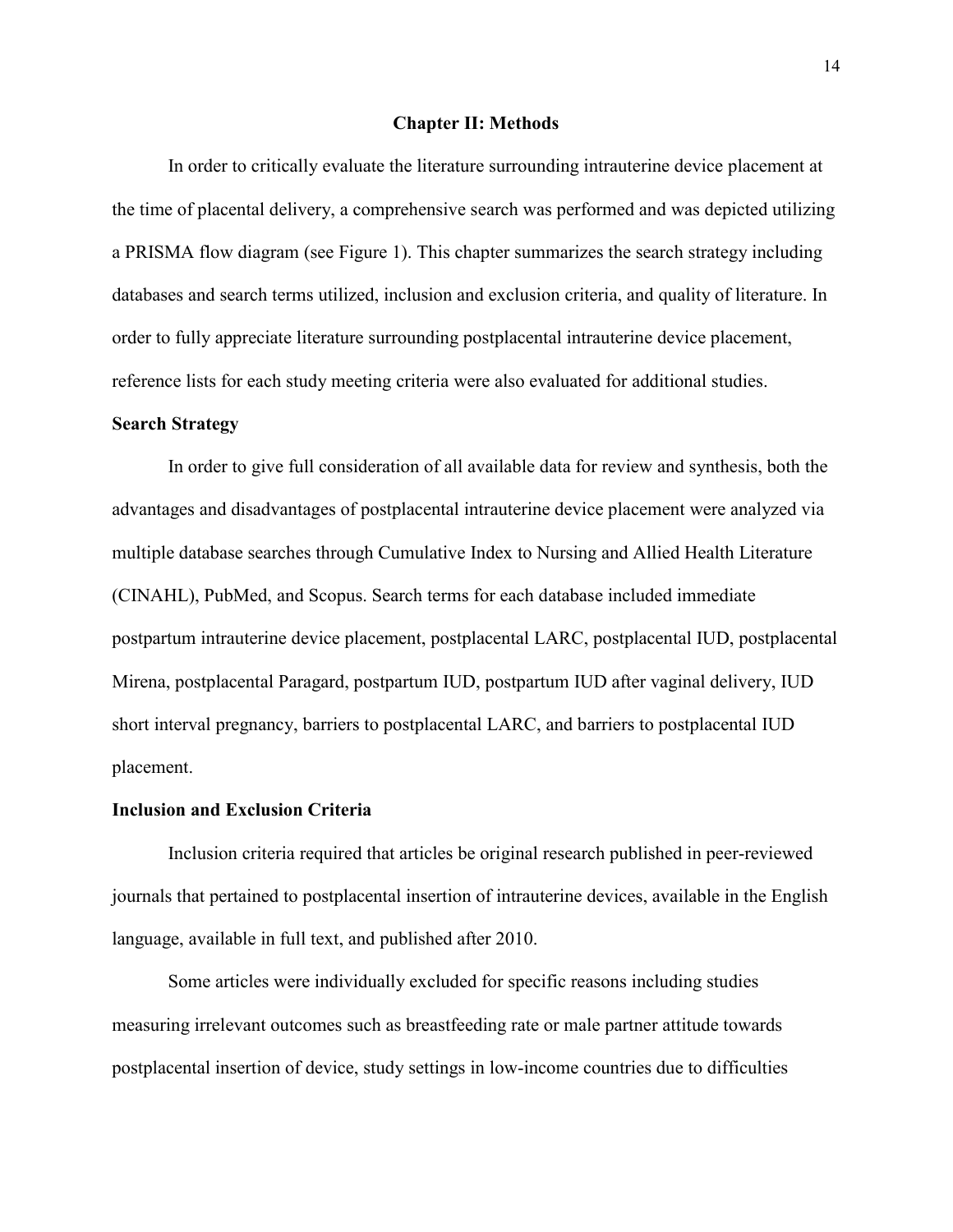monitoring continued use, rates of infection, and other complications, and studies that explored early contraception in general rather than specifically postplacental IUD placement.

#### **Summary of Included Records**

In total, 72 records were identified through these search terms with 37 remaining after removing duplicate records. The titles and abstracts of the remaining 37 articles were screened, resulting in 20 articles. Following a full-text review, 18 articles met the full criteria for inclusion in this synthesis (see Figure 1). There were five randomized controlled trials, five mixed methods studies, four retrospective cohort studies, three prospective cohort studies, and one quasiexperimental trial. In general, studies were not limited to comparing copper versus Mirena LNG-IUS use; however, one study specifically evaluated the difference in expulsion between these two types of devices. Fifteen of the studies were based in the United States, two studies were based in India, and one study was based in Turkey.

#### **Criteria Used for Evaluating Literature**

The Johns Hopkins Research Evidence Appraisal Tool was applied to each study individually to grade the evidence level for each record. This tool appraises articles in a three-tier evidence level category system, with level I being the most stringently designed and level III being non-experimental (Dang & Dearholt, 2018). Additionally, the tool evaluates the study quality as high, good, or low regarding the consistency of results. In total, there were five studies of level I evidence, six studies of level II evidence, and nine studies of level III evidence. This was expected as randomization of intrauterine device placement is unlikely. Additionally, twelve of the studies were of high quality, seven were of good quality, and one was of low quality. The low-quality study was rated as such because of because high attrition prevented research completion; however, the potential implications remain important to the discussion.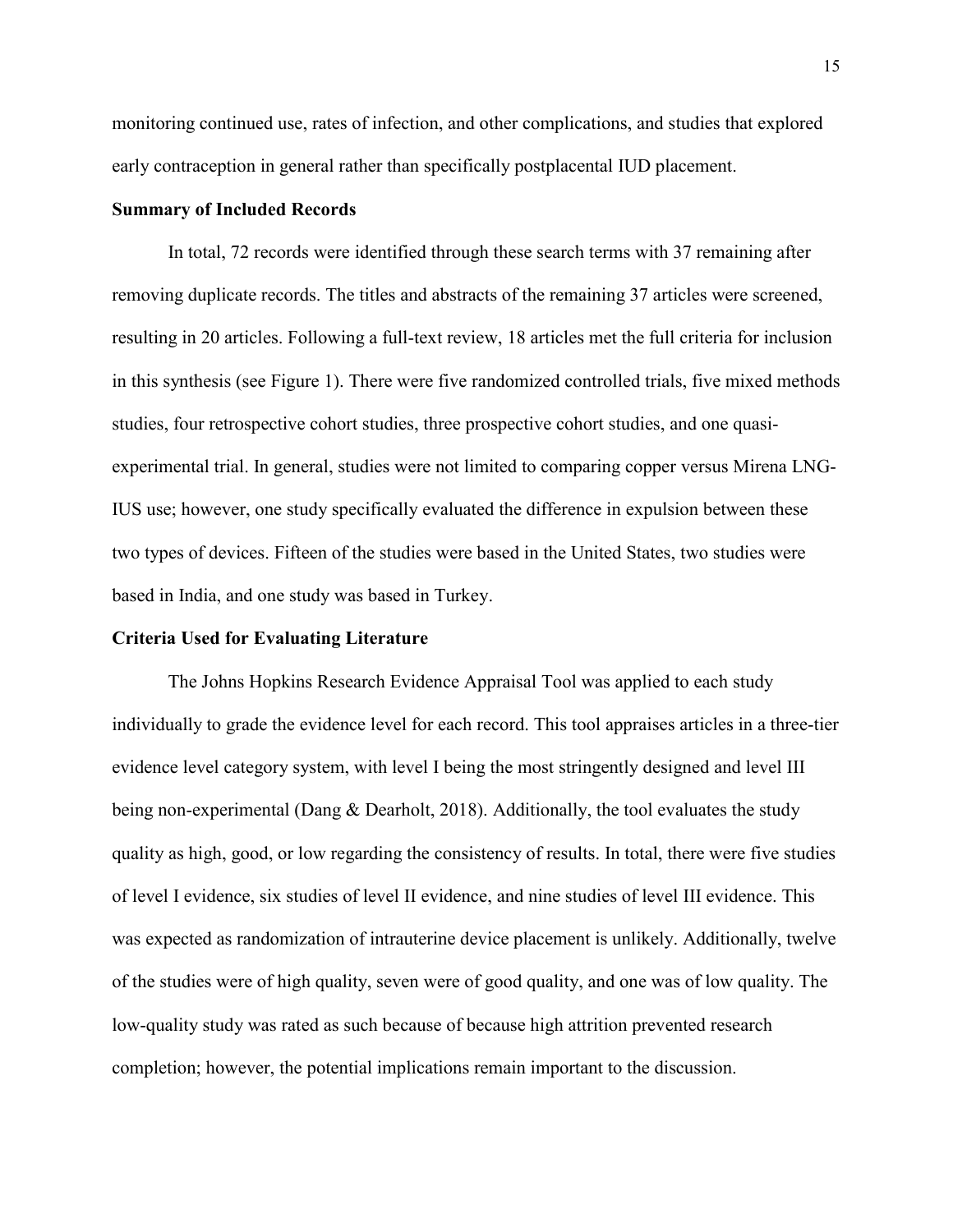With the level of evidence for each record determined, a literature matrix was completed that synthesized the following for each study: source, level of evidence, purpose, study design, results, strengths and limitations, implications for current practice, and implications for future research (See Table 1).

#### **Summary**

In order to fully appreciate both the limitations and the efficacy of postplacental intrauterine device insertion, 18 total articles were synthesized and critically examined. Not only was device insertion compared to other postpartum time periods of insertion, but limitations of both provider skill and attitude, as well as system-wide limitations were evaluated as part of this critical literature review. In order to effectively and objectively assess each study, the Johns Hopkins Research Evidence Appraisal Tool was used to categorize each record. After limiting research pieces and evaluating the quality of each, individual matrices were completed to produce a concise and thorough compilation of valuable data from the literature.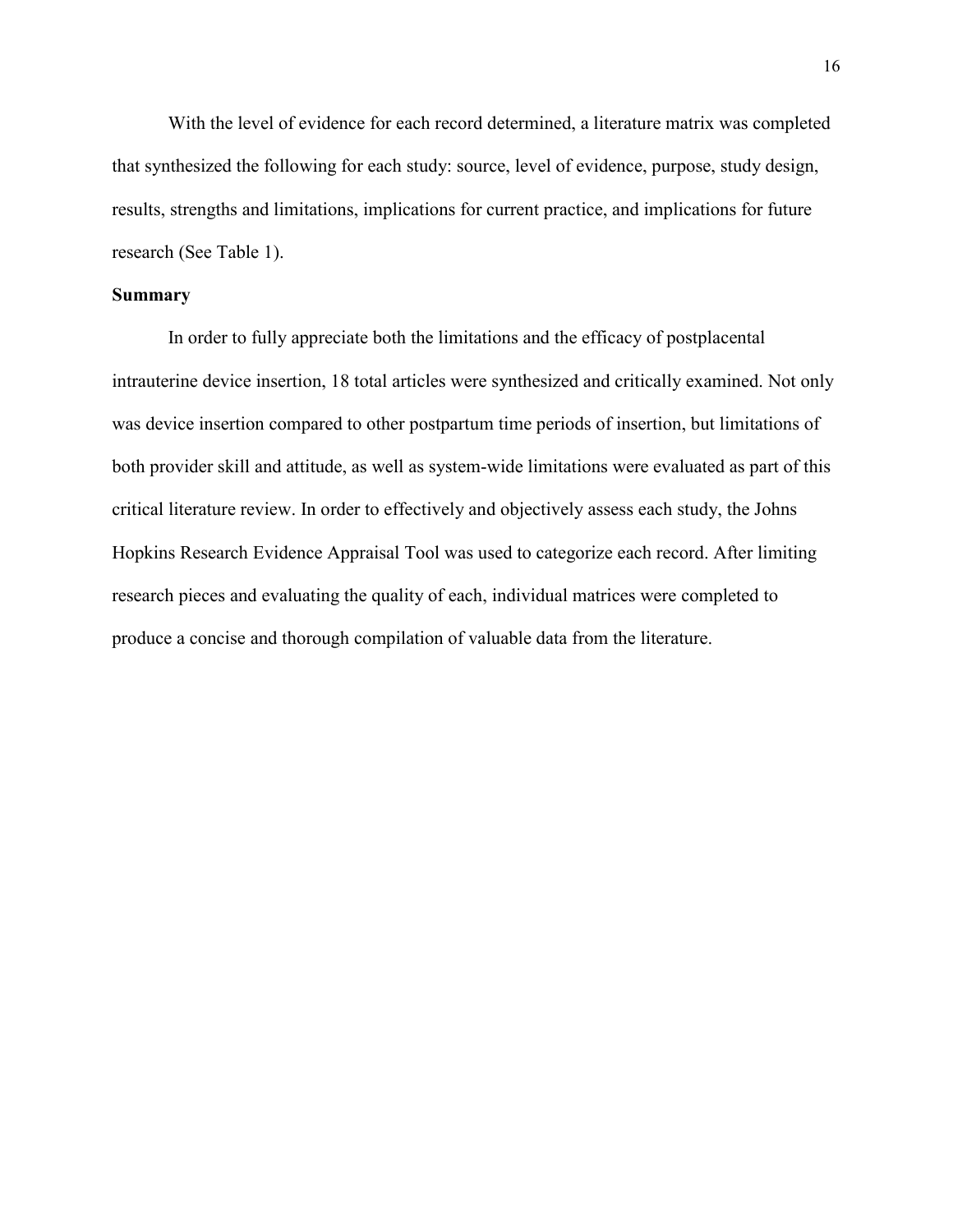#### **Chapter III: Literature Review and Analysis**

#### **Synthesis of the Literature Matrix**

The matrix contains 18 unique pieces of literature. Included in the matrix are five randomized controlled trials, five mixed methods studies, four retrospective cohort studies, three prospective cohort studies, and one quasi-experimental trial. An appraisal of each study was performed utilizing the Johns Hopkins Research Evidence Appraisal Tool (Dang & Dearholt, 2018). Key analysis of purpose, sample/setting, level and quality of evidence, design, results, and strengths and limitations of the study were critically evaluated and recorded on the literature matrix (see Table 1). Additionally, author recommendations and implications of the literature, as they relate to implementing postplacental IUD placement were also considered for each piece of literature.

#### **Synthesis of Major Findings**

The 18 peer-reviewed articles appraised support for postplacental intrauterine device placement as an appropriate contraception choice. Eleven of the articles included in the matrix critically assessed the continued use of intrauterine devices when placed postplacentally versus the traditional interval placement of 6 to 8 weeks postpartum or later. Additionally, there were three articles that assessed the qualitative opinions of clinicians regarding placing intrauterine devices within ten minutes of placental expulsion. There was one qualitative assessment of attitudes regarding postplacental IUD insertion from each U.S. state as well as policies that either facilitate or act as a barrier to the procedure. Finally, the remaining studies evaluated barriers to receiving intrauterine devices in the postpartum period after discharge from the delivery stay.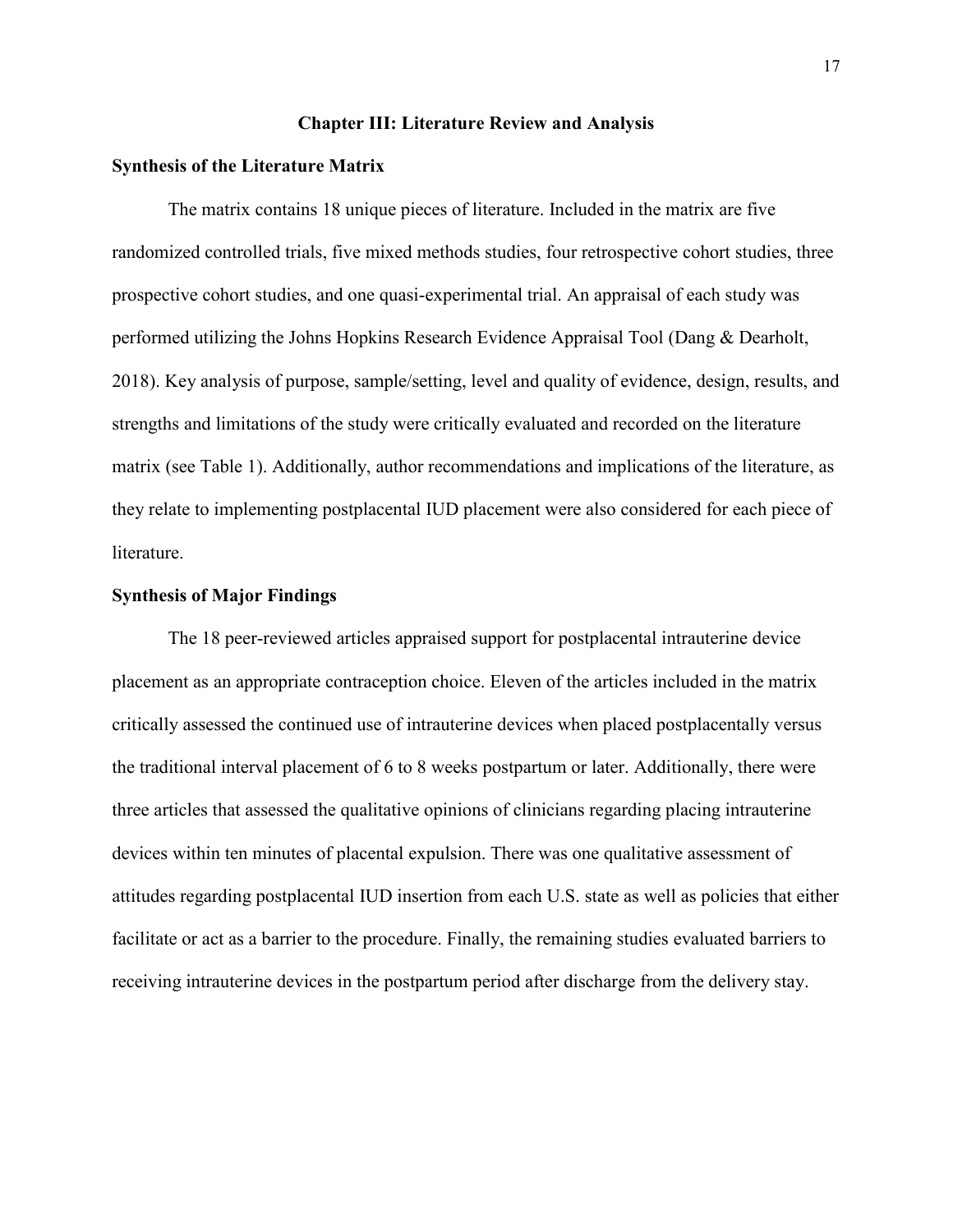#### **Evidence of Need**

#### *Rates of Intention of IUD Use Postpartum vs. Actual IUD Use Postpartum*

Two studies in particular specifically evaluated the rates of receiving an intrauterine device (IUD) in the postpartum period when it was not offered prior to hospital discharge. Glazer et al. (2010) surveyed 175 women in the postpartum setting and performed a retrospective cohort study to assess the reality of postpartum contraception. This study concluded that education regarding contraception has little impact on the final percentage of counseled women receiving contraception postpartum. Seventy-seven percent of women surveyed reported discussing birth control prenatally and 87% reported discussing contraception postpartum. At six months postpartum, 22% of those desiring intrauterine devices for contraception were still awaiting placement. When asked, 62% of those women wished that postplacental insertion was an available option. Of the 175 women that participated in the study, 29% reported not using birth control at all at six months postpartum and 32% reported using a suboptimal contraceptive method (Glazer et al., 2010).

In a retrospective cohort study, Bergin et al. (2012) sampled 708 women requesting intrauterine device placement and the effect that a two-visit policy had on rate of successful insertion. While this study did not focus solely on the postpartum course, the findings are relevant as only 385 of the women requesting intrauterine device placement were able to have an IUD inserted (Bergin et al., 2012). These women also waited an average of 43 days before the subsequent visit for device placement could take place. Of the women requesting intrauterine devices for postpartum birth control, only 50% were actually able to have one placed while 60% of gynecologic patients received a device related to the women not attending the actual insertion appointment. The further away a patient's address was from the clinic location, the more likely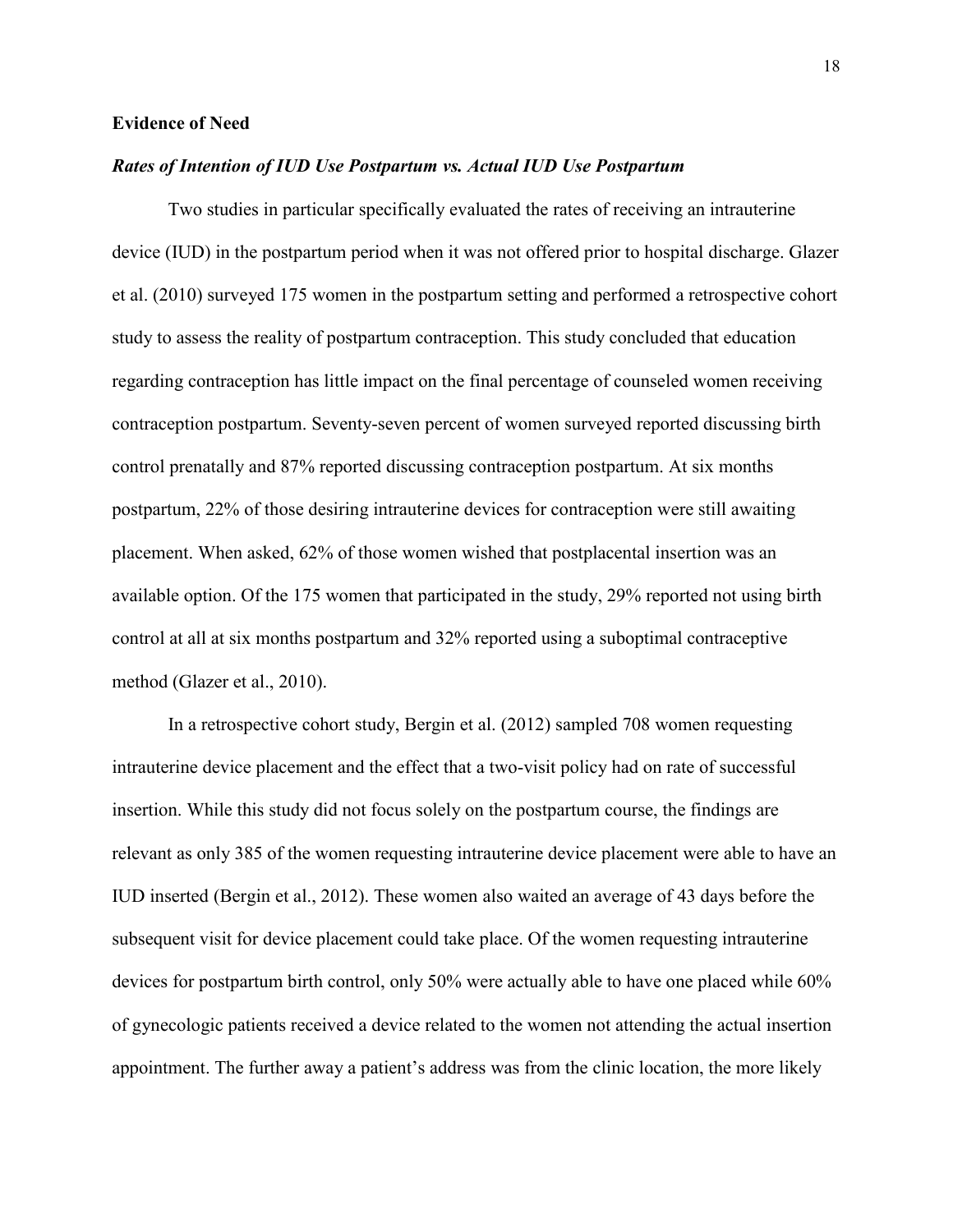she was to miss attendance of her insertion appointment. Additionally, this study found that 96% of clinicians surveyed require a two-visit policy to insert an intrauterine device (Bergin et al., 2012).

#### *Pregnancy Rates with Postplacental IUD Placement vs. Overall Repeat Pregnancy Rate in US*

Cohen et al. (2016) evaluated the repeat pregnancy rate in a sample of 82 adolescent postpartum women aged 13 to 22 years old. During this prospective cohort study, women were given information about postplacental intrauterine device use and encouraged to choose a birth control method prior to giving birth. Eighty-two women elected to have post placental intrauterine device placement with 74 receiving the LNG-IUS and eight choosing a CuIUD. Fourteen percent requested discontinuation within the first year, along with a 25% expulsion rate; however, only one pregnancy resulted from expulsion. Only 7.6% of postplacental intrauterine device users were pregnant at one year postpartum compared to an average subsequent pregnancy rate of 21% for women aged 13 to 22 in the United States. Participants' two-year pregnancy rate was 8.1% compared to the national average of 46.5% and at three years, the subsequent pregnancy rate was 17.7% in participants using an intrauterine device from postplacental insertion compared to the national average of 83.7% in women ranging from 13 to 22 years of age (Cohen et al., 2016).

The studies included in this critical review demonstrated that prenatal education did not have a large effect on the rate of IUD insertion at the time of birth; however, an overwhelming number of women would have chosen to have a postplacental IUD given the long wait time they experienced postpartum for an IUD placement (Glazer et al., 2010). Additionally, current trends of practice requiring two-visits prior to insertion were found to be prohibitive for women to receive desired contraception. Clinic commuting distance was also a factor influencing women's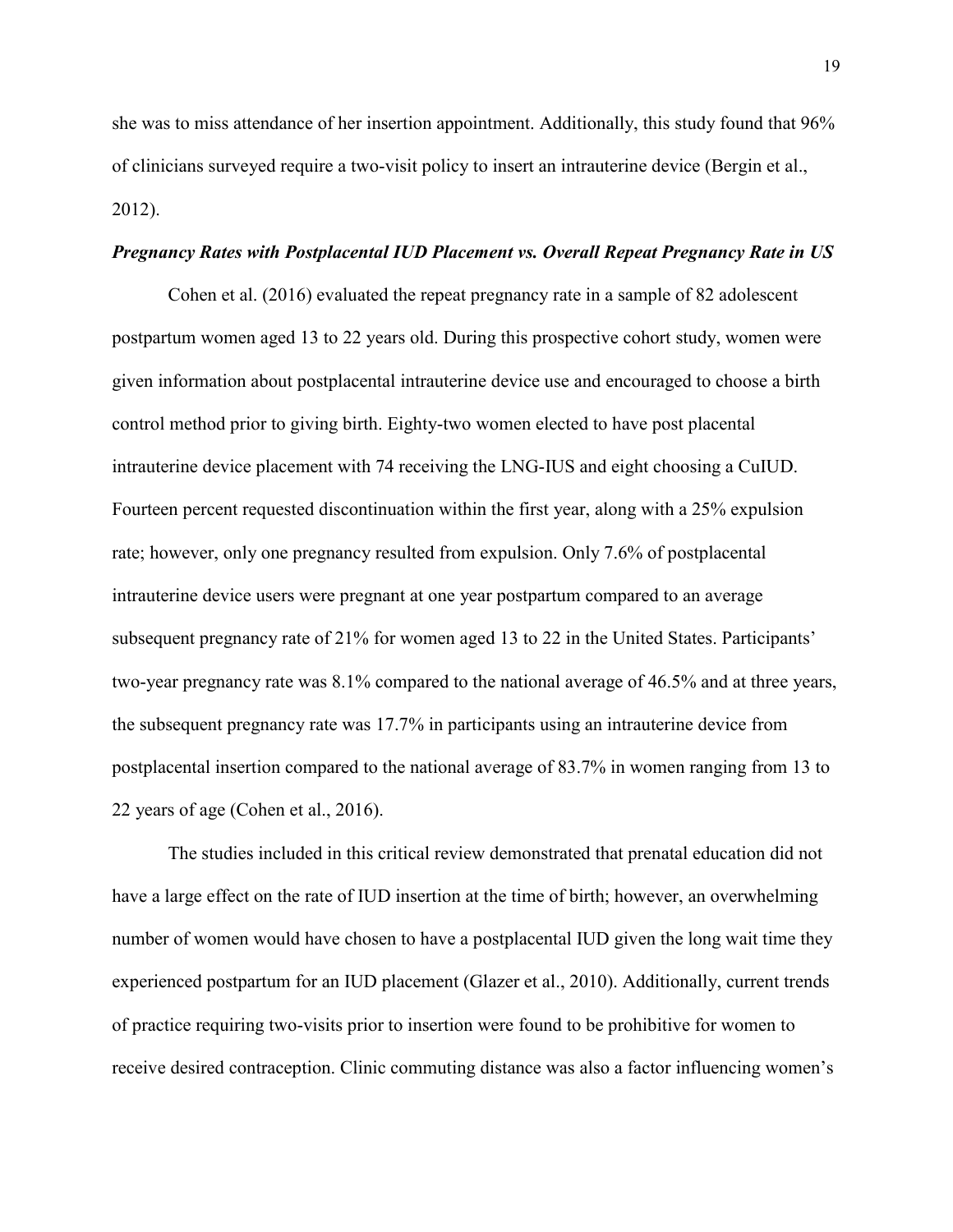ability to return for IUD placement. Finally, the pregnancy rate of women who were given the opportunity to receive an IUD postplacentally versus the overall repeat pregnancy rate in the United States demonstrates a lowered repeat pregnancy rate in the postplacental IUD group.

#### **Timing of Insertion**

#### *Expulsion*

Three studies consistently showed a higher expulsion rate when intrauterine devices were placed immediately postplacentally versus the traditional interval of 6 to 8 weeks postpartum (Dahlke et al., 2011; Kumar et al., 2019; Shukla et al., 2012). The nadir of postplacental intrauterine device insertion was 7.5% in a large retrospective cohort study  $(N = 673)$  at a tertiary care center in India (Kumar et al., 2019). Shukla et al. (2012) performed a prospective cohort study of 1,317 women in an Indian tertiary care center, making it one of the largest sample sizes of postplacental intrauterine device insertion studies. In this large sample, the postplacental intrauterine device expulsion rate was 10.68% (Shukla et al., 2012). The rates of expulsion from postplacental insertion were as high as 27% in one study (Dahlke et al., 2011).

### *Continued Use*

Even with higher rates of expulsion with insertions in the immediate postplacental period, continued rate of use was consistently as high or higher in those who received the device immediately after expulsion of the placenta (Chen et al., 2010; Crocket et al., 2017; Soon et al., 2018; Whitaker et al., 2014). Whitaker et al. (2014) performed a randomized controlled trial with participants randomized into immediate postplacental insertion of LNG-IUS ( $n = 20$ ) versus a traditional 6-to-8-week postpartum insertion ( $n = 22$ ). The rate of use was 60% at 12 months in the postplacental IUD (PPIUD) group and 40% in the interval placement group despite the expulsion rate being significantly higher  $(p < .01)$  in the PPIUD group (20%) compared to 0% in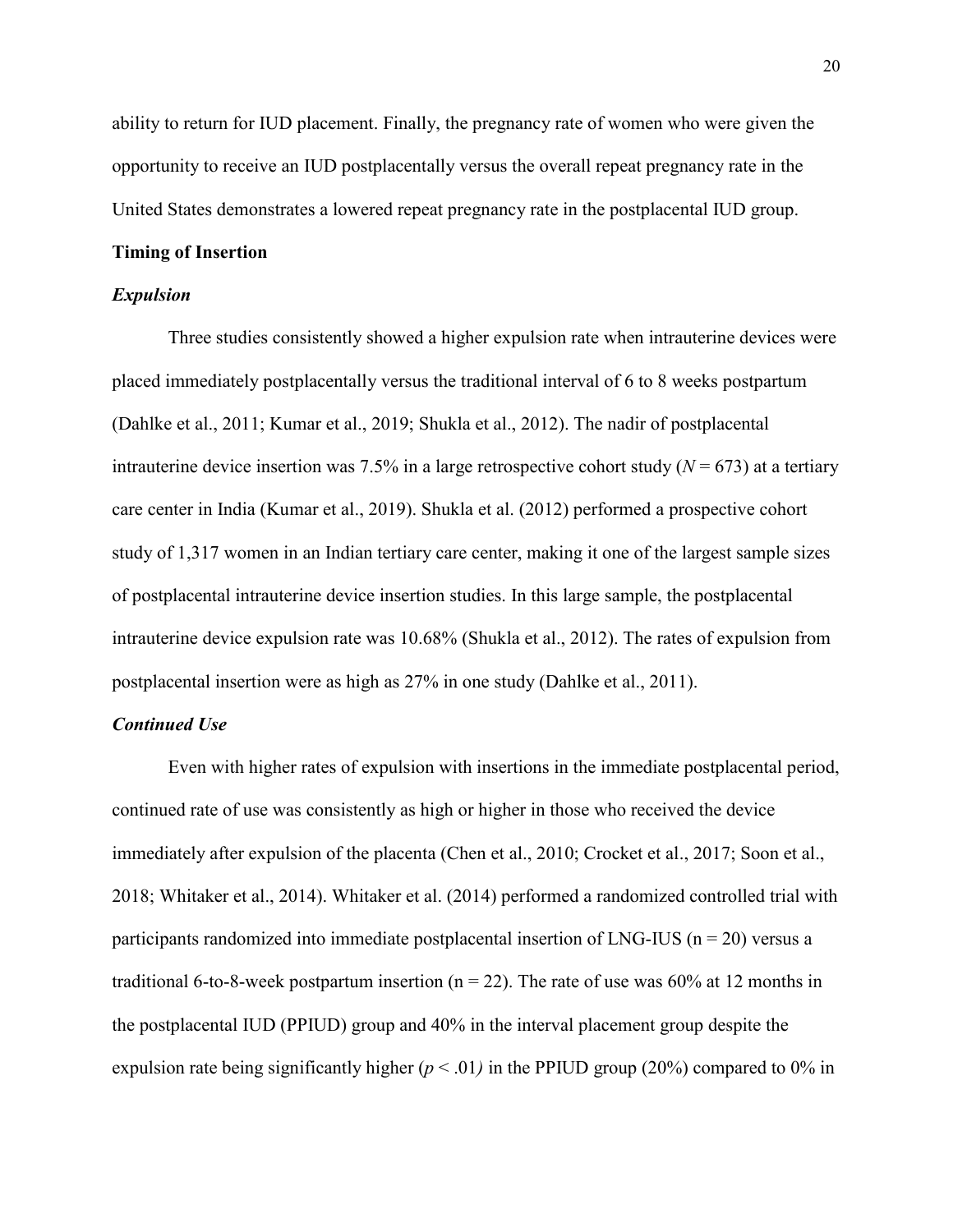the interval group (Whitaker et al., 2014). Similarly, in a study of 96 intrauterine device insertions (50 PPIUD, 46 at 6 to 8 weeks), Chen et al. (2010) found that expulsion was still higher in the postplacental cohort compared to the interval group; however, continued use at six months was the same.

In a small pilot study, Soon et al. (2018) randomized eleven adolescents into two groups, with six patients receiving a postplacental intrauterine device and five receiving a postpartum intrauterine device at 6 to 8 weeks postpartum. All six postplacental placements occurred; however, at 6 weeks postpartum, two of the five interval placements were not achieved due to fallout from postpartum care (Soon et al., 2018). At six months, four out of the six postplacental devices remained with one patient falling out of care and having an unknown status and one experiencing expulsion and not desiring a replacement device; however, zero of the postpartum devices remained. Two of the postpartum placements had since been removed and those adolescents were pregnant at the six-month evaluation (Soon et al., 2018).

Crockett et al. (2017) performed a multi-year retrospective study of 776 women and found that 7% of women receiving postplacental intrauterine devices requested removal by one year of use versus 14% of those receiving the device at 6- to 8-week postpartum visits. Multiple studies concluded similarly positive rates of use at three and six months as well as one year postpartum despite the significantly higher expulsion rates of postplacental intrauterine devices.

#### *Pain During Insertion*

Dahlke et al. (2011) determined that intrauterine devices placed within ten minutes of placental expulsion or within the 2 days postpartum had lower pain ratings than those placed in the interval placement period of 6 to 8 weeks postpartum. On a five-point visual analog pain scale, postplacental placement and extended postpartum placement participants rated the pain of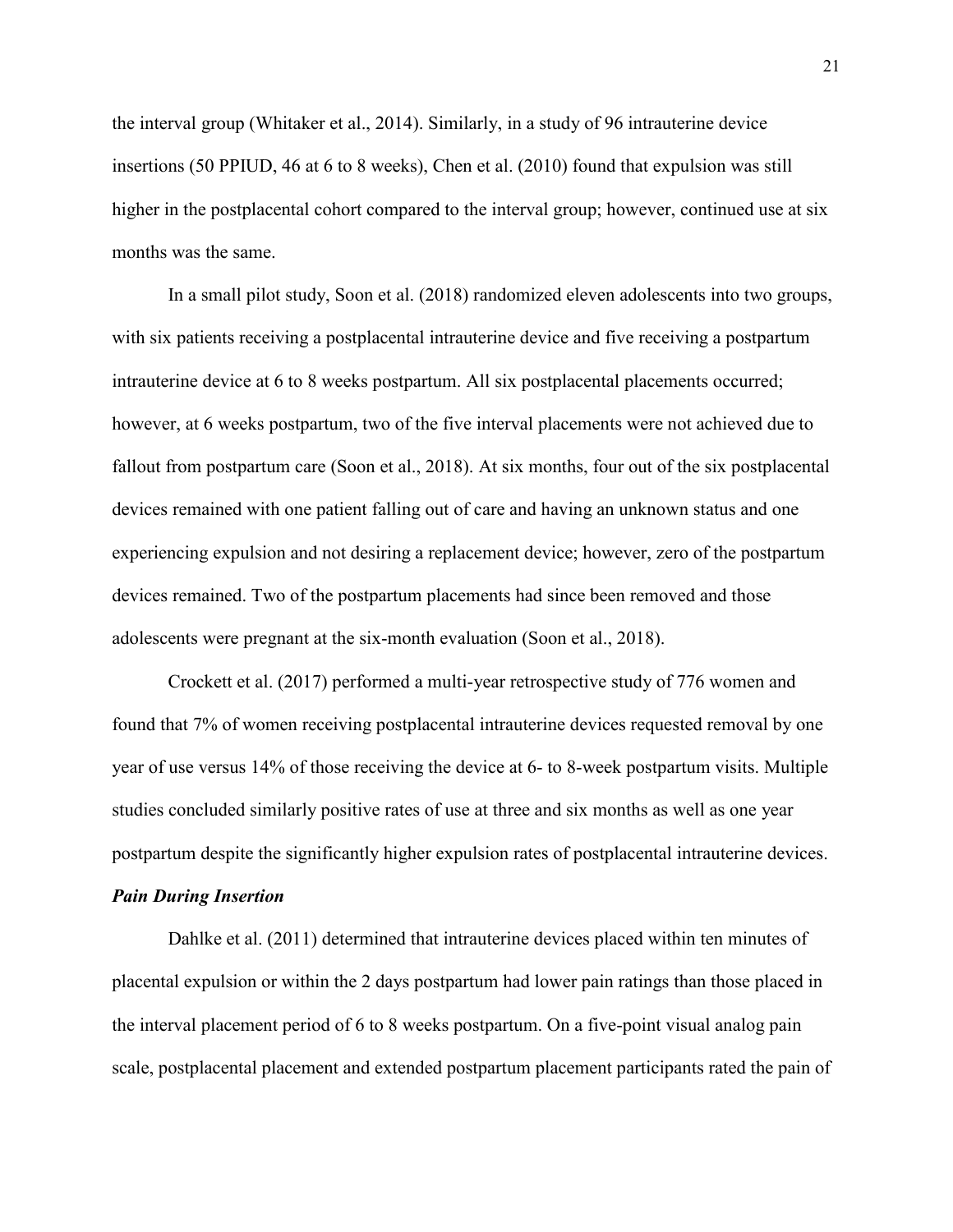insertion as significantly lower (1.07 out of 5 and 1.93 out of 5 respectively), compared to interval placement participants (3.13 out of 5;  $p < .001$ ), which was a statistically significant finding (Dahlke et al., 2011).

#### **Factors Influencing Postplacental Intrauterine Device Expulsion**

Through literature synthesis, several variables appeared to influence postplacental intrauterine device effectiveness and expulsion rates: type of intrauterine device, route of birth, and parity.

#### *Type of Intrauterine Device*

In a randomized controlled trial, Laporte et al. (2020) found that Mirena (LNG-IUS) was less likely to expel when placed postplacentally compared to the Paragard IUD. The study randomized women into two groups: those receiving a progesterone containing LNG-IUS postplacentally  $(n = 70)$  and those receiving a copper intrauterine device postplacentally  $(n = 70)$ . Copper devices resulted in a higher expulsion rate  $(36.7%)$  compared to LNG-IUS  $(20%; p =$ .12), though this was a marginal effect (Laporte et al., 2020).

### *Route of Birth*

One study in particular examine birth route as a factor in postplacental IUD expulsion rates (Colwill et al., 2018). A retrospective cohort study  $(N = 169)$  determined that retention of intrauterine devices placed postplacentally was higher in cesarean birth (100%) than when placed postplacentally after a vaginal delivery (84%) when assessed at 6 weeks postpartum (*p <* .01). This study did find that cesarean insertion more frequently required ultrasound to ensure that the device was still in place (Colwill et al., 2018). String visualization occurred 93.1% of the time with inspection after a vaginal delivery versus only 44.2% of the time after a cesarean delivery.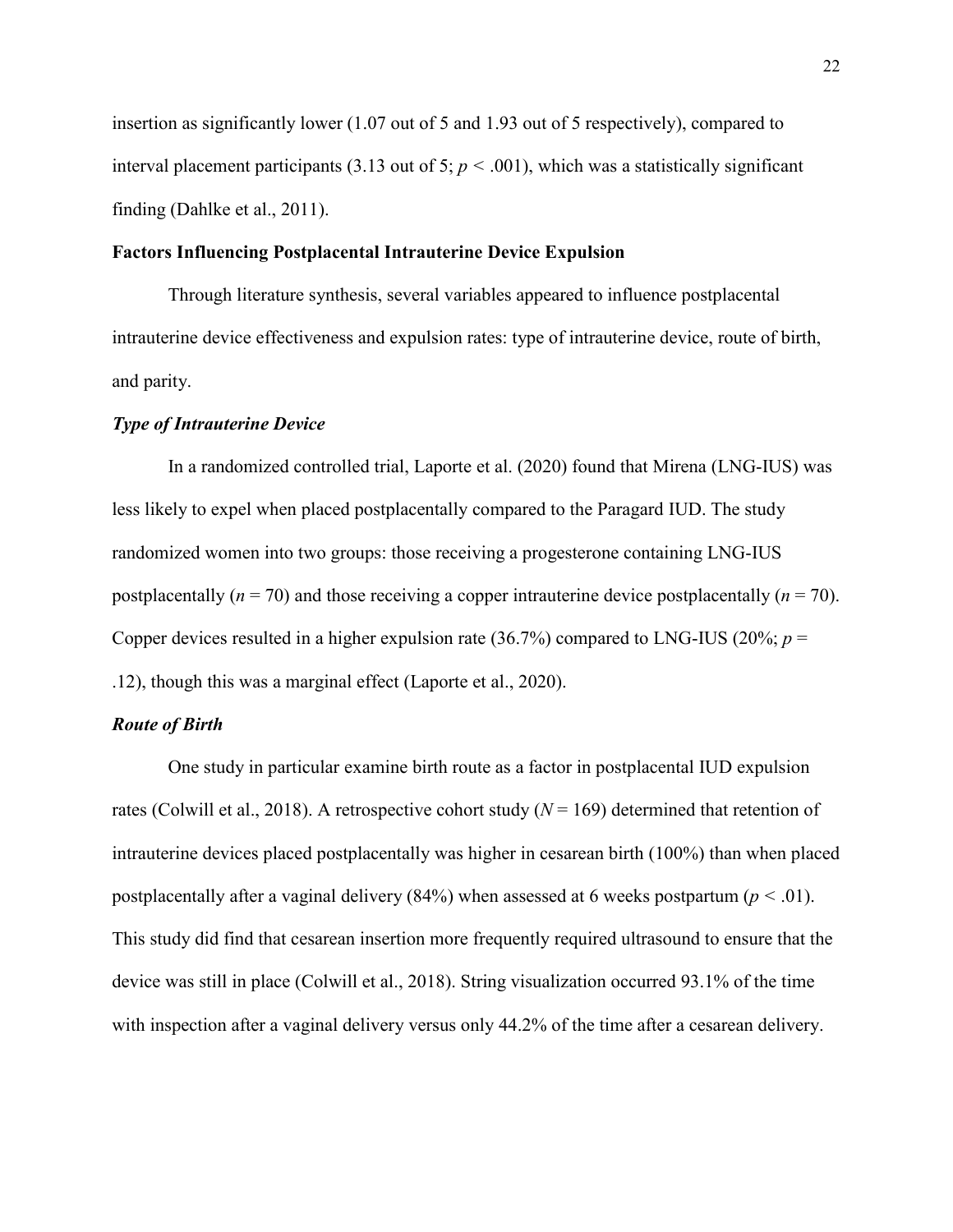Sucak et al. (2015) found in a prospective cohort study  $(N = 160)$  that the presence of labor was a stronger predictor of expulsion than route of delivery. Vaginal deliveries experienced an 11.3% expulsion rate, whereas laboring cesareans experienced an 8.9% expulsion rate compared to the non-laboring cesarean expulsion rate of 6.5% at 6 months (Sucak et al., 2015). These studies determined a difference in expulsion rate when comparing birth routes. Nonlaboring cesarean sections maintained the lowest rate of expulsion while expulsion rates were higher for postplacental placements following a laboring cesarean or vaginal birth. *Parity*

Two studies noted the increased risk of expulsion among multiparous women (Laporte et al., 2020; Sucak et al., 2015). Laporte et al. (2020) found that women delivering their third baby or greater were six times more likely to have a postplacental device expulsion. Similarly, a prospective cohort study in Ankara, Turkey  $(N = 160)$  found that multiparity had a twofold increase in expulsion and was the only independent factor for expulsion (Sucak et al., 2015).

#### **Barriers to Providing Postplacental Intrauterine Device Insertion**

Through a critical review of this literature, five studies were identified that evaluated provider, facility, and state regulations as barriers to offering and executing postplacental intrauterine device insertion.

#### *Provider Attitude and Knowledge Gaps*

Moniz et al. (2017) performed a survey of 4,609 certified midwives and certified nursemidwives with a 17% response rate ( $n = 794$ ). This survey revealed that only 10% of these midwives in the United States felt comfortable placing postplacental intrauterine devices. This study also showed that 64% of respondents wished they had education on postplacental intrauterine device use. Forty-one percent reported that this was not the standard of practice at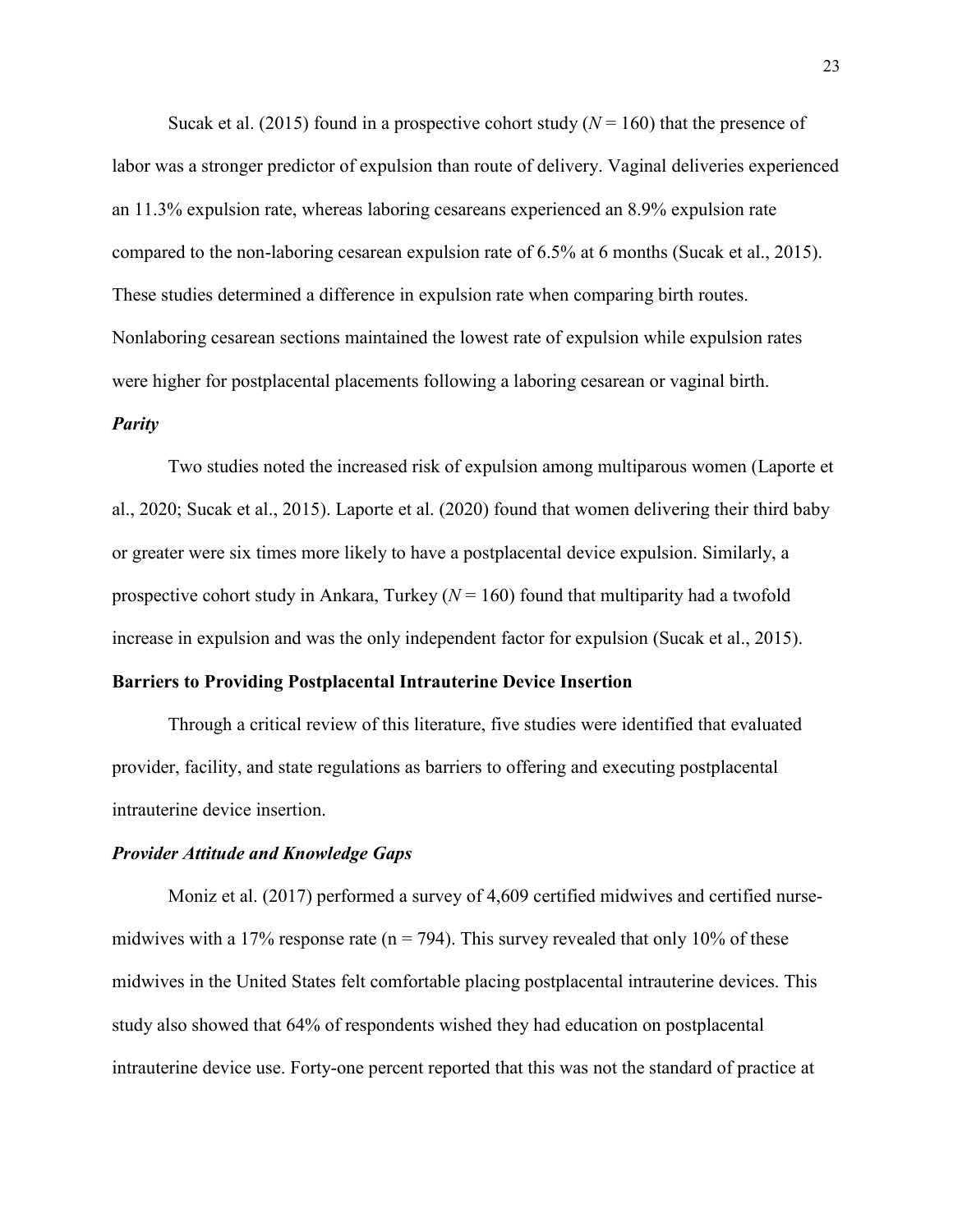their facility, 27% felt unskilled in the insertion, 16.4% reported reimbursement concerns limiting implementation, and 8.4% avoided the practice related to expulsion or perforation concerns (Moniz et al., 2017).

Holland et al. (2015) performed a survey of 82 intrauterine device utilizing clinicians, both physician and nurse-midwife, and discovered that 42% of respondents reported placing a postpartum intrauterine device at least once. A lack of training was indicated as the most common reason for not placing postplacental intrauterine devices (73%). Sixty percent of respondents indicated they were uncomfortable with postplacental intrauterine device use, 43% appropriately identified the level of expulsion risk associated with the practice, and 25% incorrectly believed there was an increased risk of organ perforation when intrauterine devices are inserted in the postplacental period. Participants rarely felt that postplacental intrauterine devices should never be an option for contraception (1.2%) and some believed postplacental intrauterine device insertion should always be a contraception option (14.5%; Holland et al., 2015).

#### *Provider Level of Education*

Cole et al. (2019) performed a retrospective cohort study to examine 116 patient charts with postplacental intrauterine device insertion. This study found that postgraduate year-one obstetric residents did have a higher expulsion rate; however, they also had the lowest cesarean delivery rate. The researchers were unable to determine if years of education or route of delivery was the causative variable in expulsion. Reports from this study revealed that there was no expulsion rate difference by postgraduate year when vaginal deliveries were isolated for interpretation, meaning it is likely that years of education was not causative for expulsion but rather, the route of birth (Cole et al., 2019).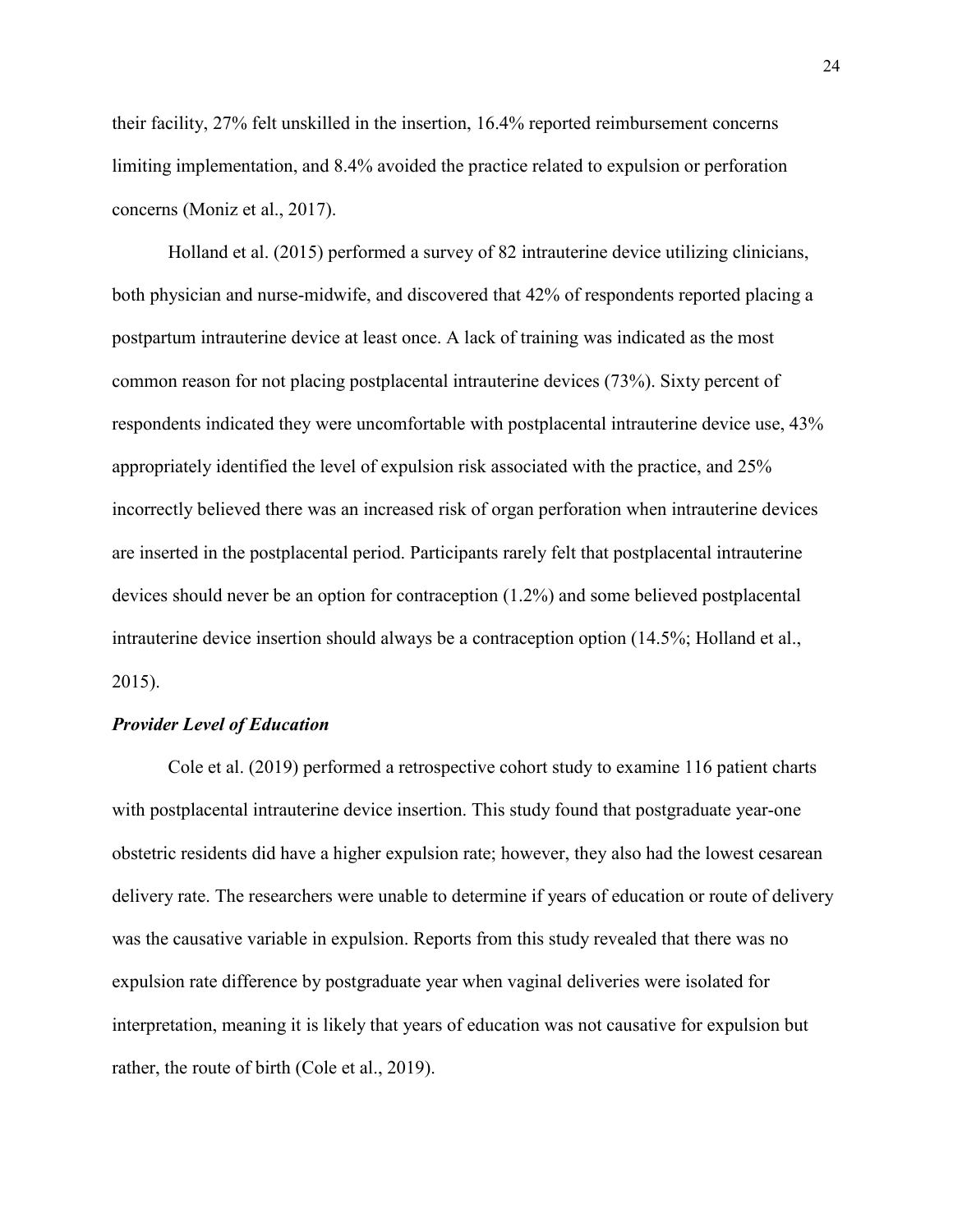Jatlaoui et al. (2014) evaluated the expulsion rate in 100 participants for immediate postplacental intrauterine device insertion after vaginal delivery. While an 11% expulsion rate was present, no expulsion difference was found when separated by postgraduate year of residency.

These two studies had opposing results initially, but when both birth route and postgraduate year were considered together, the expulsion rate was the same across all postgraduate years.

#### *Reimbursement and State Policies*

Moniz et al. (2015) conducted telephone interviews with Medicaid agents representing 40 out of the 50 of the United States. Ten states declined participation. This endeavor revealed that 15 states covered postplacental intrauterine device insertion, nine were considering coverage, and 16 were not considering coverage (Moniz et al., 2015). Qualitative interviewing in the states that did cover postplacental intrauterine device insertion noted that device cost was far less than the cost of pregnancy care or long-term care of a child qualifying for Medicaid and improving maternal and child health was a priority. Those states not considering postplacental intrauterine device coverage cited lack of advocacy from community providers and immediate budget constraints as limiting factors (Moniz et al., 2015). Medicaid representatives that were in states favorable for the practice saw the short-term cost of IUD placement to be a long-term positive investment, whereas states not in favor of the practice either determined the device cost was too high or that providers in that particular state were not campaigning for device availability in the inpatient setting.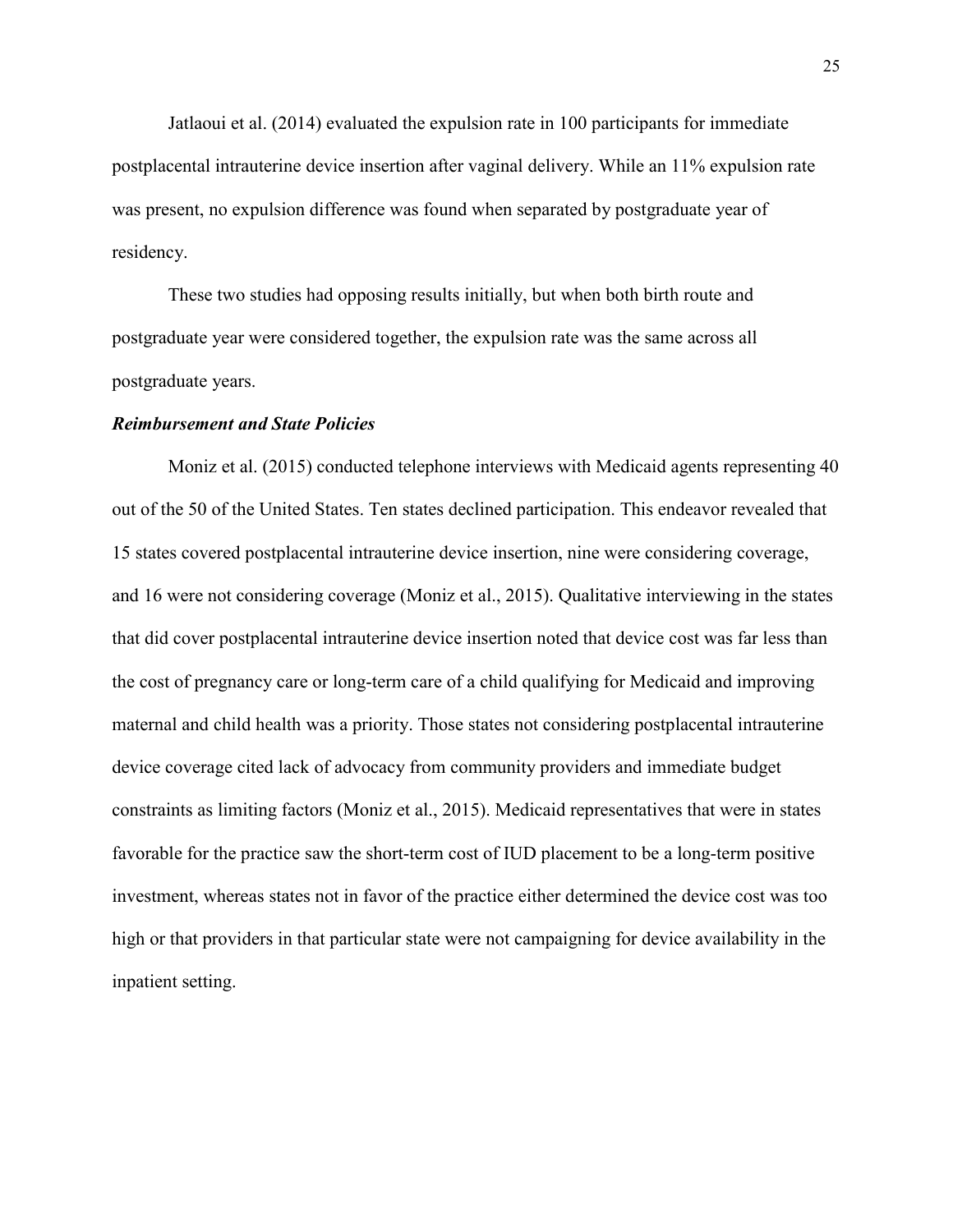#### **Strengths and Limitations of the Evaluated Literature**

 One strength of this literature review was the clear consensus drawn regarding expulsion rates and continuation of use. All studies consistently reported that postplacental intrauterine device placement resulted in a higher rate of expulsion than interval placement at 6 to 8 weeks; however, they also consistently showed that there was a similar or greater continued use of intrauterine devices when they were placed postplacentally (Chen et al., 2010; Crocket et al., 2017; Soon et al., 2018; Whitaker et al., 2014). The number of participants in each study was large enough to draw conclusions related to efficacy of postplacental IUD placement.

Poor participant retention did impact some studies' ability to draw statistically significant conclusions. This does, however, highlight the ongoing issue of losing contact with women postpartum, in both research as well as practice, and stresses the importance of providing contraception services in a timely manner.

One particular shortcoming of all of the studies is that none focused on consistency with placement technique with some utilizing ring forceps, others ultrasound guidance, and yet others using the included deploying device.

#### **Summary**

Through an in-depth analysis, the 18 studies included in this review all identified postplacental intrauterine device insertion as an acceptable, if not preferable, contraception method for women seeking contraception shortly after birth; however, as many as 60% of women who desired IUD placement were unable to seek subsequent care to have the IUD placed, leaving them with no or s contraceptive access.

Despite the increased risk for expulsion due to parity, labor, and vaginal birth, the continuation rate at one year was still comparable or higher for those who had their IUD placed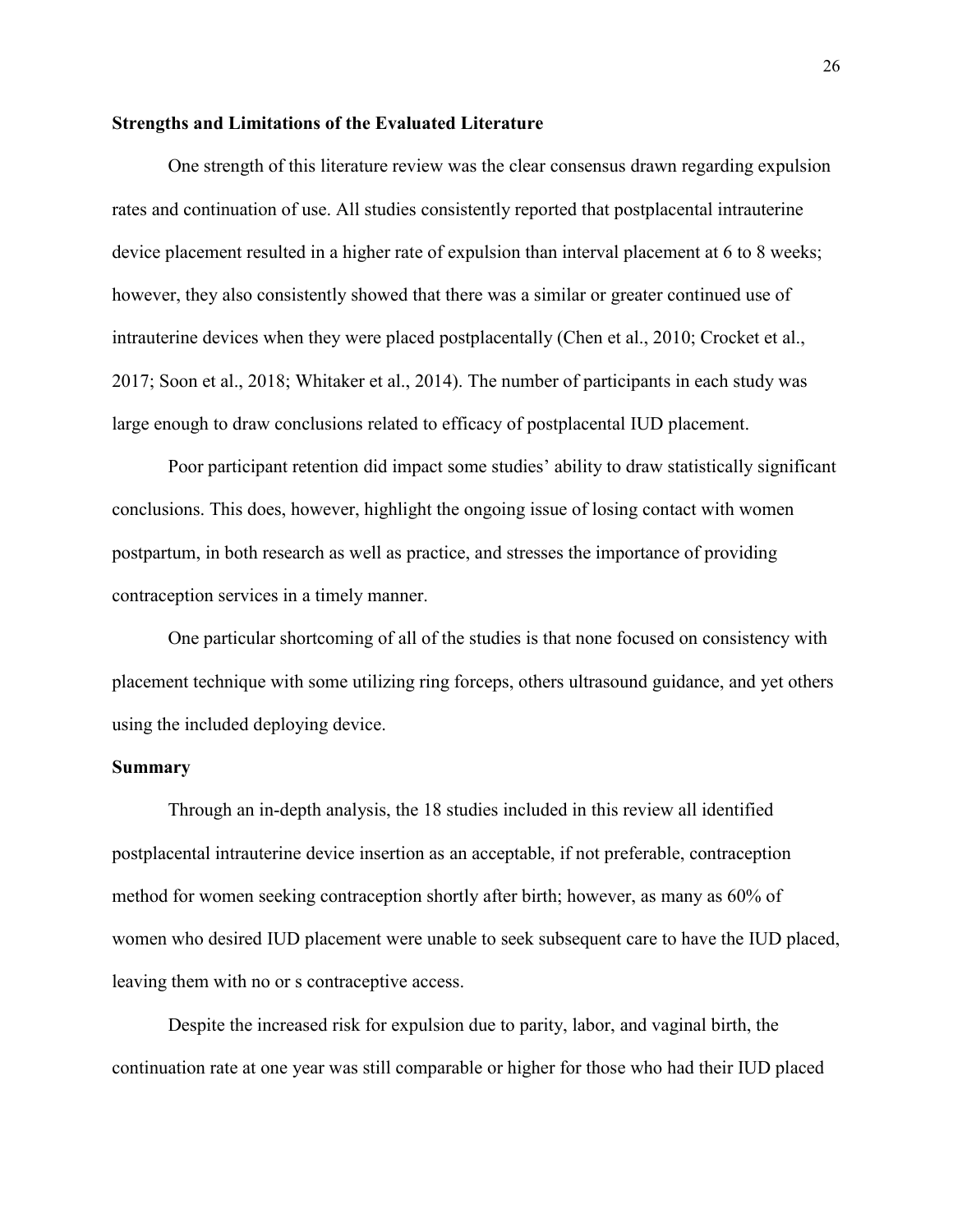postplacentally compared with insertion at 6 to 8 weeks postpartum. Providers self-identified their own knowledge deficits as a barrier to initiating this practice. Additionally, states with little or no desire to reimburse for inpatient postplacental device insertion make the practice exceedingly difficult.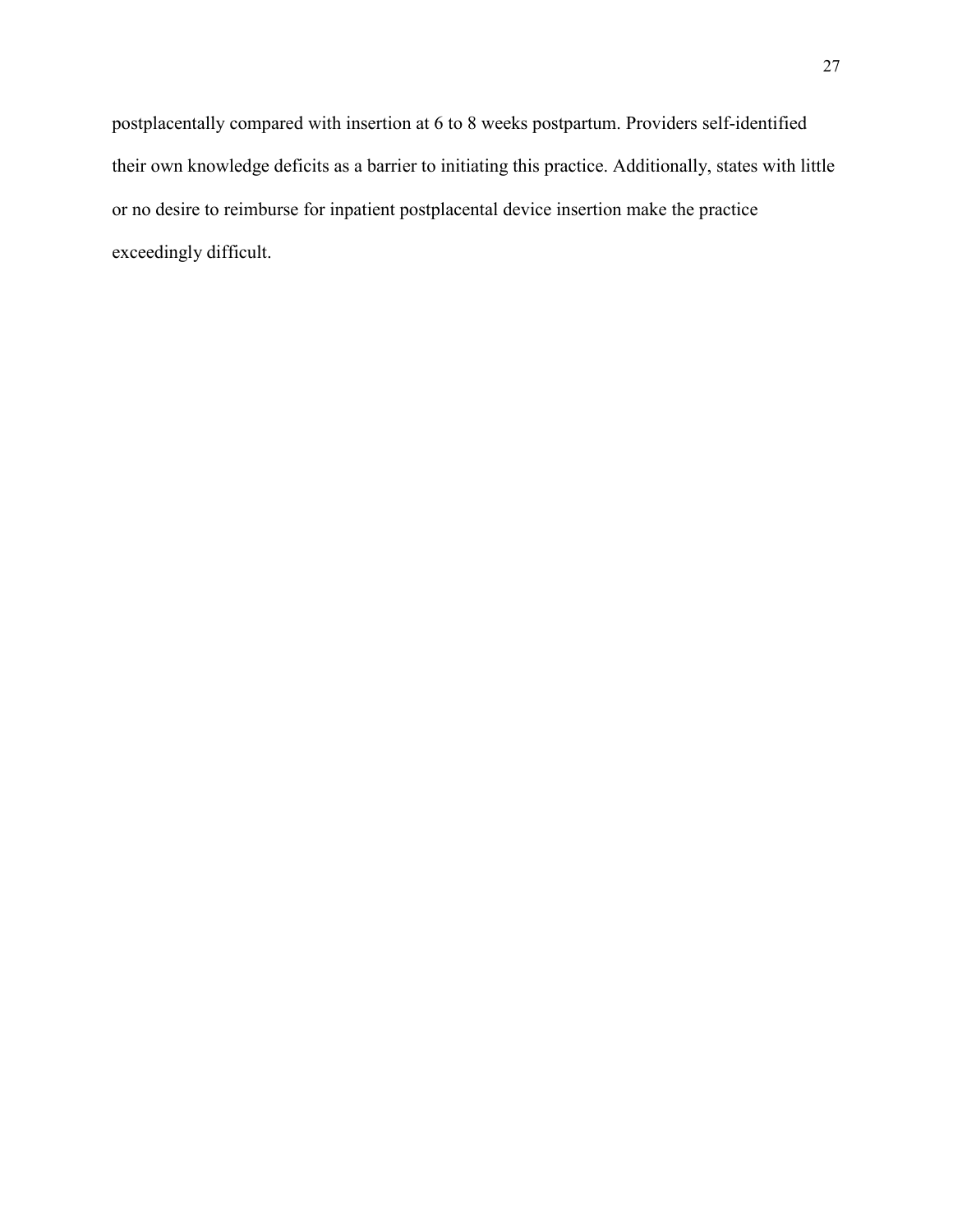#### **Chapter IV: Discussion, Implications, and Conclusions**

This critical literature review was performed to assess both the advantages of postplacental intrauterine device insertion as well as barriers to its facilitation. In total, 18 research studies were analyzed to determine trends in research as well as gaps and implications to practice. These 18 studies were examined using the John Hopkins Research Evidence Appraisal Tool to determine data quality and evidence level.

#### **Literature Synthesis**

This literature review was founded on the research question "Is postplacental intrauterine device placement safe and effective; and if so, what are the barriers to implementing this practice?" During the literature synthesis, the consistent theme identified was that postplacental IUD placement did have a higher expulsion rate than traditional interval IUD placement; however, compared to those receiving interval placement, the overall use at one year was as high or higher in those receiving postplacental IUD placement (Chen et al., 2010). Furthermore, there was no difference in the safety risks associated with postplacental IUD placement compared to interval placement (Jatlaoui et al., 2014). Additionally, lack of funding as well as provider knowledge gaps were identified as main barriers to implementing the procedure (Holland et al., 2015; Moniz et al., 2015, 2017).

#### **Trends and Gaps in Literature**

Studies consistently demonstrated that postplacental IUD placement was just as safe as interval placement. While there were significantly more expulsions in the groups that received postplacental IUD placement, the overall use was as high or higher when compared to intended interval placement at 6 to 8 weeks postpartum. The lack of placement was typically attributed to patients being lost to follow-up to have the device placed. With as many as 40% of women not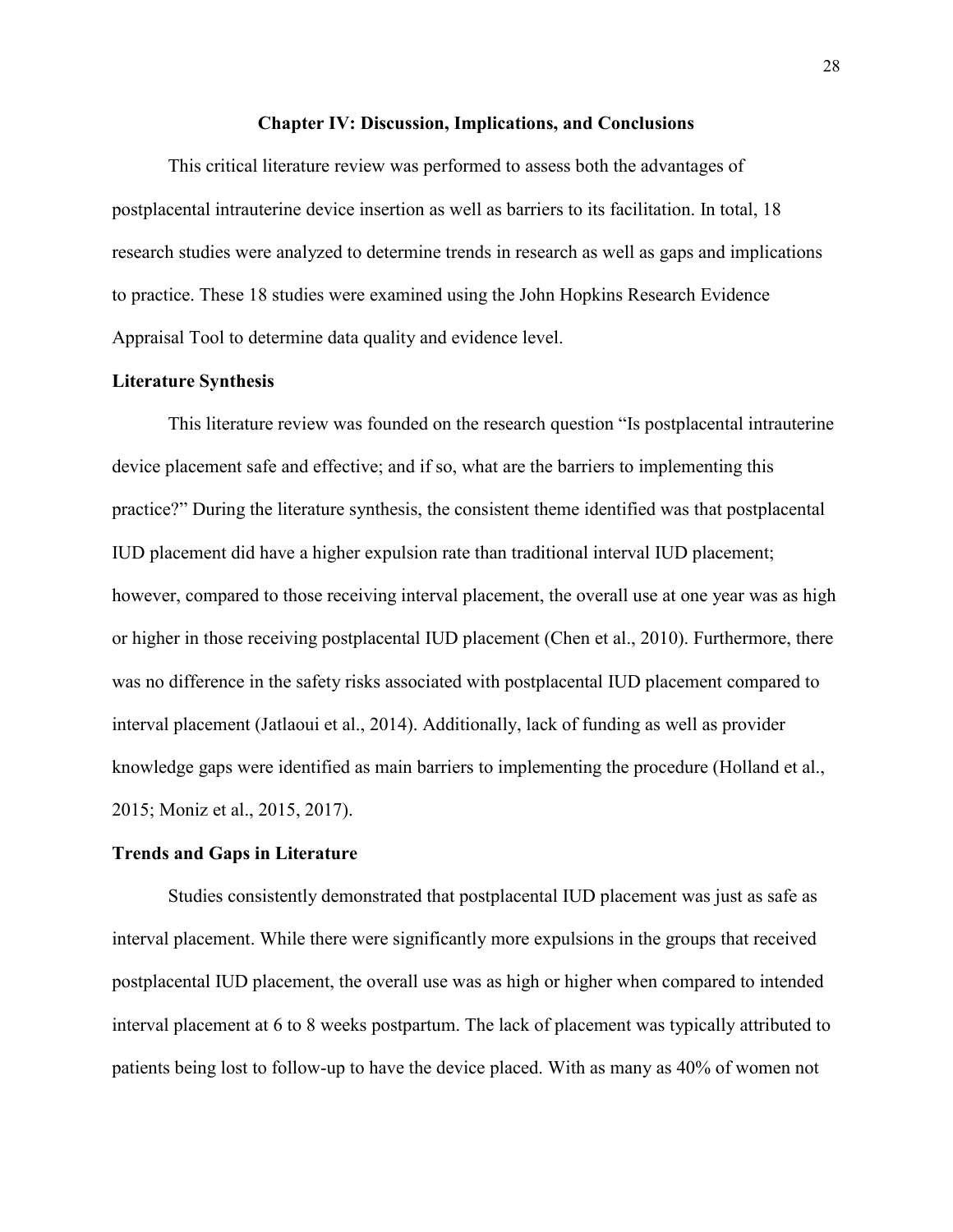returning for postpartum care following the birth of a child, this is an enormous care gap that needs to be addressed (The American College of Obstetricians and Gynecologists [ACOG], 2018). While this was often listed as a study limitation, this is simply more evidence that contraceptive offerings need to be established in the immediate postpartum period. Another trend that consistently appeared in the literature was small sample sizes overall. Again, this was frequently listed as a study limitation; however, with only 7.2% of all women aged 15 to 44 utilizing IUD contraception at any point, the population is extrapolated and expected to be small (Guttmacher Institute, 2020).

#### *Provider Perception*

Several studies looked specifically at provider training and its contribution to successful continued intrauterine device use (Cole et al., 2019; Sucak et al., 2015). There was no consistent outcome. One study did show that level of postgraduate education was associated with expulsion outcome but when birth route was isolated, expulsion rates were similar for all postgraduate levels (Cole et al., 2019). Multiple studies collected qualitative data from both physicians and advanced practice clinicians and several knowledge gaps regarding technique and identifying risk factors were identified (Moniz et al., 2017). The overall trend for providers was that they felt untrained in postplacental IUD placement. Moniz et al. (2017) found that providers consistently reported that they would likely offer postplacental IUD placement with more training or that they would like to offer the service; however, the facility did not have the ability to offer this service due to the inability to capture charges for the placement. Further study is required to determine provider role in both rate of use as well as barriers to facility implementation of the practice.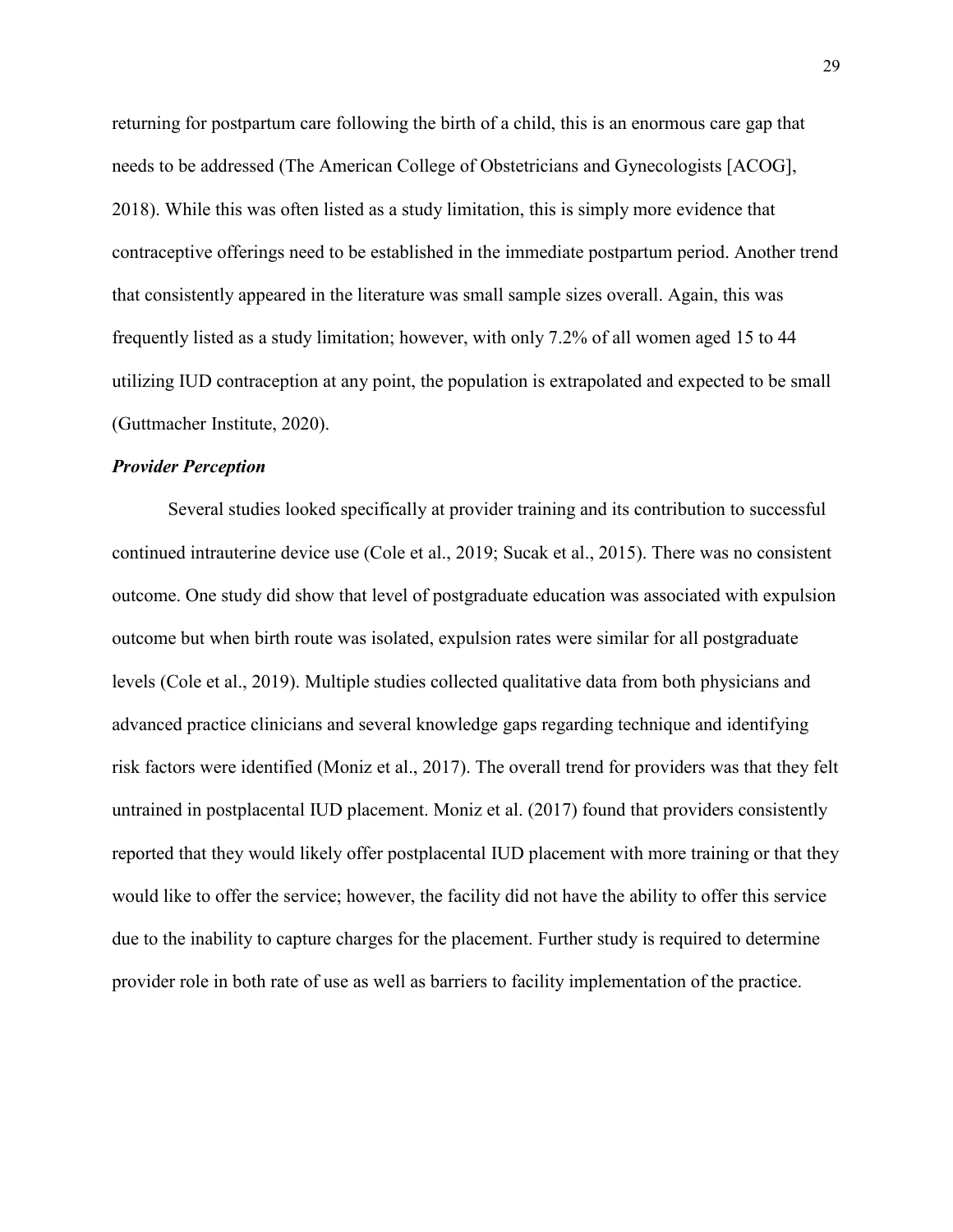### *Patient Perspective*

Only one study discussed the patient perspective on offering postplacental intrauterine device placement. Glazer et al. (2011) surveyed women that did receive postplacental IUD as well as those that were not able to have placement. Those that did receive a postplacental IUD were pleased with being able to obtain the contraception. Of the women still waiting placement at six months postpartum, an overwhelming majority (62%) wished they had been able to receive an IUD prior to leaving the hospital. Additionally, significantly less discomfort was reported with postplacental insertion versus traditional interval placement (Dahlke et al., 2011). Additional qualitative research is necessary to determine satisfaction, as most studies focused on efficacy. While one may assume satisfaction is related to continued use, that should be demonstrated statistically.

#### *Cost as a Barrier*

Few studies focused solely on barriers to instituting postplacental IUD placement. One study found that state Medicaid reimbursement was often associated with use of postplacental IUD (Moniz et al., 2015). Only 15 states in the United States currently have Medicaid coverage for inpatient IUD use. Device reimbursement is a barrier to implementation; however, it is only one layer of the barriers that exist and more studies, both qualitative and quantitative, must be conducted to identify all barriers and ways they may be eliminated.

#### **Implications for Midwifery Practice**

Even though postplacental IUD placement has been consistently demonstrated to be a safe and effective way to decrease unplanned pregnancy rates and in turn, increase the length of time between pregnancies, adoption of the practice is low. The two most common barriers to implementation are provider knowledge base and reimbursement. In a study performed by the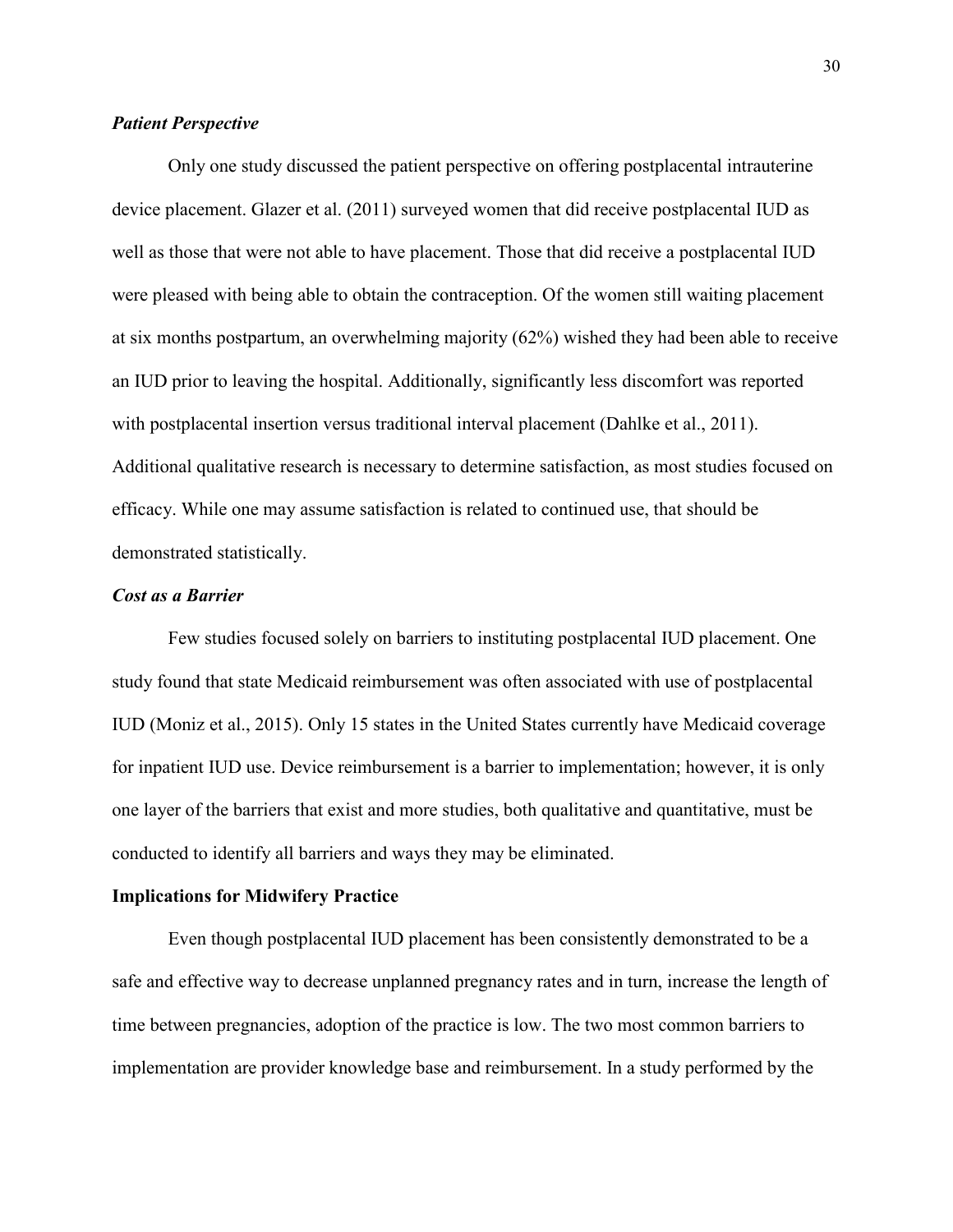American College of Nurse-Midwives, only 10% of respondents felt comfortable placing a postplacental intrauterine device with 62% desiring training on the topic (Moniz et al., 2017). Given the Midwifery Hallmarks of both evidence-based care as well as the right to selfdetermination, nurse-midwives are poised to be the perfect lobbyists for postplacental IUD placements (ACNM, 2020). The evidence is clear that this procedure should be offered, particularly in populations at risk for loss of follow-up care. Additionally, patients' right to selfdetermination includes the ability to decide if and when a subsequent pregnancy should occur. With up to 40% of women never returning for postpartum care, a significant number of women continue life without the appropriate knowledge or tools to prevent unwanted pregnancy (ACOG, 2018). Postplacental IUD placement is a critical way for nurse-midwives to advocate for patients.

Surprisingly, prenatal education had little to do with ultimate choice of contraception. Glazer et al. (2011) corroborated previous studies that prenatal counseling did little to affect overall contraception use. Seventy-seven percent of respondents in this study recalled discussing IUDs in the prenatal period but reported that it had little to do with their decision (Glazer et al., 2011). While it is helpful to know that contraception education needs to be addressed differently or more frequently, there is a need for further research to determine the best way to address family planning in the prenatal and hospital postpartum course.

There is little additional training necessary for postplacental IUD placement. Cole et al. (2019) demonstrated adequate placement of postplacental IUD placement after a single email training was offered. Theoretically, offering a one-time in-service or virtual training should be sufficient to execute the practice in facilities. Equipped with the low-risk training investment and the evidence that this is a safe and preferred method of contraceptive offering, nurse-midwives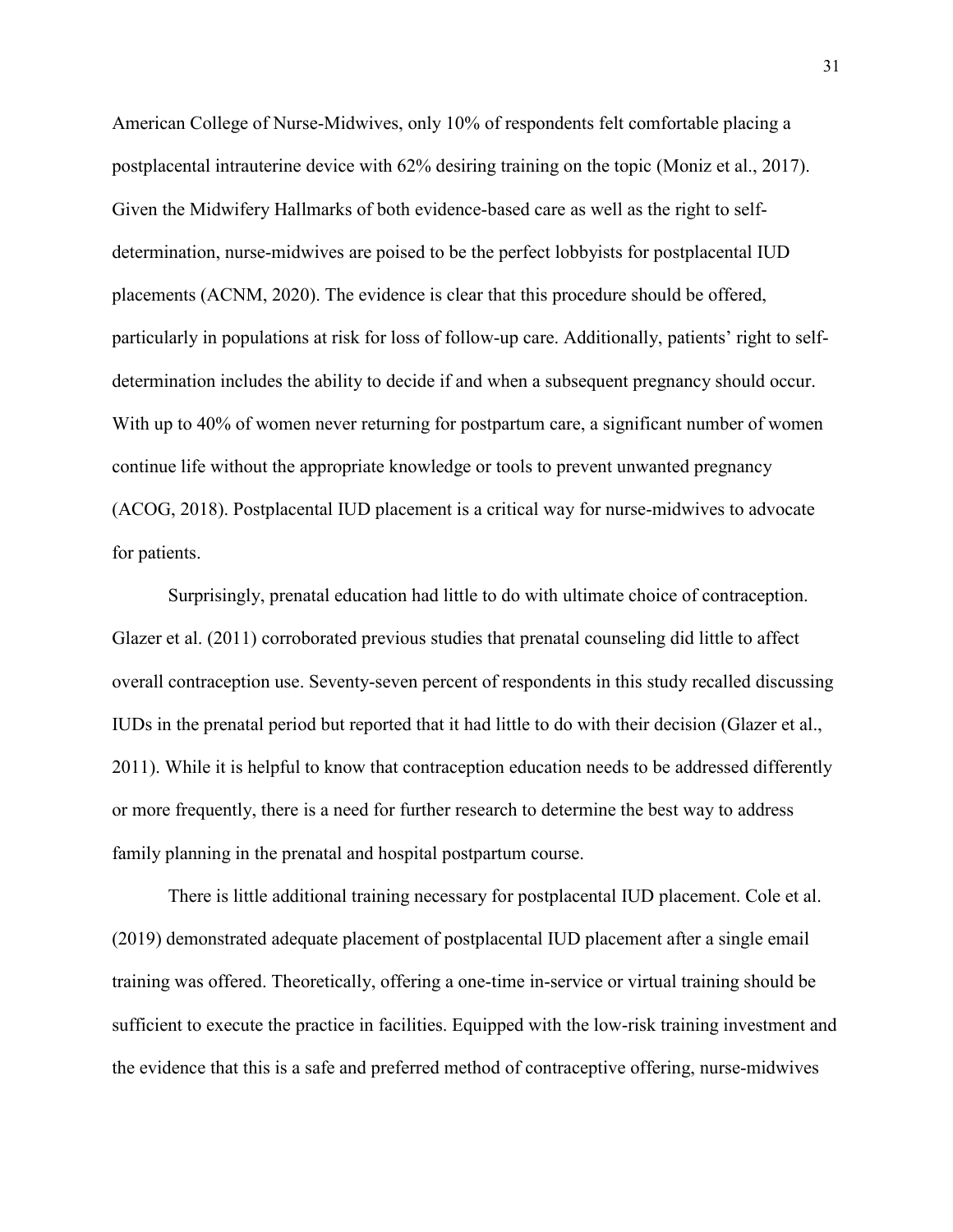should feel empowered to offer this information to facilities to help create a more equitable family planning environment, particularly in populations at risk for loss of follow-up care in the postpartum period.

Beyond a willingness to receive training and individually adopt the practice of postplacental intrauterine device placement, Certified Nurse-Midwives (CNMs) are in an excellent position as patient advocates to campaign for more states to reimburse fairly for this procedure immediately postpartum. In addition to promoting adoption at the state and facility levels, CNMs should be looking for ways to spread accurate training regarding both the procedural technique and the safety and efficacy of the practice. Furthermore, nurse-midwives are able to increase incidence of use with thorough patient counseling regarding immediate contraceptive options throughout pregnancy and on arrival for birth.

#### **Integrating the Health Belief Model (HBM)**

The Health Belief Model (HBM) relies on an individual's desire to avoid illness, or in the case of postpartum family planning, subsequent pregnancy with its cascade of potential negative health and socioeconomic sequelae. The HBM trusts that individuals are given the knowledge that they are at risk for an adverse outcome and that certain actions to mitigate risks are seen as beneficial. One key aspect of the HBM is that actions are attainable and obstacles are not so great that manipulation is futile. In this case, knowing that 40% of women are unable to attend postpartum care visits demonstrates a need to remove barriers. Additionally, other barriers for those seeking care, such as the average 43-day delay between requesting an IUD and placement of a device, further decrease the number of women able to practice self-determination with family planning and prevent undesired pregnancy (Bergin et al., 2012). This prohibitive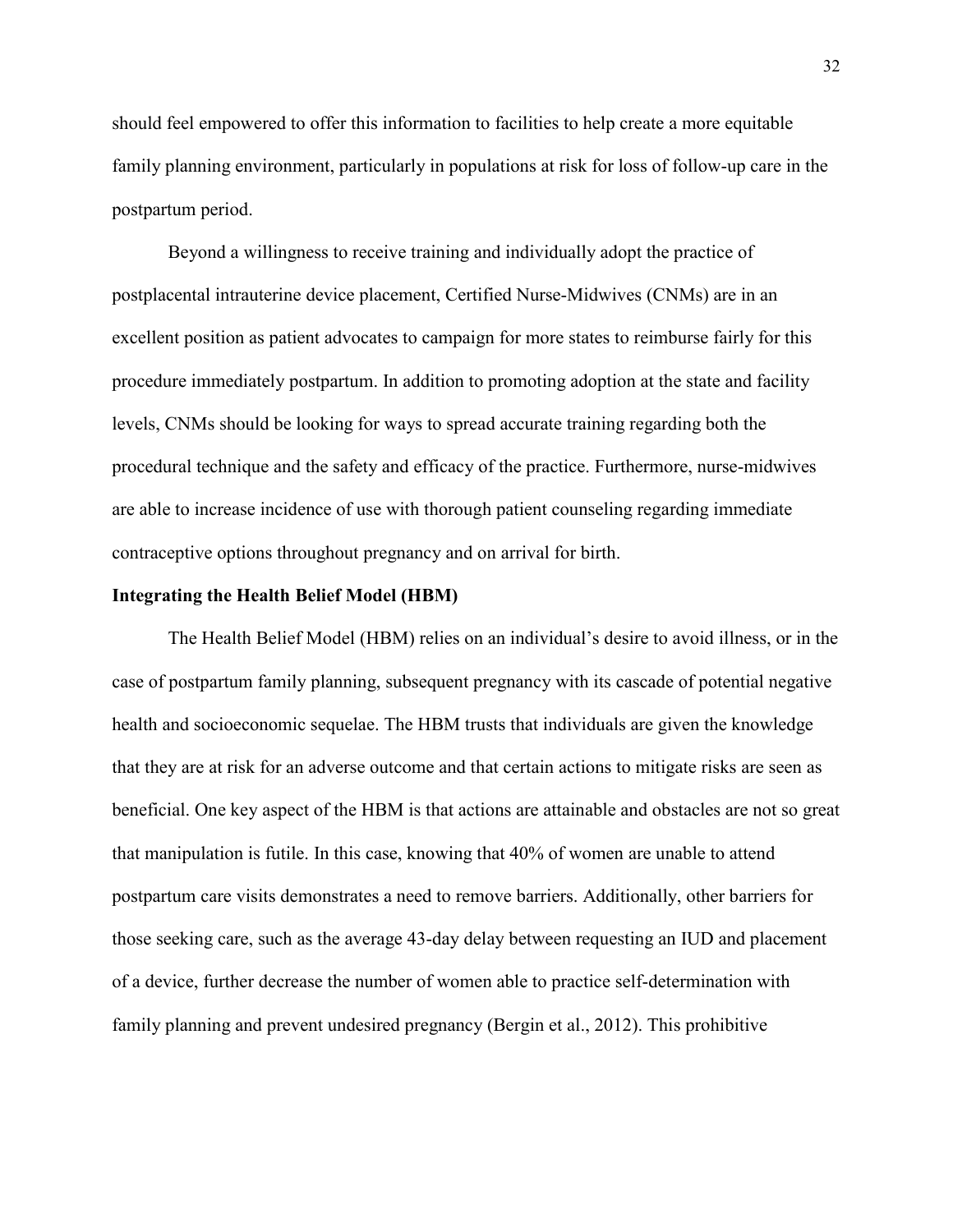environment makes postplacental IUD placement a valid solution to enabling women to mitigate risk.

Giving women information multiple times prenatally and on admission for birth allows women to take ownership of their fertility, particularly when paired with education about risks of shortened interpregnancy interval. Utilizing the Health Belief Model and knowing the risks of unwanted pregnancy and potential expulsion of a postplacental intrauterine device, it is likely that many women, feeling ownership and empowerment, would elect to have an IUD placed and return for potential expulsion.

#### **Conclusion**

This critical literature review consistently found that postplacental intrauterine device placement is a valid option for women seeking immediate contraception post birth or those women at risk for not attending postpartum care. Several studies concluded that postplacental IUD placement should even be a preferred contraceptive offering for those populations at risk to not return for postpartum care after leaving the birthing facility. In total, 18 research studies were evaluated utilizing the Johns Hopkins Research Evidence Appraisal Tool with pertinent findings related to device expulsion, safety, continued use at time intervals such as three months, six months, and one year, provider knowledge gaps, variable state insurance practices, and patient perceptions. Identified barriers came from state reimbursement issues and provider knowledge gaps. While factors facilitating implementation of this procedure were not specifically studied, locations with access to the devices in the inpatient obstetric setting were most likely to be able to employ the technique.

Nurse-midwives are in a pivotal role with regards to promoting use of postplacental IUD placement. The unique hallmarks that guide the profession combined with utilizing the Health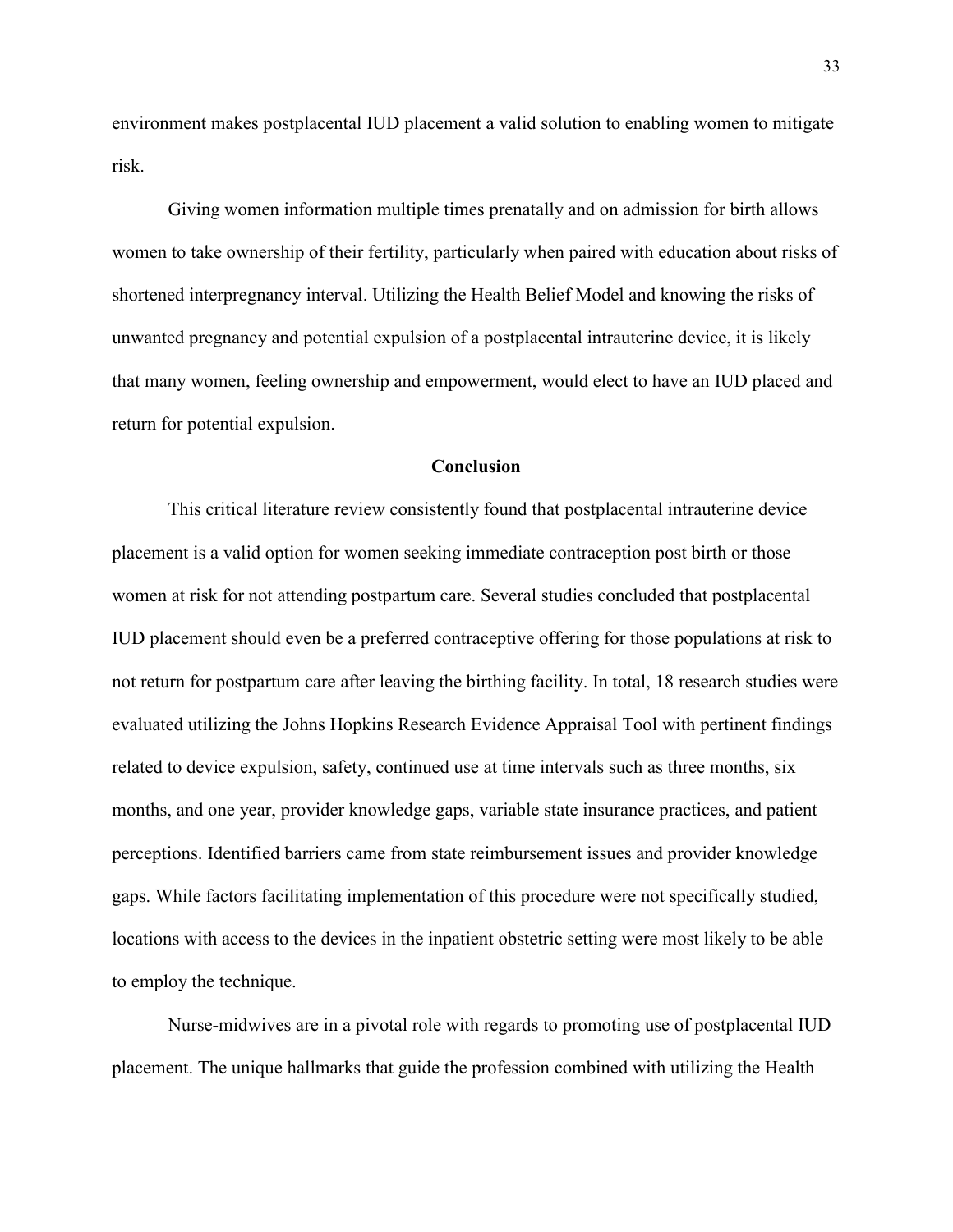Belief Model are perfectly aligned to encourage this practice be initiated to allow for evidencebased care and patient right to self-determination. Time spent counseling women during the prenatal and birthing periods allows for adjustments to education to ensure that women are able to make informed choices either prenatally or at the time of admission for birth. With the overwhelming evidence of its safety and efficacy, postplacental intrauterine device insertion is one critical way that nurse-midwives can positively impact the rate of unplanned pregnancy and shortened interpregnancy interval in the United States.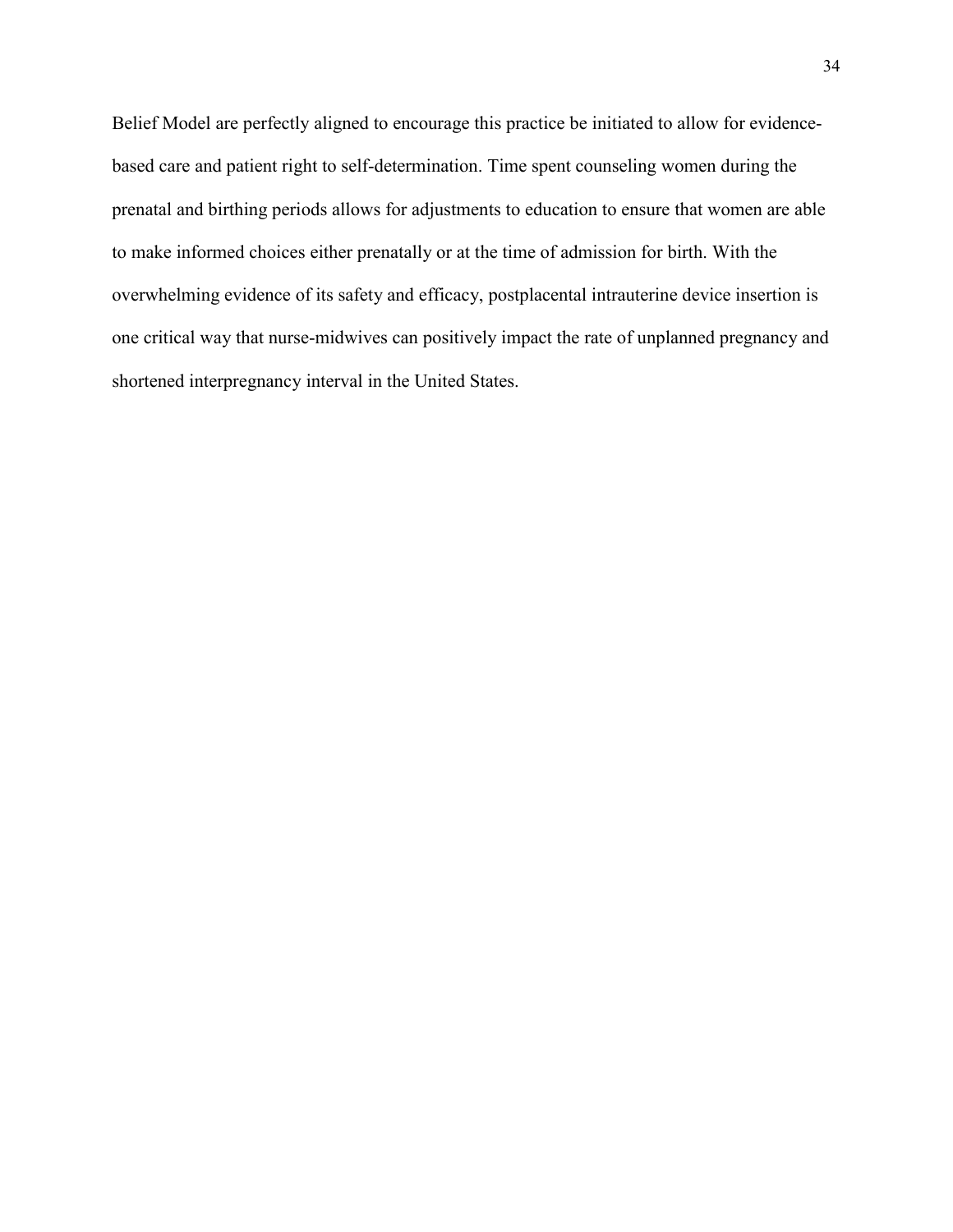#### References

American College of Nurse-Midwives. (2020, March). *Core competencies for basic midwifery practice*.

[https://www.midwife.org/acnm/files/acnmlibrarydata/uploadfilename/000000000050/AC](https://www.midwife.org/acnm/files/acnmlibrarydata/uploadfilename/000000000050/ACNMCoreCompetenciesMar2020_final.pdf) [NMCoreCompetenciesMar2020\\_final.pdf](https://www.midwife.org/acnm/files/acnmlibrarydata/uploadfilename/000000000050/ACNMCoreCompetenciesMar2020_final.pdf)

American College of Obstetricians and Gynecologists. (2019). Interpregnancy interval. *Obstetric* 

*Care Consensus*, *133*(1), e51–e72. [https://www.acog.org/-](https://www.acog.org/-/media/project/acog/acogorg/clinical/files/obstetric-care-consensus/articles/2019/01/interpregnancy-care.pdf)

[/media/project/acog/acogorg/clinical/files/obstetric-care-](https://www.acog.org/-/media/project/acog/acogorg/clinical/files/obstetric-care-consensus/articles/2019/01/interpregnancy-care.pdf)

[consensus/articles/2019/01/interpregnancy-care.pdf](https://www.acog.org/-/media/project/acog/acogorg/clinical/files/obstetric-care-consensus/articles/2019/01/interpregnancy-care.pdf)

American College of Obstetricians and Gynecologists. (2020). *ACOG committee opinion: Immediate postpartum long-acting reversible contraception*.

[https://www.acog.org/clinical/clinical-guidance/committee-](https://www.acog.org/clinical/clinical-guidance/committee-opinion/articles/2016/08/immediate-postpartum-long-acting-reversible-contraception)

[opinion/articles/2016/08/immediate-postpartum-long-acting-reversible-contraception](https://www.acog.org/clinical/clinical-guidance/committee-opinion/articles/2016/08/immediate-postpartum-long-acting-reversible-contraception)

Bartz, D. A., & Pocius, K. D. (2019). Intrauterine contraception: Insertion and removal. *UpToDate*. Retrieved January 12, 2021, from <https://www.uptodate.com/contents/intrauterine-contraception-insertion-and-removal>

Bergin, A., Tristan, S., Terplan, M., Gilliam, M. L., & Whitaker, A. K. (2012). A missed opportunity for care: Two-visit iud insertion protocols inhibit placement. *Contraception*, *86*(6), 694–697.<https://doi.org/10.1016/j.contraception.2012.05.011>

Chen, B. A., Reeves, M. F., Hayes, J. L., Hohmann, H. L., Perriera, L. K., & Creinin, M. D. (2010). Postplacental or delayed insertion of the levonorgestrel intrauterine device after vaginal delivery. *Obstetrics & Gynecology*, *116*(5), 1079–1087. <https://doi.org/10.1097/aog.0b013e3181f73fac>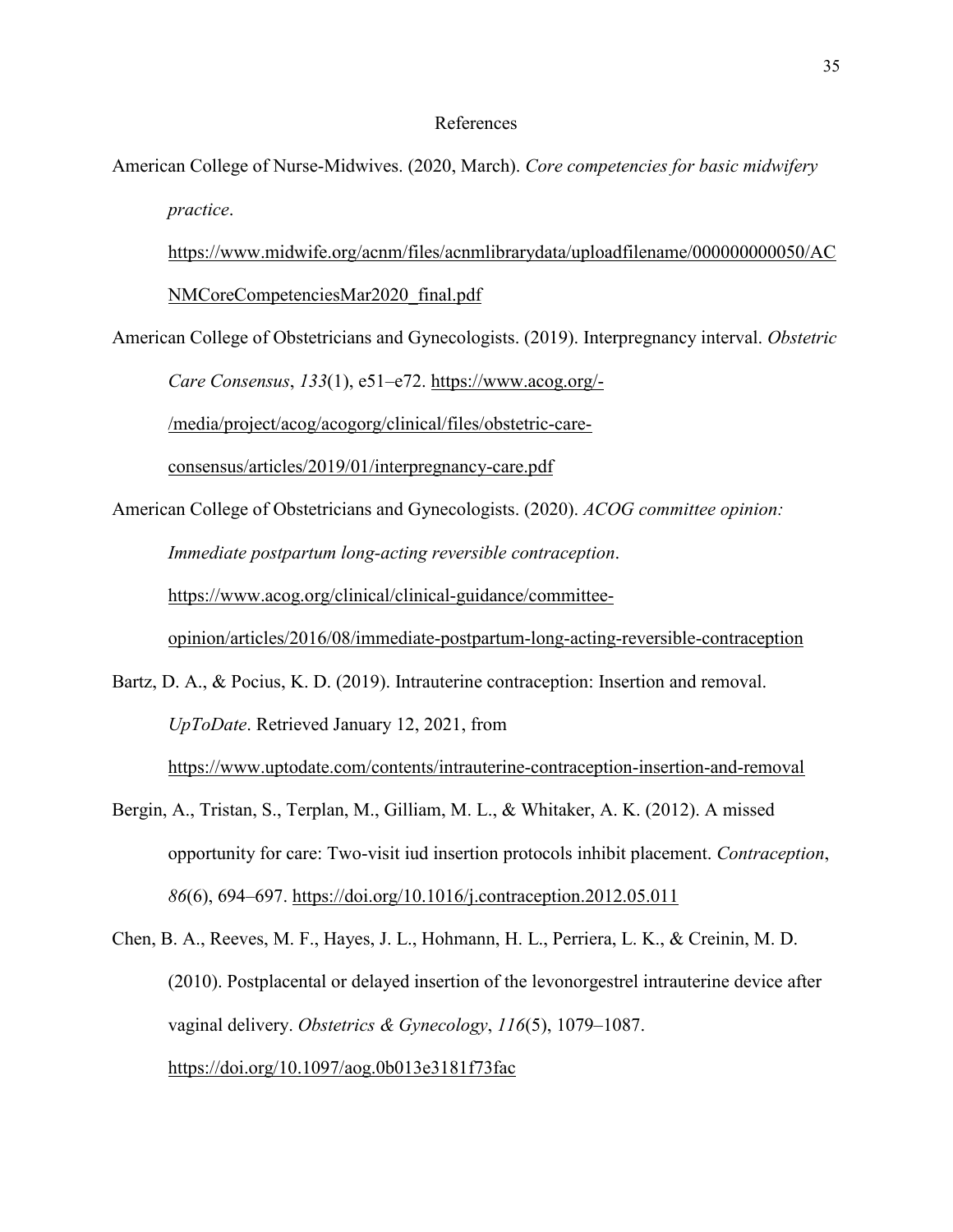- Cohen, R., Sheeder, J., Arango, N., Teal, S. B., & Tocce, K. (2016). Twelve-month contraceptive continuation and repeat pregnancy among young mothers choosing postdelivery contraceptive implants or postplacental intrauterine devices. *Contraception*, *93*(2), 178– 183.<https://doi.org/10.1016/j.contraception.2015.10.001>
- Cole, M., Thomas, S., Mercer, B. M., & Arora, K. (2019). Impact of training level on postplacental levonorgestrel 52 mg intrauterine device expulsion. *Contraception*, *99*(2), 94–97.<https://doi.org/10.1016/j.contraception.2018.11.003>
- Colwill, A., Schreiber, C., Sammel, M., & Sonalkar, S. (2018). Six-week retention after postplacental copper intrauterine device placement. *Contraception*, *97*(3), 215–218. <https://doi.org/10.1016/j.contraception.2017.10.012>
- Crockett, A. H., Pickell, L., Heberlein, E. C., Billings, D. L., & Mills, B. (2017). Six- and twelve-month documented removal rates among women electing postpartum inpatient compared to delayed or interval contraceptive implant insertions after medicaid payment reform. *Contraception*, *95*(1), 71–76.<https://doi.org/10.1016/j.contraception.2016.07.004>
- Dahlke, J. D., Terpstra, E. R., Ramseyer, A. M., Busch, J. M., Rieg, T., & Magann, E. F. (2011). Postpartum insertion of levonorgestrel–intrauterine system at three time periods: A prospective randomized pilot study. *Contraception*, *84*(3), 244–248. <https://doi.org/10.1016/j.contraception.2011.01.007>
- Dang, D., & Dearholt, S. (2018). *Johns Hopkins nursing and evidence-based practice: Model and guidelines* (3rd ed.). Sigma Theta Tau International.
- Glazer, A. B., Wolf, A., & Gorby, N. (2011). Postpartum contraception: Needs vs. reality. *Contraception*, *83*(3), 238–241.<https://doi.org/10.1016/j.contraception.2010.07.002>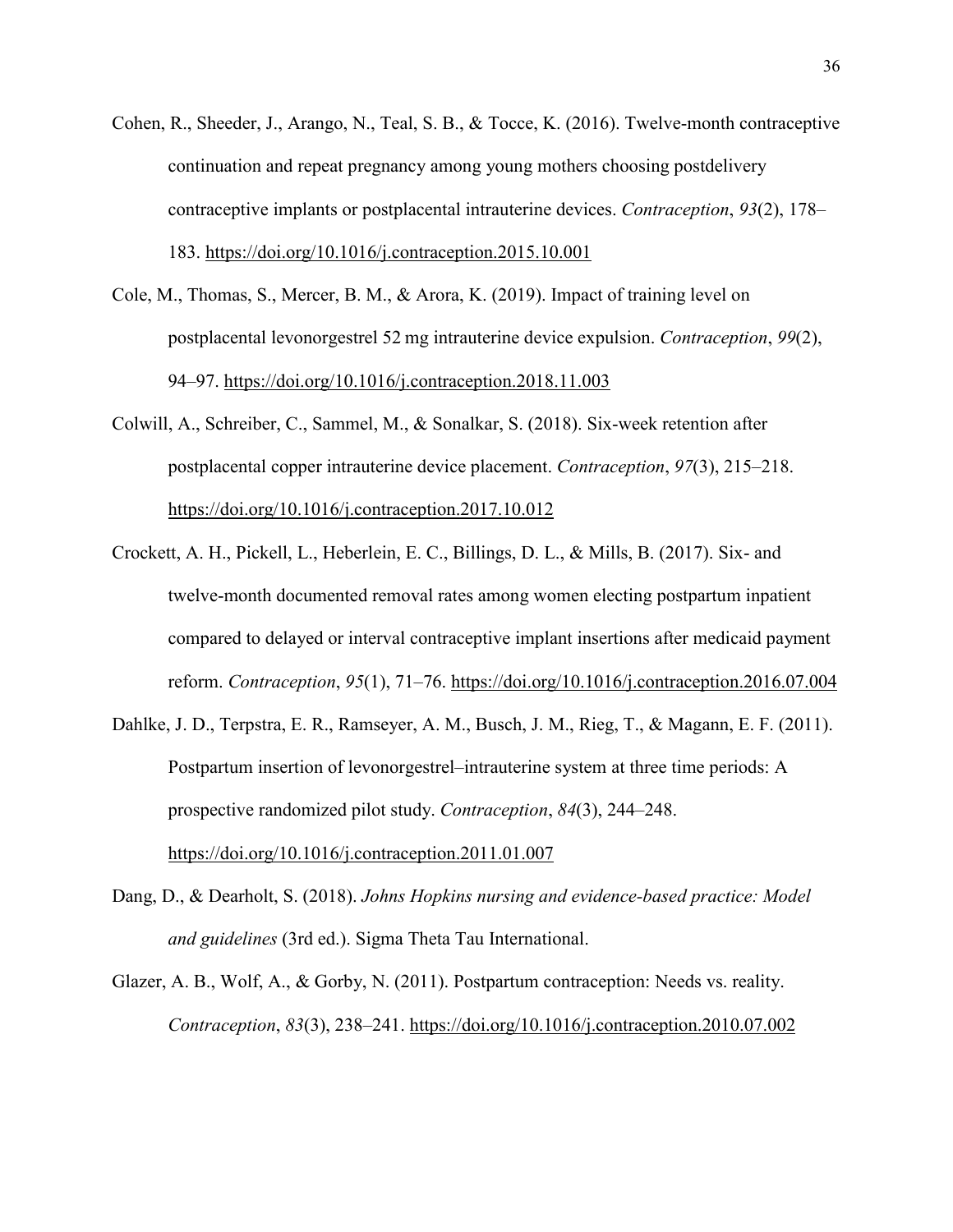Guttmacher Institute. (2020, January 22). *Contraceptive use in the United States*. <https://www.guttmacher.org/fact-sheet/contraceptive-use-united-states>

- Hall, K. (2012). The health belief model can guide modern contraceptive behavior research and practice. *Journal of Midwifery & Women's Health*, *57*(1). [https://doi.org/10.1111/j.1542-](https://doi.org/10.1111/j.1542-2011.2011.00110.x) [2011.2011.00110.x](https://doi.org/10.1111/j.1542-2011.2011.00110.x)
- HealthyPeople 2030. (2020). *Reduce the rate of fetal deaths at 20 or more weeks of gestation*. Healthy People 2030. [https://health.gov/healthypeople/objectives-and-data/browse](https://health.gov/healthypeople/objectives-and-data/browse-objectives/pregnancy-and-childbirth/reduce-rate-fetal-deaths-20-or-more-weeks-gestation-mich-01)[objectives/pregnancy-and-childbirth/reduce-rate-fetal-deaths-20-or-more-weeks](https://health.gov/healthypeople/objectives-and-data/browse-objectives/pregnancy-and-childbirth/reduce-rate-fetal-deaths-20-or-more-weeks-gestation-mich-01)[gestation-mich-01](https://health.gov/healthypeople/objectives-and-data/browse-objectives/pregnancy-and-childbirth/reduce-rate-fetal-deaths-20-or-more-weeks-gestation-mich-01)
- Holland, E., Michelis, L., Sonalkar, S., & Curry, C. L. (2015). Barriers to immediate postplacental intrauterine devices among attending level educators. *Women's Health Issues*, *25*(4), 355–358.<https://doi.org/10.1016/j.whi.2015.03.013>
- Jatlaoui, T. C., Marcus, M., Jamieson, D. J., Goedken, P., & Cwiak, C. (2014). Postplacental intrauterine device insertion at a teaching hospital. *Contraception*, *89*(6), 528–533. <https://doi.org/10.1016/j.contraception.2013.10.008>
- Kumar, S., Srivastava, A., Sharma, S., Yadav, V., Mittal, A., Kim, Y., Nash-Mercado, A., Reijneveld, S. A., & Sood, B. (2019). One-year continuation of postpartum intrauterine contraceptive device: Findings from a retrospective cohort study in India. *Contraception*, *99*(4), 212–216.<https://doi.org/10.1016/j.contraception.2018.12.003>

LaMorte, W. (2019). *The health belief model*. [http://sphweb.bumc.bu.edu/otlt/MPH-](http://sphweb.bumc.bu.edu/otlt/MPH-Modules/SB/BehavioralChangeTheories/BehavioralChangeTheories2.html)[Modules/SB/BehavioralChangeTheories/BehavioralChangeTheories2.html](http://sphweb.bumc.bu.edu/otlt/MPH-Modules/SB/BehavioralChangeTheories/BehavioralChangeTheories2.html)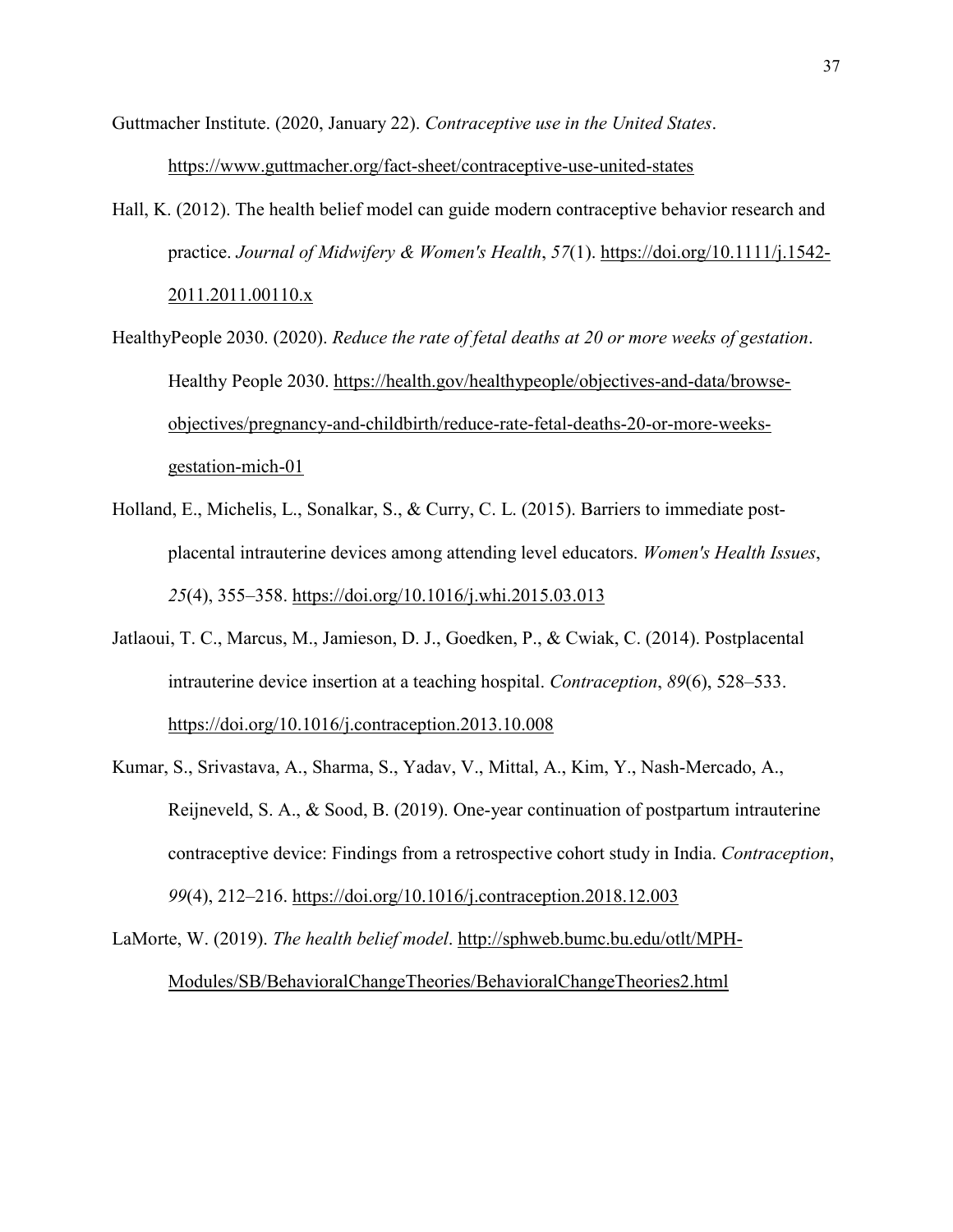- Laporte, M., Marangoni, M., Surita, F., Juliato, C. T., Miadaira, M., & Bahamondes, L. (2020). Postplacental placement of intrauterine devices: A randomized clinical trial. *Contraception*, *101*(3), 153–158.<https://doi.org/10.1016/j.contraception.2019.12.006>
- Moniz, M. H., Dalton, V. K., Davis, M. M., Forman, J., Iott, B., Landgraf, J., & Chang, T. (2015). Characterization of medicaid policy for immediate postpartum contraception. *Contraception*, *92*(6), 523–531.<https://doi.org/10.1016/j.contraception.2015.09.014>
- Moniz, M. H., Roosevelt, L., Crissman, H. P., Kobernik, E. K., Dalton, V. K., Heisler, M. H., & Low, L. (2017). Immediate postpartum contraception: A survey needs assessment of a national sample of midwives. *Journal of Midwifery & Women's Health*, *62*(5), 538–544. <https://doi.org/10.1111/jmwh.12653>
- Shukla, M., Qureshi, S., & Chandrawati. (2012). Post-placental intrauterine device insertion-a five year experience at a tertiary care centre in north India. *Indian Journal of Medical Research*, *136*(3), 432–435.
- Soon, R., McGuire, K., Salcedo, J., & Kaneshiro, B. (2018). Immediate versus delayed insertion of the levonorgestrel intrauterine device in postpartum adolescents: A randomized pilot study. *Hawaii Journal of Medicine and Public Health*, *77*(3), 60–65. <https://www.ncbi.nlm.nih.gov/pmc/articles/PMC5845021/>
- Sucak, A., Ozcan, S., Çelen, Ş., Çağlar, T., Göksu, G., & Danışman, N. (2015). Immediate postplacental insertion of a copper intrauterine device: A pilot study to evaluate expulsion rate by mode of delivery. *BMC Pregnancy and Childbirth*, *15*(1).

<https://doi.org/10.1186/s12884-015-0637-6>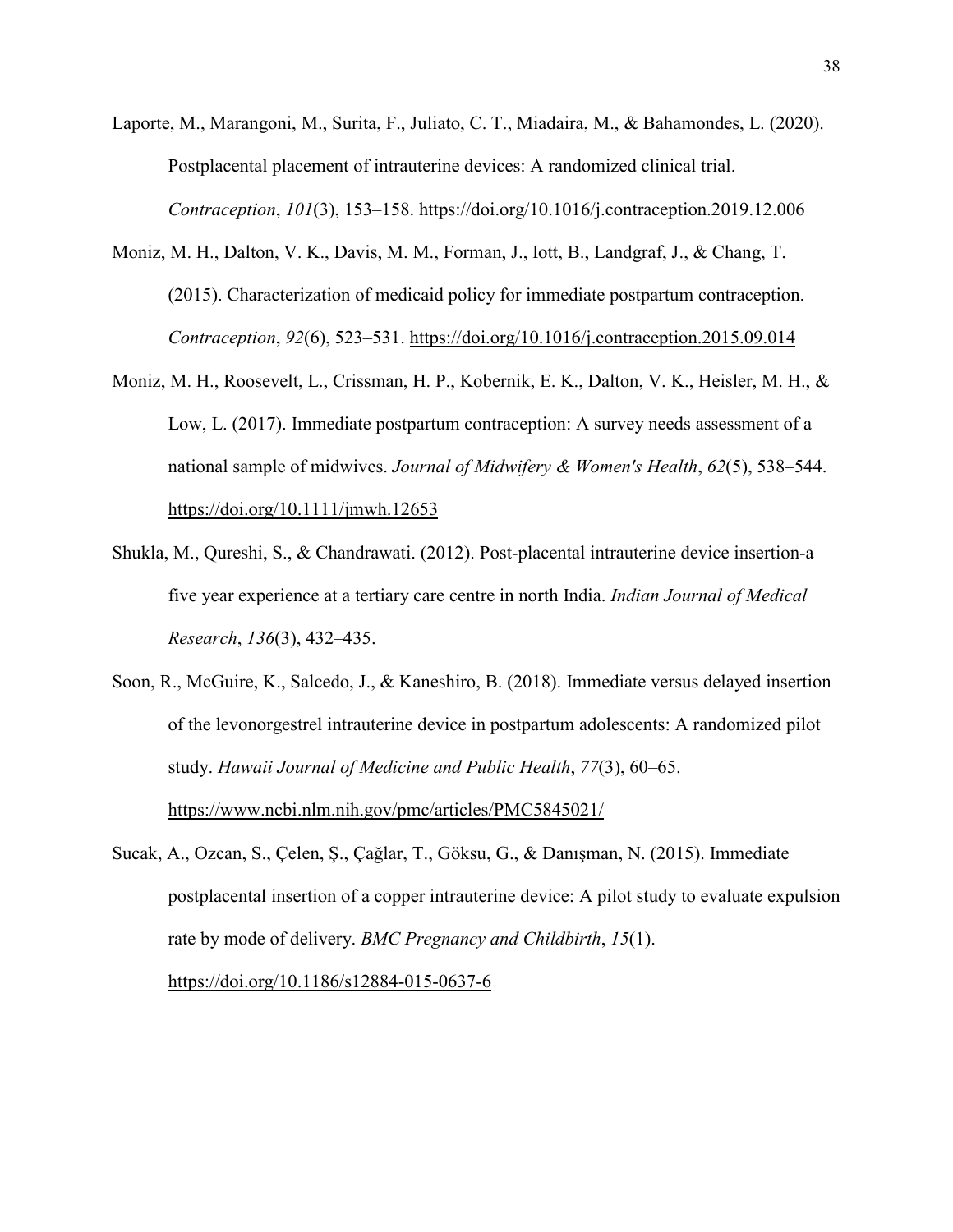- The American College of Obstetricians and Gynecologists. (2018, May). *Optimizing postpartum care* [PDF]. [https://www.acog.org/clinical/clinical-guidance/committee](https://www.acog.org/clinical/clinical-guidance/committee-opinion/articles/2018/05/optimizing-postpartum-care)[opinion/articles/2018/05/optimizing-postpartum-care](https://www.acog.org/clinical/clinical-guidance/committee-opinion/articles/2018/05/optimizing-postpartum-care)
- United States Department of Health and Human Services. (n.d.). *Family planning healthy people 2030 | health.gov*. Healthy People 2030.

<https://health.gov/healthypeople/objectives-and-data/browse-objectives/family-planning>

- Whitaker, A. K., Endres, L. K., Mistretta, S. Q., & Gilliam, M. L. (2014). Postplacental insertion of the levonorgestrel intrauterine device after cesarean delivery vs. delayed insertion: A randomized controlled trial. *Contraception*, *89*(6), 534–539. <https://doi.org/10.1016/j.contraception.2013.12.007>
- World Health Organization. (2012). *Theory-based interventions for contraception*. [https://extranet.who.int/rhl/topics/fertility-regulation/contraception/theory-based](https://extranet.who.int/rhl/topics/fertility-regulation/contraception/theory-based-interventions-contraception)[interventions-contraception](https://extranet.who.int/rhl/topics/fertility-regulation/contraception/theory-based-interventions-contraception)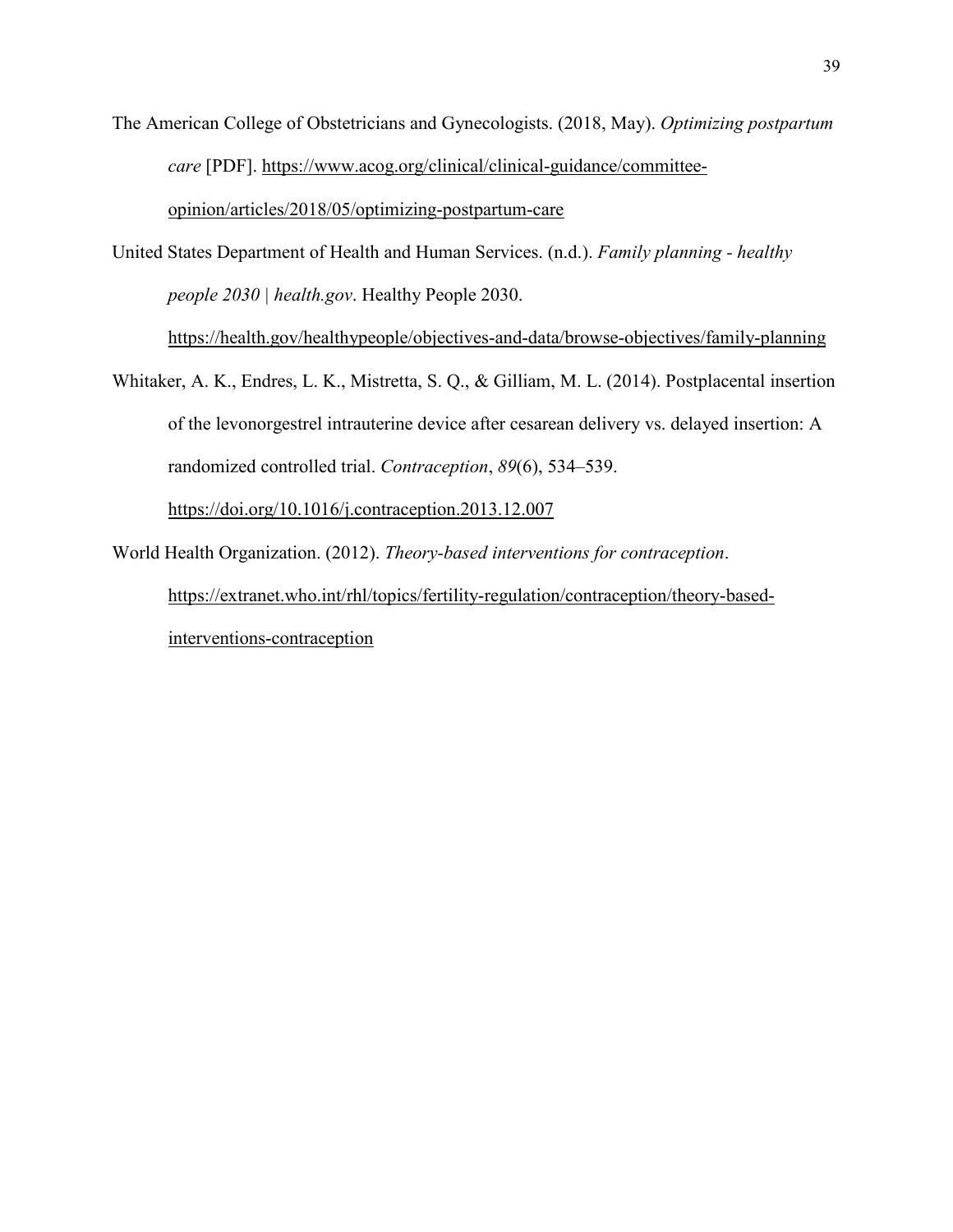

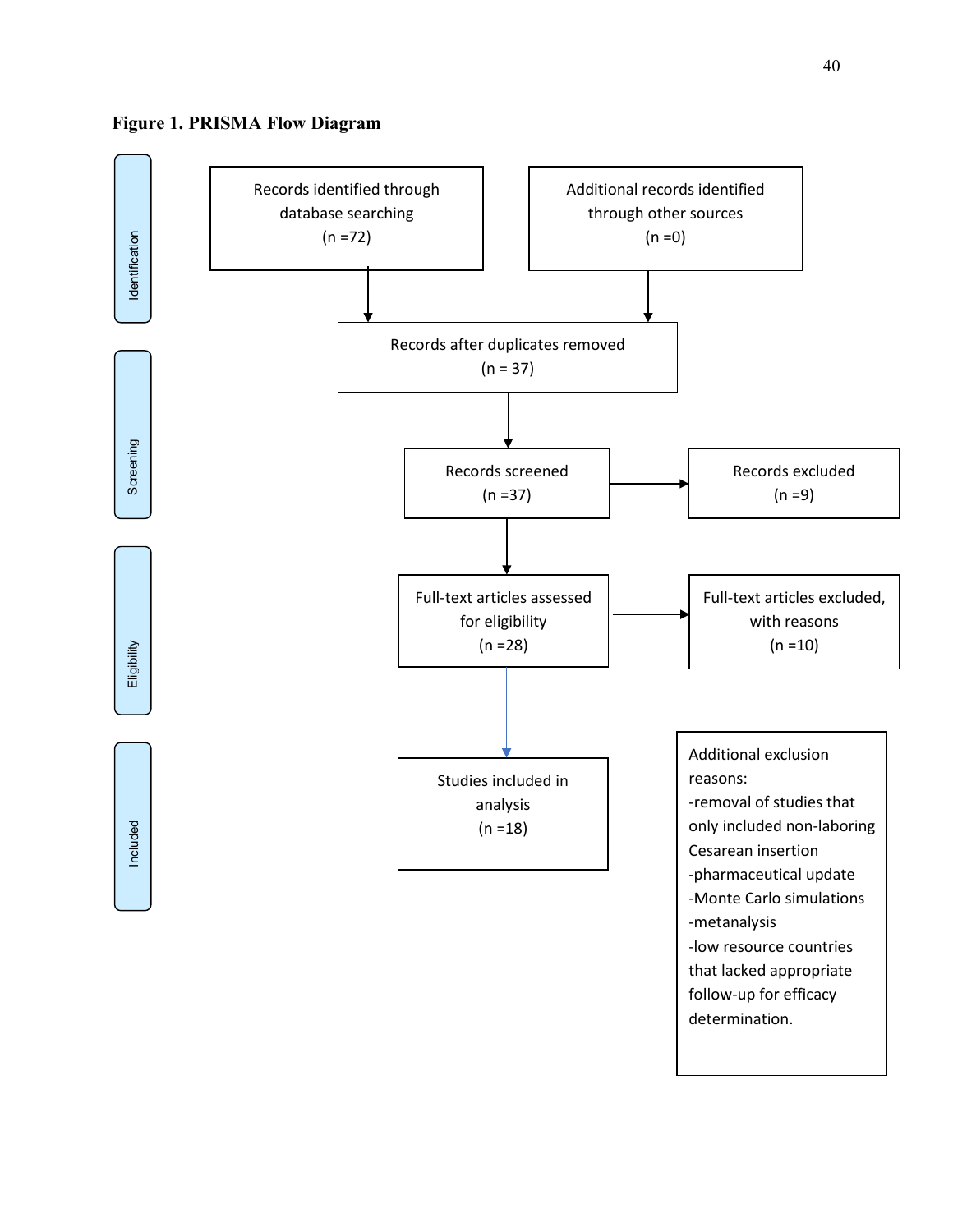**Source:** Bergin, A., Tristan, S., Terplan, M., Gilliam, M. L., & Whitaker, A. K. (2012). A missed opportunity for care: Two-visit IUD insertion protocols inhibit placement. *Contraception*, *86*(6), 694–697.<https://doi.org/10.1016/j.contraception.2012.05.011>

| <b>Purpose/Sample</b> | <b>Design</b>                                                                           | <b>Results</b>          | <b>Strengths/Limitations</b> |
|-----------------------|-----------------------------------------------------------------------------------------|-------------------------|------------------------------|
|                       | (Method/Instruments)                                                                    |                         |                              |
| <b>Purpose:</b>       | Retrospective study                                                                     | Of the 708 women        | <b>Strengths:</b>            |
| Examine the           |                                                                                         | requesting IUD, only    | -Because women were          |
| potential for two     | Study examined 708 women                                                                | 385 were actually able  | IL Medicaid, they            |
| visit IUD process     | who requested IUD over a                                                                | to return for placement | could not attempt            |
| to limit access to    | one year period. A two visit                                                            | with a median wait of   | placement at a different     |
| birth control         | IUD policy was initiated,                                                               | 43 days between         | provider as the state        |
|                       | requiring one visit to request                                                          | appointments. 50% of    | only allows one order.       |
| Sample/Setting:       | an IUD and a second one 2-3                                                             | women requesting IUD    | -Large sample size.          |
| 708 women             | weeks later for placement.                                                              | at pregnancy related    |                              |
| requesting IUD in     | Retrospective review of                                                                 | visits returned for     | <b>Limitations:</b>          |
| a primarily low       | orders and paper charts was                                                             | placement and 60% of    | Utilizing medical            |
| income clinic with    | utilized to determine rate at                                                           | women requesting at     | billing records limited      |
| a mostly Medicaid     | which women actually                                                                    | GYN visits returned.    | statistics that could be     |
| insured population    | obtained IUD.                                                                           | Single women were       | assessed.                    |
| in an urban           |                                                                                         | less likely to return   | -Unable to determine         |
| university medical    |                                                                                         | than married women.     | reason for                   |
| center                |                                                                                         | Race, age, and type of  | nonplacement based on        |
|                       |                                                                                         | IUD did not have an     | retrospective nature.        |
| <b>Level of</b>       |                                                                                         | impact.                 | -Limited population          |
| evidence:             |                                                                                         |                         | diversity.                   |
| $\mathbf{I}$          |                                                                                         | <b>Conclusion:</b>      | -No comparison to rate       |
|                       |                                                                                         | Two-visit IUD           | with single visit            |
| <b>Quality of</b>     |                                                                                         | placement is            | placement.                   |
| evidence:             |                                                                                         | prohibitive to desired  |                              |
| High                  |                                                                                         | contraception.          |                              |
|                       |                                                                                         |                         |                              |
|                       |                                                                                         |                         |                              |
|                       | Author Recommendations: Single visit IUD placement significantly increases rate of use. |                         |                              |

**Implications:** Postpartum women only have desired postpartum IUD placed at a 50% rate in the outpatient setting. 96% of clinicians report a 2 visit policy related to insurance, further limiting options for women. An average of 43 days passed between being able to request an IUD and have one placed.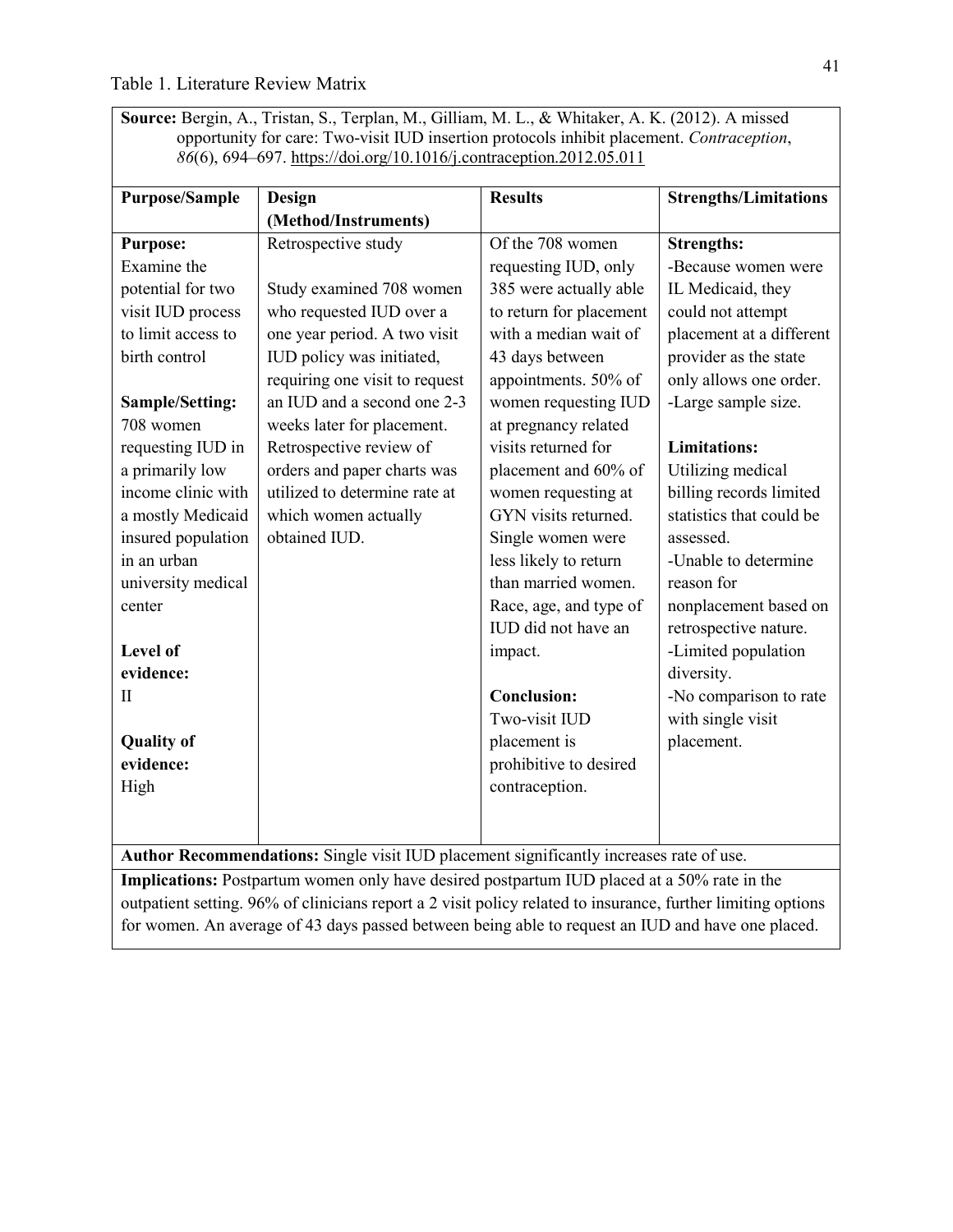**Source:** Chen, B. A., Reeves, M. F., Hayes, J. L., Hohmann, H. L., Perriera, L. K., & Creinin, M. D. (2010). Postplacental or delayed insertion of the levonorgestrel intrauterine device after vaginal delivery: a randomized controlled trial. *Obstetrics and Gynecology*, *116*(5), 1079–1087. doi:10.1097/AOG.0b013e3181f73fac

| <u>001.10.107/71000.00019091011/9100</u> |                           |                           |                              |
|------------------------------------------|---------------------------|---------------------------|------------------------------|
| <b>Purpose/Sample</b>                    | <b>Design</b>             | <b>Results</b>            | <b>Strengths/Limitations</b> |
|                                          | (Method/Instruments)      |                           |                              |
| <b>Purpose:</b>                          | Prospective cohort study  | <b>Conclusion:</b>        | <b>Strengths:</b>            |
| Compare use of                           |                           | At six months, use was    | Random assignment            |
| LNG-IUS at 6                             | Pregnant women that       | similar in both groups.   | into group of women all      |
| months postpartum                        | desires LNG-IUS were      | Even though expulsion     | desiring LARC                |
| when placed                              | randomly assigned at the  | was significant higher in | prevented inadvertent        |
| postplacentally vs.                      | time of labor to either   | the immediate group,      | bias coming from the         |
| delayed insertion.                       | immediate postplacental   | women sought care for     | sample. Scrupulous           |
|                                          | IUD placement or          | replacement. This paired  | removal of women not         |
| <b>Sample/Setting:</b>                   | traditional 6-8 week      | with women being less     | meeting criteria allowed     |
| 50 postplacental                         | postpartum IUD            | likely to follow-up       | for good internal            |
| placement                                | placement with expelled   | postpartum and request    | validity.                    |
| 46 delayed until 6-8                     | IUDs replaced if patients | an LNG-IUS accounts for   |                              |
| weeks placement                          | requested.                | the similar use in both   | <b>Limitations:</b>          |
|                                          |                           | populations.              | Limitations included         |
|                                          | Disqualifiers were        |                           | inconsistent insertion       |
| <b>Johns Hopkins</b>                     | intrapartum hemorrhage    |                           | techniques and skill         |
| <b>Evidence</b>                          | or infections, as well as |                           | level.                       |
| <b>Appraisal</b>                         | cesarean.                 |                           |                              |
| Strength: I                              |                           |                           |                              |
|                                          | Phone surveys             |                           |                              |
| <b>Quality: Good</b>                     | performed at 3 and 6      |                           |                              |
|                                          | months post-placement.    |                           |                              |
|                                          |                           |                           |                              |
|                                          |                           |                           |                              |
|                                          |                           |                           |                              |

**Author Recommendations:**

Offer postplacental LNG-IUS in populations at risk to not seek delayed insertion. US for high fundal placement to avoid complications of expulsion seen in study.

**Implications:** Placing IUDs immediately post placentally is similarly effective to that of the traditional last visit of a postpartum course at six to eight weeks postpartum. Even though the rate of use at six months is similar, postplacental IUD placement had an expulsion rate of 24% compared to the 6-8 week placements. Because of this postplacental IUD insertion should be considered in populations where postpartum visit attendance is low. If the likelihood of attending postpartum appointment at 6-8 weeks is high, reserve placement for then.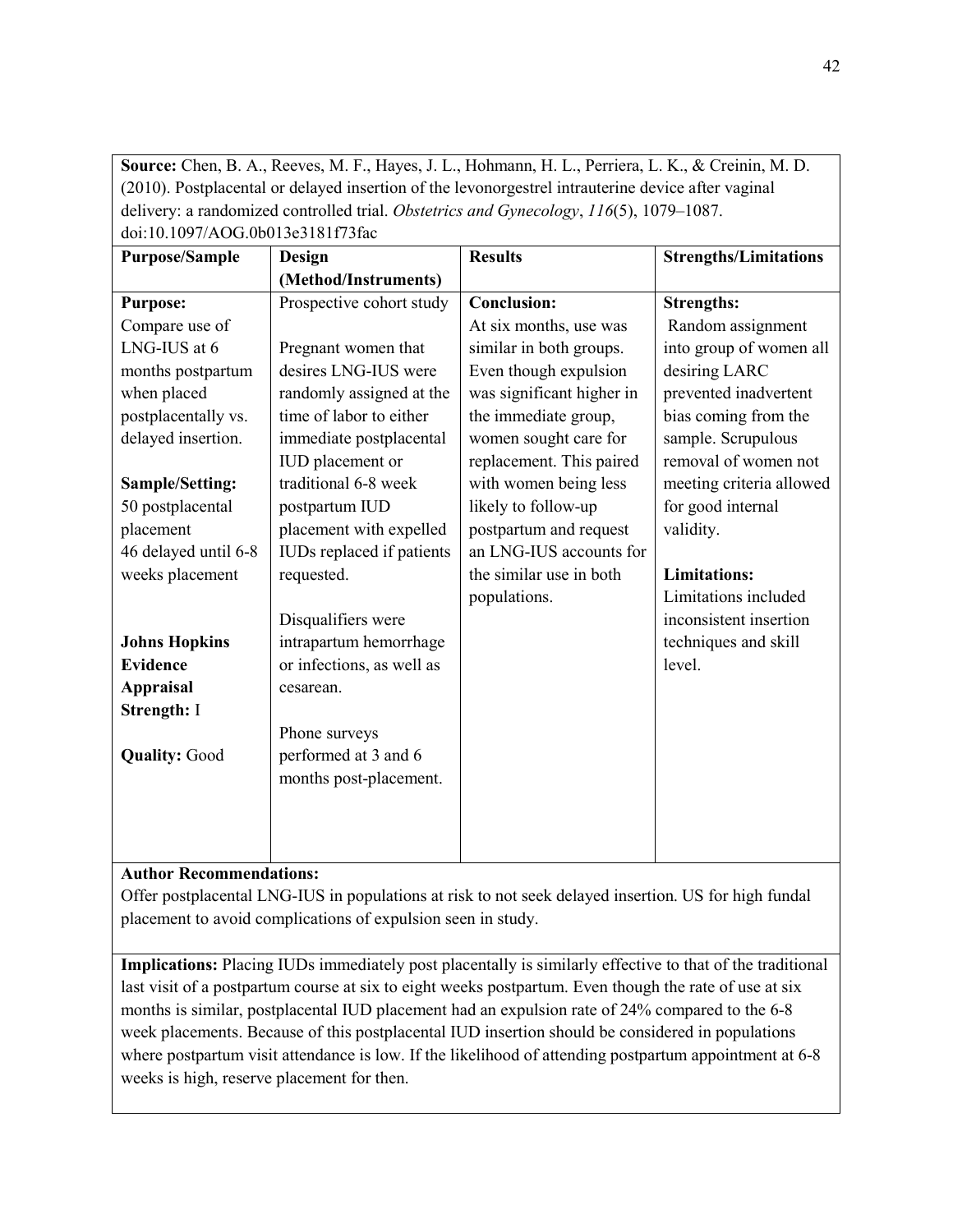**Source:** Cohen, R., Sheeder, J., Arango, N., Teal, S. B., & Tocce, K. (2016). Twelve-month contraceptive continuation and repeat pregnancy among young mothers choosing postdelivery contraceptive implants or postplacental intrauterine devices. *Contraception*, *93*(2), 178–183. <https://doi.org/10.1016/j.contraception.2015.10.001>

| <b>Purpose/Sample</b> | Design                        | <b>Results</b>          | <b>Strengths/Limitations</b> |
|-----------------------|-------------------------------|-------------------------|------------------------------|
|                       | (Method/Instruments)          |                         |                              |
| <b>Purpose:</b>       | Prospective Cohort Study      | 14% requested           | <b>Strengths:</b>            |
| To determine one      |                               | discontinuation within  | -All patients included       |
| year continuation     | Women were given PPIUD        | the first year. 25%     | desired the type of          |
| and repeat            | information in the second     | experienced expulsion.  | contraception they           |
| pregnancy rate        | trimester and all women       | 94% of expulsions       | received, therefore          |
| with postplacental    | through CAMP were             | were within 12 weeks    | motivation for success       |
| <b>IUD (PPIUD)</b>    | encouraged to choose a        | PP. PP with 15/17       | allowed for best case        |
|                       | method of birth control prior | expulsions recognized   | results.                     |
| Sample/Setting:       | to birth. Those that chose    | by participant.         | -Prospective non-            |
| 82 13-22 year old     | PPIUD were included in this   | 7.6 pregnancy rate at   | randomization.               |
| women receiving       | study. Records were           | one year. 1 pregnancy   | -Excellent follow-up         |
| LNG-IUS $(n = 74)$    | reviewed at 6 and 12 months   | from expulsion and      | database for                 |
| and CuIUD $(n =$      | postpartum to determine IUD   | rest were from          | completeness of              |
| 8) at Children's      | continuation and pregnancy    | requested removal and   | results.                     |
| Hospital              | rate.                         | no reliable             | <b>Limitations:</b>          |
| Colorado.             |                               | contraception.          | - Convenience                |
|                       |                               | <b>Conclusion:</b>      | sampling vs. large scale     |
| <b>Level of</b>       |                               | Continued use of IUD    | randomized population        |
| evidence:             |                               | at one year was high.   | - Sample limited to          |
| П                     |                               | and even though         | younger patients             |
|                       |                               | expulsion was higher    |                              |
| <b>Quality of</b>     |                               | than baseline IUD       |                              |
| evidence:             |                               | expulsion, overall use  |                              |
| High                  |                               | at one year is similar. |                              |
|                       |                               | Also, pregnancy rate    |                              |
|                       |                               | extensively lower than  |                              |
|                       |                               | general pregnancy rate  |                              |
|                       |                               | for women 13-22 years   |                              |
|                       |                               | old.                    |                              |

**Author Recommendations:** Providers can recommend PPIUD for short interpregnancy interval pregnancy prevention; however, because of increased expulsion rates, follow-up should be emphasized.

**Implications:** Only 7.6% of participants were pregnant at one year compared to the average of 21% in the U.S. Participants had 2 year pregnancy 8.1 and 3 year 17.7 vs non-LARC CAMP participants having a 2 year pregnancy rate of 46.5% and 83.7% at 3 years.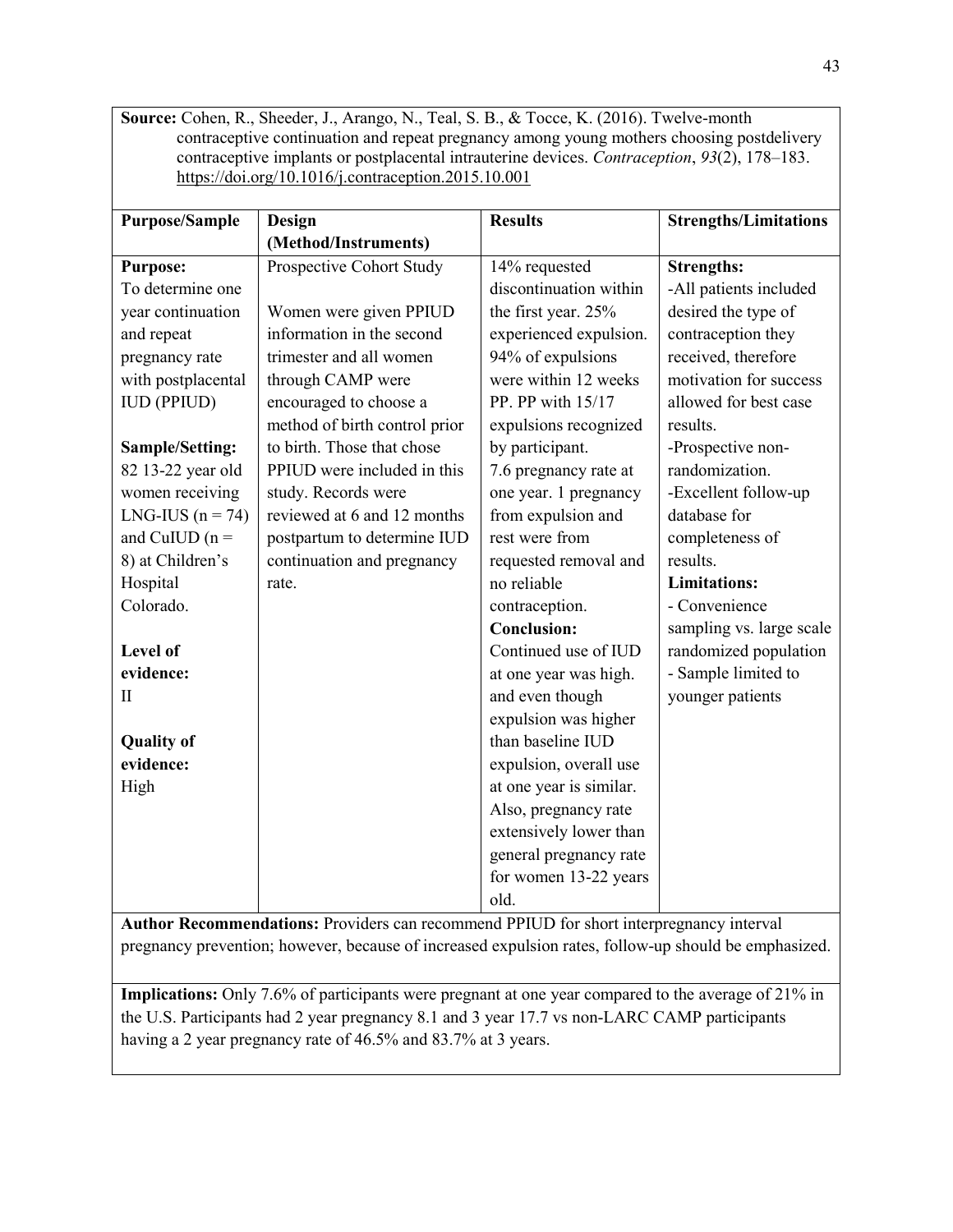|                                                                                                | <b>Source:</b> Cole, M., Thomas, S., Mercer, B. M., & Arora, K. (2019). Impact of training level on |                          |                              |
|------------------------------------------------------------------------------------------------|-----------------------------------------------------------------------------------------------------|--------------------------|------------------------------|
| postplacental levonorgestrel 52 mg intrauterine device expulsion. Contraception, 99(2), 94–97. |                                                                                                     |                          |                              |
|                                                                                                | https://doi.org/10.1016/j.contraception.2018.11.003                                                 |                          |                              |
| <b>Purpose/Sample</b>                                                                          | Design                                                                                              | <b>Results</b>           | <b>Strengths/Limitations</b> |
|                                                                                                | (Method/Instruments)                                                                                |                          |                              |
| <b>Purpose:</b>                                                                                | Retrospective Cohort Study                                                                          | 1506 deliveries in six   | <b>Strengths:</b>            |
| Evaluation of                                                                                  |                                                                                                     | months with 116          | Retrospective study          |
| correlation                                                                                    | Chart review of insertion and                                                                       | receiving PPIUD          | allowed comprehensive        |
| between expulsion                                                                              | clinical outcome of 116                                                                             | (7.7% of births) with    | review of pertinent          |
| of PPIUD and                                                                                   | patients receiving PPIUD                                                                            | 75% continued use at 6   | information without          |
| PGY level                                                                                      | following a single email                                                                            | months. 101 placed       | having concern of            |
|                                                                                                | training of insertion provided                                                                      | manually, 8 placed       | fallout from study           |
| Sample/Setting:                                                                                | to providers.                                                                                       | with ring forceps, 6     |                              |
| 116 patients with                                                                              |                                                                                                     | with inserter. Only 2    | <b>Limitations:</b>          |
| PPIUD at a single                                                                              |                                                                                                     | used ultrasound. Using   | -Varied methods of           |
| facility Cleveland,                                                                            |                                                                                                     | the inserter resulted in | insertion                    |
| OH.                                                                                            |                                                                                                     | no expulsion and         | -Limited population          |
|                                                                                                |                                                                                                     | forceps the highest.     | receiving PPIUD              |
| Level of                                                                                       |                                                                                                     | PGY was not              | -One facility results        |
| evidence:                                                                                      |                                                                                                     | correlated to expulsion  | - Based on limited           |
| Level II                                                                                       |                                                                                                     | in VD.                   | education re: insertion      |
|                                                                                                |                                                                                                     | <b>Conclusion:</b>       | - Appx 75% follow-up         |
| <b>Quality of</b>                                                                              |                                                                                                     | PPIUD retention is       | availability                 |
| evidence:                                                                                      |                                                                                                     | affected by provider     | -Single type of IUD          |
| Good                                                                                           |                                                                                                     | training level and route |                              |
|                                                                                                |                                                                                                     | of delivery but unclear  |                              |
|                                                                                                |                                                                                                     | which one is the         |                              |
|                                                                                                |                                                                                                     | meaningful factor.       |                              |
|                                                                                                |                                                                                                     |                          |                              |
|                                                                                                |                                                                                                     |                          |                              |
|                                                                                                |                                                                                                     |                          |                              |
|                                                                                                |                                                                                                     |                          |                              |
|                                                                                                |                                                                                                     |                          |                              |

**Author Recommendations:** More evaluation to determine route of delivery, provider level of expertise, and method of insertion to examine which is the causative reason for increased expulsion; larger sample sizes in future studies. More training provided and then reevaluate if PGY level was correlated to expulsion.

**Implications:** Skill level of provider may indicate likelihood of expulsion, though later studies indicated that explicit and comprehensive training may make the larger difference.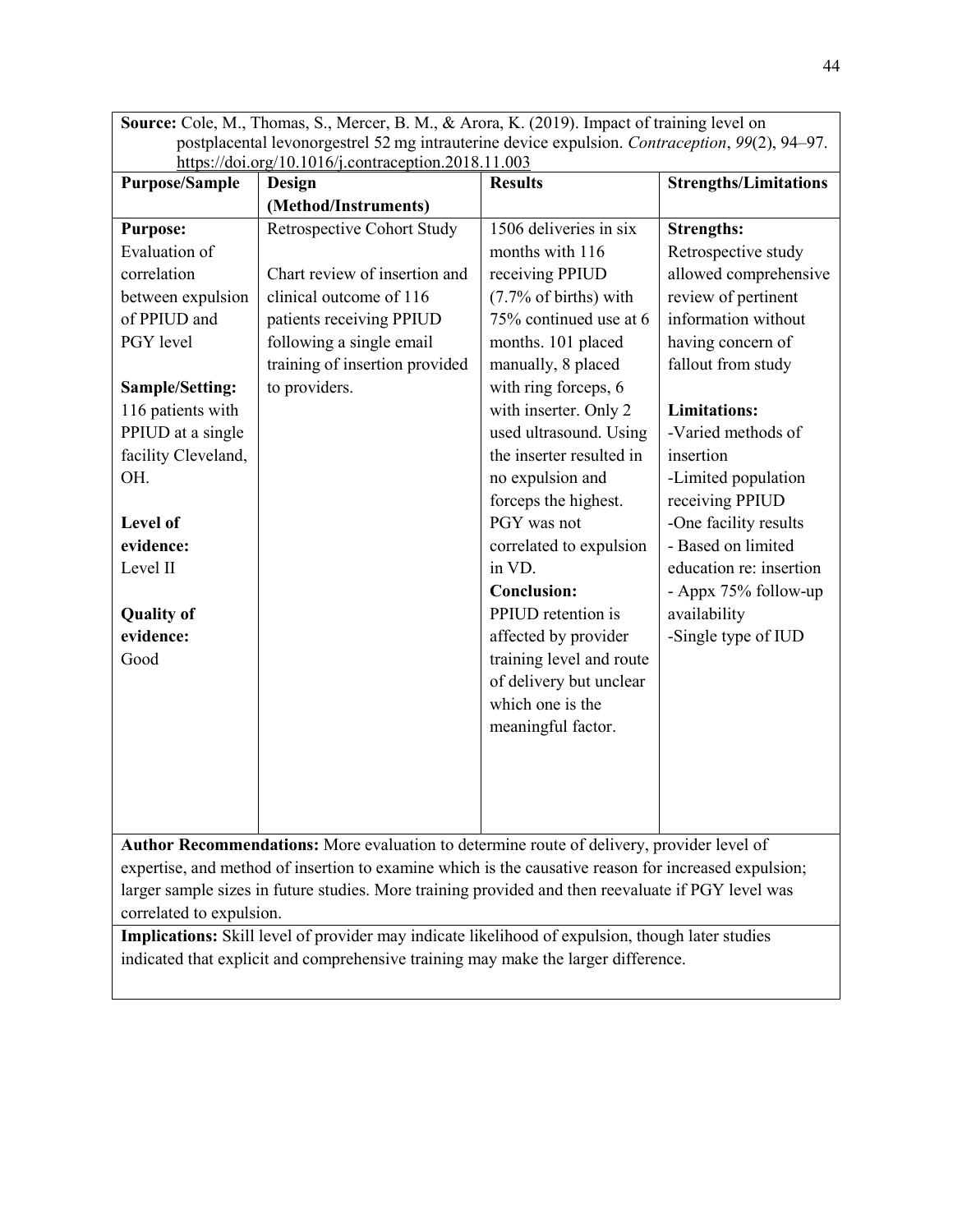**Source:** Colwill, A., Schreiber, C., Sammel, M., & Sonalker, S. (2018, March). Six-week retention after postplacental copper intrauterine device placement. *Contraception, 97(3)*, 215-218. https://doi.org/10.1016/j.contraception.2017.10.012

| <b>Purpose/Sample</b>                | Design                   | <b>Results</b>             | <b>Strengths/Limitations</b>   |
|--------------------------------------|--------------------------|----------------------------|--------------------------------|
|                                      | (Method/Instruments)     |                            |                                |
| Purpose: To                          | Retrospective Cohort     | <b>Conclusion:</b>         | <b>Strengths:</b> Strengths of |
| evaluate retention                   | Study                    | Cesarean deliveries had a  | study include the              |
| and complications                    |                          | higher retention rate than | comprehensive                  |
| of CuIUD use at 6                    | Retrospective data       | vaginal deliveries at six  | documentation of               |
| weeks postpartum                     | collection of copper     | weeks (100% vs. 84%, p     | clinical practice              |
| when IUD was                         | IUDs placed within ten   | $= .01$ ; however cesarean | outcomes.                      |
| placed immediately                   | minutes of placenta      | delivery resulted in       |                                |
| postplacental.                       | removal. 137 vaginal     | higher rates of more       | <b>Limitations:</b>            |
|                                      | deliveries were          | significant evaluation of  | - 20% of women were            |
| Sample/Setting:                      | evaluated and 73         | IUD placement like         | lost to follow-up when         |
| 169 women                            | cesarean deliveries were | ultrasonography than post  | reviewing the postnatal        |
| delivering at                        | evaluated. Retention and | vaginal delivery           | records due to                 |
| Hospital of the                      | complication data was    | placement because          | retrospective aspect of        |
| University of                        | recorded.                | strings were visible more  | the study.                     |
| Pennsylvania                         |                          | often in vaginal delivery  | - Limited to copper IUD        |
|                                      |                          | placements (93.1% vs.      | only, no LNG-IUS               |
| <b>Level of Evidence:</b>            |                          | $44.2\%$                   | considered.                    |
| Ш                                    |                          |                            |                                |
|                                      |                          |                            |                                |
| <b>Quality: Good</b>                 |                          |                            |                                |
|                                      |                          |                            |                                |
|                                      |                          |                            |                                |
|                                      |                          |                            |                                |
|                                      |                          |                            |                                |
| $\lambda = 11, \ldots, \mathbf{D}$ . | $-1 - 42$ .              |                            |                                |

**Author Recommendations:**

This author recommends studying the clinical significance of PPIUD expulsion further.

**Implications:** PPIUD should be considered a viable contraceptive method, particularly if postpartum insurance coverage is lacking or risk of loss of follow-up shows need to capture women at the time of birth for contraceptive offering.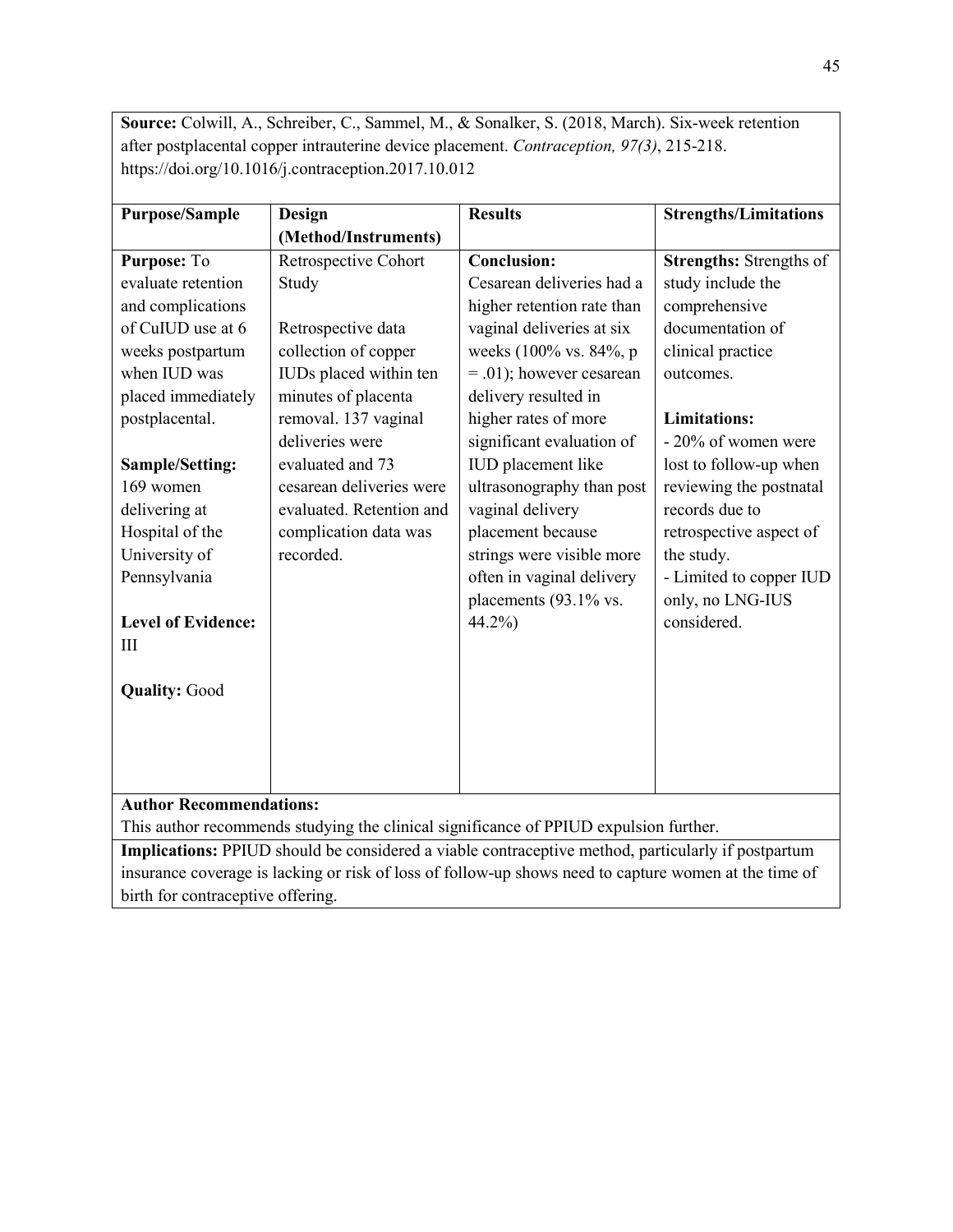**Source:** Crockett, A. H., Pickell, L., Heberlein, E. C., Billings, D. L., & Mills, B. (2017). Six- and twelve-month documented removal rates among women electing postpartum inpatient compared to delayed or interval contraceptive implant insertions after Medicaid payment reform. *Contraception*, *95*(1), 71–76.<https://doi.org/10.1016/j.contraception.2016.07.004>

| <b>Purpose/Sample</b> | <b>Design</b>                                                                             | <b>Results</b>         | <b>Strengths/Limitations</b> |
|-----------------------|-------------------------------------------------------------------------------------------|------------------------|------------------------------|
|                       | (Method/Instruments)                                                                      |                        |                              |
| Purpose: To           | Retrospective study of 776                                                                | 4% total from both     | <b>Strengths:</b>            |
| evaluate removal      | women using medical record                                                                | groups reported        | Because of the               |
| rates of women        | review. Women all received                                                                | removal with no        | population studied, cost     |
| receiving PPIUD       | LNG-IUS from 7/2007-                                                                      | statistical difference | and availability did not     |
| vs. interval IUD      | 6/2014. Comparison of rate                                                                | between the two        | limit women that             |
| placement.            | and reason for removal at 6                                                               | groups at 6 months. At | otherwise wished to          |
|                       | months and 12 months for                                                                  | 12 months, 12% total   | have the device placed.      |
| Sample/Setting:       | both PPIUD and interval IUD                                                               | women reported         |                              |
| 776 Medicaid-         | placement.                                                                                | removal. 7% of PPIUD   | <b>Limitations:</b>          |
| enrolled women at     |                                                                                           | reported removal at 12 | Only studied Medicaid        |
| a regional            |                                                                                           | months vs. 14% of      | population in a state        |
| perinatal care        |                                                                                           | outpatient inserts.    | that had coverage of         |
| center in upstate     |                                                                                           | <b>Conclusion:</b>     | the device. May not be       |
| SC.                   |                                                                                           | In a setting that      | relevant for other           |
|                       |                                                                                           | Medicaid pays for      | populations.                 |
| Level of              |                                                                                           | LARC, less women       |                              |
| evidence:             |                                                                                           | removed LNG-IUS        |                              |
| I                     |                                                                                           | devices than their     |                              |
|                       |                                                                                           | outpatient             |                              |
| <b>Quality of</b>     |                                                                                           | counterparts.          |                              |
| evidence:             |                                                                                           |                        |                              |
| High                  |                                                                                           |                        |                              |
|                       |                                                                                           |                        |                              |
|                       |                                                                                           |                        |                              |
|                       |                                                                                           |                        |                              |
|                       |                                                                                           |                        |                              |
|                       |                                                                                           |                        |                              |
|                       |                                                                                           |                        |                              |
|                       | Author Recommendations: Medicaid and insurance payment policies that remove institutional |                        |                              |

barriers to PPIUD LARC may optimize family planning desires.

**Implications:** Most studies focus on inadvertent expulsion; however, this study focused on elective removal, which was less in PPIUD placements.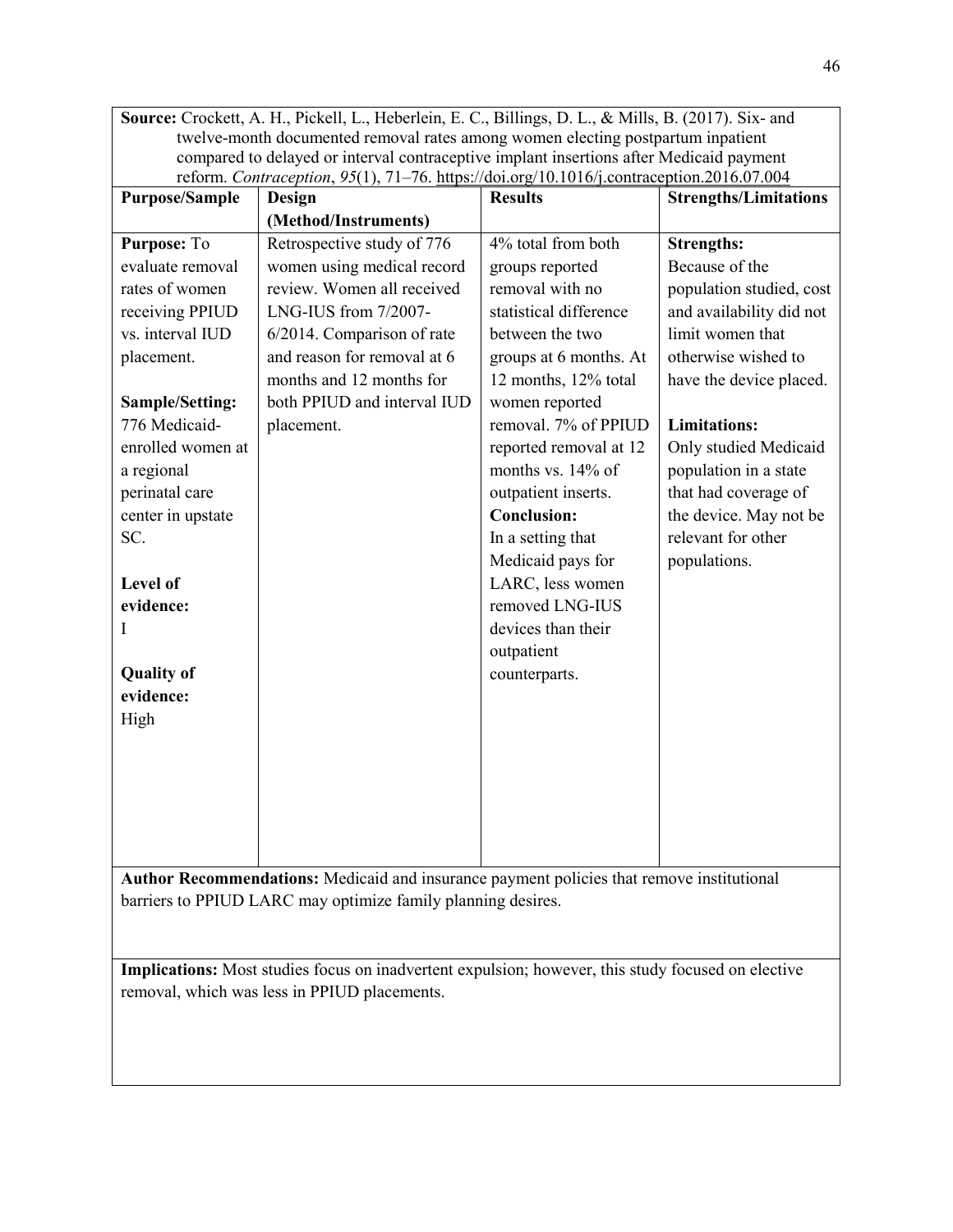**Source:** Dahlke, J. D., Terpstra, E. R., Ramseyer, A. M., Busch, J. M., Rieg, T., & Magann, E. F. (2011). Postpartum insertion of levonorgestrel–intrauterine system at three time periods: A prospective randomized pilot study. *Contraception*, *84*(3), 244–248. https://doi.org/10.1016/ $\frac{1}{2}$ contraception.2011.01.007

| <b>Purpose/Sample</b> | Design                        | <b>Results</b>           | <b>Strengths/Limitations</b> |
|-----------------------|-------------------------------|--------------------------|------------------------------|
|                       | (Method/Instruments)          |                          |                              |
| <b>Purpose:</b>       | Randomized controlled trial   | Use at 6 months was      | <b>Strengths:</b>            |
| To determine          |                               | comparable in all arms:  | -3 arms of                   |
| efficacy of LNG-      | 53 women desired Mirena       | 93% IPP, 87% EP,         | randomization                |
| IUS placement at      | birth control and were        | 94% INT                  | -Federal facility            |
| three different       | randomized into three arms-   |                          | without insurance and        |
| intervals.            | 10 minutes postplacental,     | Though there was a       | infrastructure               |
|                       | between 10 minutes and 48     | higher rate of           | constraints                  |
| Sample/Setting:       | hours post-delivery, and at 6 | expulsion in the         |                              |
| 46 women in the       | week postpartum visit.        | PPIUD arm (27%),         | <b>Limitations:</b>          |
| Naval Medical         | The method of insertion was   | many of these            | -Small sample                |
| Center at             | standardized and post         | participants returned to | -Sample limited to           |
| Portsmouth            | insertion questions regarding | care for replacement,    | military insured             |
| between Aug 2009      | satisfaction were at 3 and 6  | making IUD usage         | patients without             |
| and Jan 2010.         | months postpartum.            | comparable across the    | insurance limitations        |
| -15 PPIUD             |                               | three arms at 3 and 6    |                              |
| insertion             |                               | months. The PPIUD        |                              |
| $-15$ for $>10$       |                               | arm rated pain           |                              |
| minute but $\leq 48$  |                               | significantly less than  |                              |
| hour                  |                               | the other two groups     |                              |
| -16 delayed           |                               | using a visual analog    |                              |
| insertion 6 weeks     |                               | scale (1-5 with 5 being) |                              |
|                       |                               | most painful). IPP and   |                              |
| Level of              |                               | EP had a scale of 1.07   |                              |
| evidence:             |                               | and 1.93 respectively    |                              |
| Level II              |                               | while INT had a VAS      |                              |
|                       |                               | of 3.13 with a $p =$     |                              |
| <b>Quality of</b>     |                               | $< 0.01$ .               |                              |
| evidence:             |                               |                          |                              |
| Good                  |                               |                          |                              |

## **Author Recommendations:**

Future research should include larger sample size and various ways to ensure patient follow-up.

**Implications:** Immediate postplacental LNG-IUS insertion showed a 27% expulsion rate compared to 5-6% in the 6 week postpartum group. Even with this considered, continued use at both three and six months was virtually the same in all three arms given that those that had expelled IUDs did have them reinserted. Additionally, pain during and after insertion was significantly less when placed immediately postplacentally.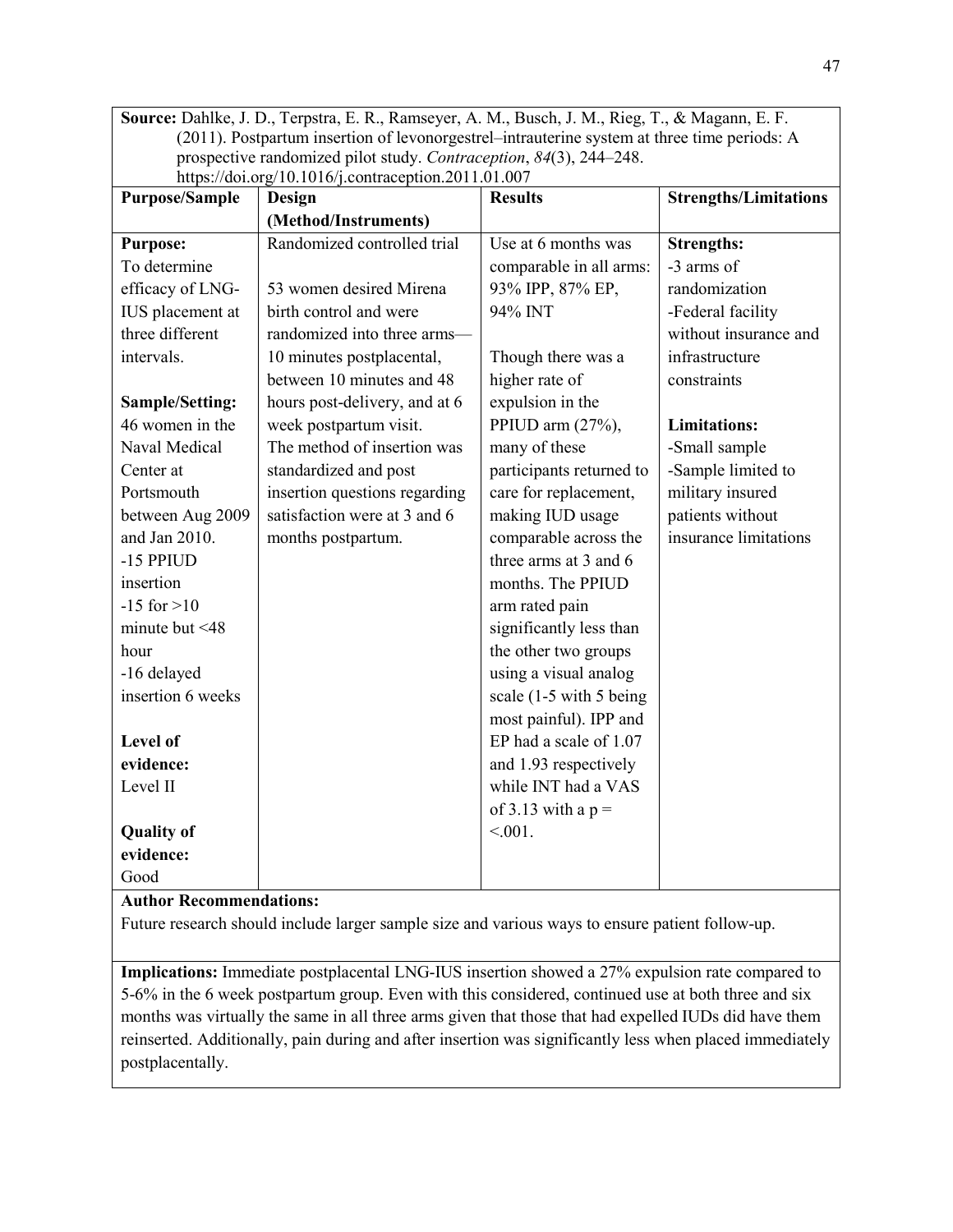|                       | <b>SOUFCE:</b> Grazer, A. D., WOH, A., $\alpha$ GOFDy, N. (2011). POstpartum contraception: Needs vs. reality.<br>Contraception, 83(3), 238-241. https://doi.org/10.1016/j.contraception.2010.07.002 |                          |                              |
|-----------------------|------------------------------------------------------------------------------------------------------------------------------------------------------------------------------------------------------|--------------------------|------------------------------|
| <b>Purpose/Sample</b> | Design                                                                                                                                                                                               | <b>Results</b>           | <b>Strengths/Limitations</b> |
|                       | (Method/Instruments)                                                                                                                                                                                 |                          |                              |
| <b>Purpose:</b>       | Retrospective Cohort Study                                                                                                                                                                           | 77% women recall         | <b>Strengths:</b>            |
| To determine          |                                                                                                                                                                                                      | discussing birth control | Diverse sample of            |
| whether patient       | Written surveys were issued                                                                                                                                                                          | prenatally and 87%       | participants Good            |
| education about       | to women postpartum prior to                                                                                                                                                                         | postpartum. 30%          | capture of quantitative      |
| contraception had     | discharge from delivery stay                                                                                                                                                                         | report conversation      | data.                        |
| an effect on use of   | to evaluate recollection of                                                                                                                                                                          | about IUD prenatally     |                              |
| contraception and     | discussing contraception both                                                                                                                                                                        | and 31% in hospital.     | <b>Limitations:</b>          |
| attitude towards      | prenatally and in the office.                                                                                                                                                                        | 23% report that they     | -Low retention rate          |
| postplacental IUD     | Written surveys were also                                                                                                                                                                            | would have liked the     |                              |
| offering.             | mailed at 4 and 6 months                                                                                                                                                                             | option to have an IUD    |                              |
|                       | postpartum to evaluate use of                                                                                                                                                                        | placed postplacentally.  |                              |
| Sample/Setting:       | contraception and appeal of a                                                                                                                                                                        | 5% of participants       |                              |
| 175 postpartum        | postplacental IUD offering.                                                                                                                                                                          | were using IUD at 6      |                              |
| women in an           |                                                                                                                                                                                                      | months PP with 22%       |                              |
| urban setting in      |                                                                                                                                                                                                      | still awaiting           |                              |

Source: Glazer, A. B., Wolf, A., & Gorby, N. (2011). Postpartum contraception: Needs vs. reality.

| US                | placement. Of those    |
|-------------------|------------------------|
|                   | 22%, 62% would have    |
| Level of          | elected to have        |
| evidence:         | postplacental          |
| Level III         | placement if offered.  |
|                   | 29% report not using   |
| <b>Quality of</b> | birth control at 6     |
| evidence:         | months and 32% report  |
| High              | using suboptimal birth |
|                   | control.               |
|                   |                        |
|                   | <b>Conclusion:</b>     |
|                   | Contraception          |
|                   | education does not     |
|                   | have a great impact on |
|                   | contraceptive use.     |
|                   | Offering postplacental |
|                   | IUD may improve        |

**Author Recommendations:** While this study corroborates previous limited studies about the lack of effect counseling has on contraceptive use, more studies are needed to determine the optimal way to encourage use of contraception.

**Implications:** Prenatal counseling did not have a large effect on use of contraception. Many women that desire IUD postpartum are left to wait for placement. Of those waiting, a majority would have preferred a postplacental option.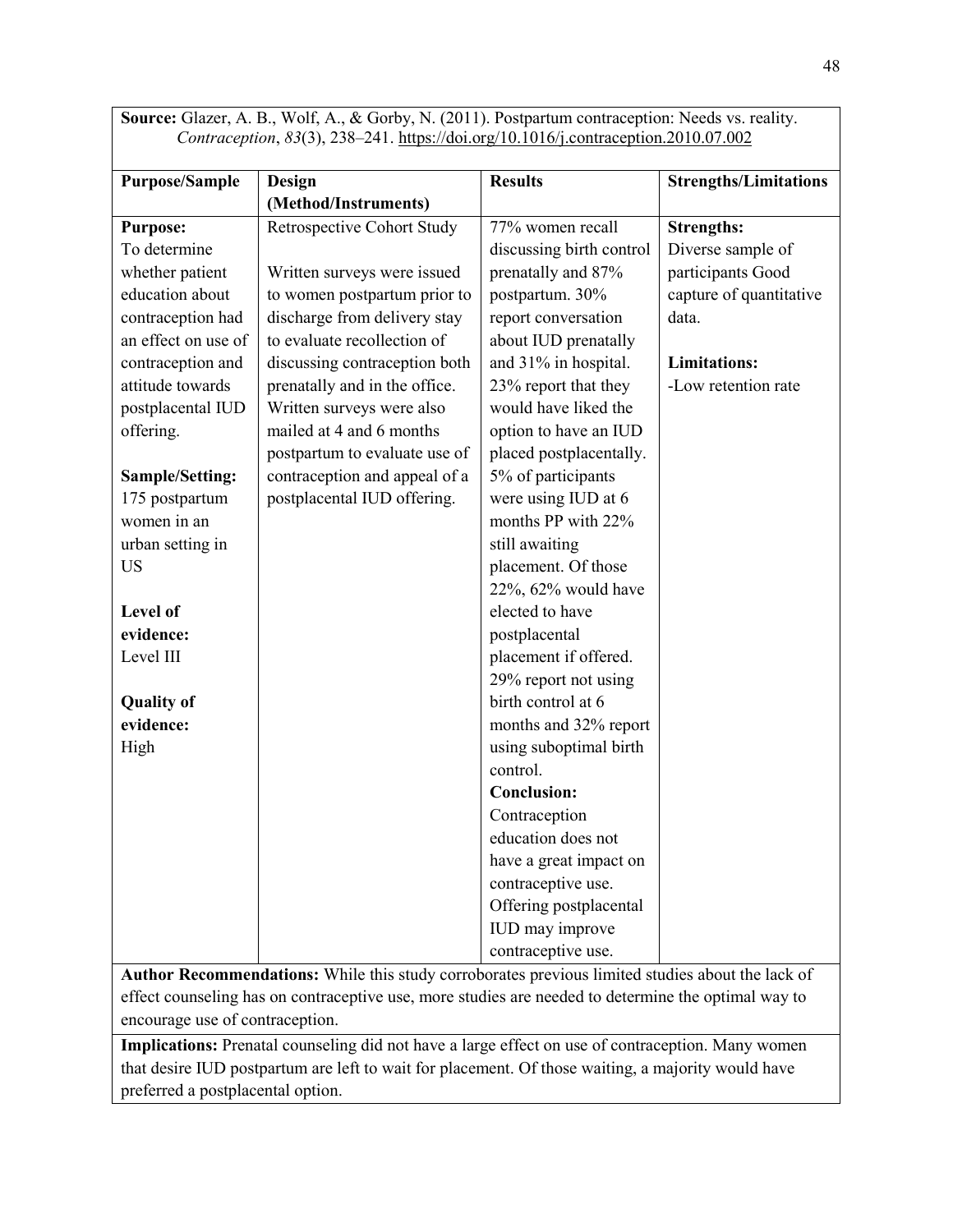**Source:** Holland, E., Michelis, L., Sonalkar, S., & Curry, C. L. (2015). Barriers to immediate postplacental intrauterine devices among attending level educators. *Women's Health Issues*, *25*(4), 355–358[. https://doi.org/10.1016/j.whi.2015.03.013](https://doi.org/10.1016/j.whi.2015.03.013)

| <b>Purpose/Sample</b> | <b>Design</b>                | <b>Results</b>            | <b>Strengths/Limitations</b> |
|-----------------------|------------------------------|---------------------------|------------------------------|
|                       | (Method/Instruments)         |                           |                              |
| Purpose: To           | Qualitative Survey           | 42% reported placing a    | <b>Strengths:</b>            |
| evaluate barriers     |                              | PPIUD. Most common        | -Breadth of providers        |
| to placing PPIUD      | Online survey sent to OB     | reason for not placing    | (OBGYN, FP, CNM), -          |
| for providers         | providers at seven different | included: lack of         | -Participant anonymity       |
|                       | facilities, assessing        | training $(73\%)$ ,       | allows for more honest       |
| Sample/Setting:       | knowledge, training, and     | uncomfortable (60%),      | response                     |
| 82 CNM and            | experience.                  | not available at facility |                              |
| physicians            |                              | $(50\%)$ . 43%            | <b>Limitations:</b>          |
|                       |                              | appropriately identified  | Each institution likely      |
| Level of              |                              | expulsion risk. 25%       | did not survey every         |
| evidence:             |                              | inappropriately           | provider                     |
| III                   |                              | believed increased        | -No direct                   |
|                       |                              | perforation risk was      | communication with           |
| <b>Quality of</b>     |                              | present. 8% believed      | participants,                |
| evidence:             |                              | increased infection       | Because the survey was       |
| High                  |                              | risk. 1.2% never an       | likely forwarded, there      |
|                       |                              | option to place PPIUD,    | is no way to know            |
|                       |                              | 14.5% always an           | response rate.               |
|                       |                              | option                    | - No specifics of when       |
|                       |                              | <b>Conclusion:</b>        | a provider would             |
|                       |                              | Most providers            | utilize PPIUD.               |
|                       |                              | reported PPIUD            | -Stratification by           |
|                       |                              | acceptable at least       | facility was uneven r/t      |
|                       |                              | some of the time          | voluntary response.          |
|                       |                              | $(85%)$ although there    |                              |
|                       |                              | were knowledge gaps       |                              |
|                       |                              | on risks and providers    |                              |
|                       |                              | IDed need for training    |                              |
|                       |                              | and availability within   |                              |
|                       |                              | facility.                 |                              |

**Author Recommendations:** Comprehensive surveying of all providers vs. facility targeted choices. This survey was disseminated in a non-controlled manner and all providers should have opportunity to respond. This survey is enough evidence to push for amendment of Medicaid policy to positively affect reimbursement—one of the bigger barriers to implementation. Training and facility policy changes are also required.

**Implications:** Although the risk of expulsion is high, the overall benefit of PPIUD to decrease unintended short interpregnancy interval is greater. Acceptance of practice high but knowledge and practical application of skill/service is low.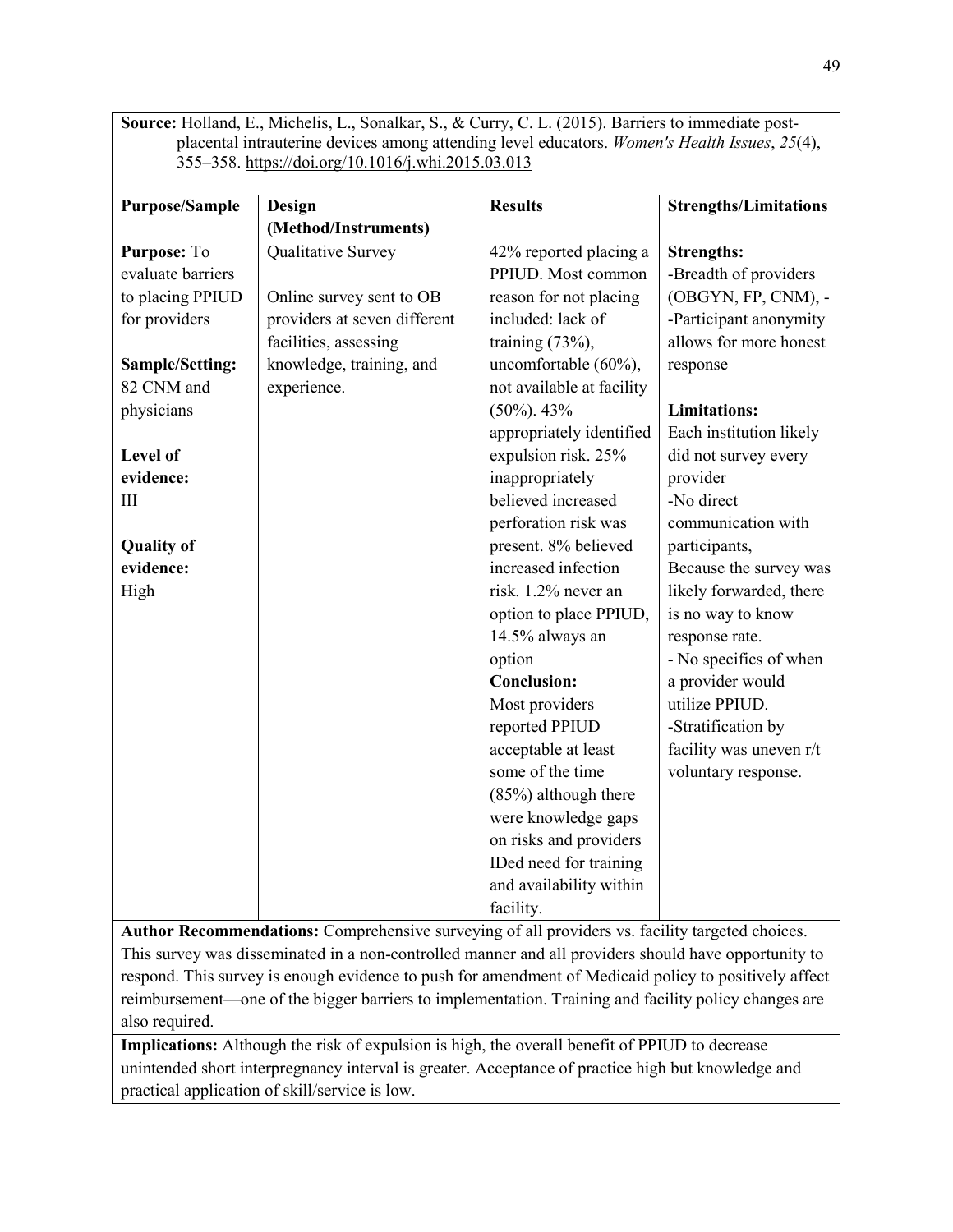**Source:** Jatlaoui, T. C., Marcus, M., Jamieson, D. J., Goedken, P., & Cwiak, C. (2014). Postplacental intrauterine device insertion at a teaching hospital. *Contraception*, *89*(6), 528–533. <https://doi.org/10.1016/j.contraception.2013.10.008>

| <b>Purpose/Sample</b> | $\frac{1}{2}$ = 0.00 $\frac{1}{2}$ = 0.10 10 $\frac{1}{2}$ = 0.10 and 20 0.000 $\frac{1}{2}$ = 0.000<br>Design | <b>Results</b>            | <b>Strengths/Limitations</b> |
|-----------------------|----------------------------------------------------------------------------------------------------------------|---------------------------|------------------------------|
|                       | (Method/Instruments)                                                                                           |                           |                              |
| <b>Purpose:</b>       | Prospective cohort study                                                                                       | 88% of participants       | <b>Strengths:</b>            |
| To evaluate the       |                                                                                                                | able to be contacted for  | -Ability to demonstrate      |
| effectiveness and     | Women able to choose this                                                                                      | a 19% expulsion rate.     | a standardized and           |
| safety of PPIUD       | contraception option prior to                                                                                  | Zero pregnancies or       | efficient provider           |
| in a teaching         | delivery. A one-time training                                                                                  | perforations. 11%         | training model               |
| facility,             | was provided to obstetric                                                                                      | infection rate. No        | -Adequate follow-up.         |
| particularly in       | residents with refreshers                                                                                      | expulsion difference in   |                              |
| non-expert            | every six weeks. Ultrasound                                                                                    | PGY years; biggest        | <b>Limitations:</b>          |
| clinicians            | and ring forceps were used                                                                                     | difference was parity     | -Smaller                     |
|                       | each time. 4 week, 6 week                                                                                      | with multiparous          | -Limited population          |
| Sample/Setting:       | visits established placement                                                                                   | women accounting for      | demographics.                |
| 100 participants      | and satisfaction. 3 month and                                                                                  | the vast majority of      |                              |
| desiring PPIUD at     | 6 month surveys evaluated                                                                                      | expulsion; only one       |                              |
| Emory Hospital,       | satisfaction and continued                                                                                     | prime expulsion.          |                              |
| Atlanta, GA           | use.                                                                                                           |                           |                              |
|                       |                                                                                                                | <b>Conclusion:</b>        |                              |
| Level of              |                                                                                                                | PPIUD is both safe and    |                              |
| evidence:             |                                                                                                                | effective; additionally,  |                              |
| П                     |                                                                                                                | level of training had no  |                              |
|                       |                                                                                                                | implication to efficacy.  |                              |
| <b>Quality of</b>     |                                                                                                                |                           |                              |
| evidence:             |                                                                                                                | High infection rate is    |                              |
| High                  |                                                                                                                | similar to non-PPIUD      |                              |
|                       |                                                                                                                | insertion infection rate, |                              |
|                       |                                                                                                                | which is high in Fulton   |                              |
|                       |                                                                                                                | Co, GA.                   |                              |

**Author Recommendations:** PPIUD can be safely initiated even with no prior experience with PPIUD insertion and may positively impact unintended pregnancy rate, especially for those otherwise at risk for non-return to postpartum care. The lack of increased expulsion by lower experienced clinicians is in contrast to previous literature.

Further studies in expulsion related to parity or anesthesia needed.

Implications: This study showed safe and effective use of PPIUD resulted in zero pregnancies at 6 months regardless of increased expulsion rate. Initiating basic standardized training for PPIUD and making this an available practice will increase contraceptive use and decrease unintended pregnancy.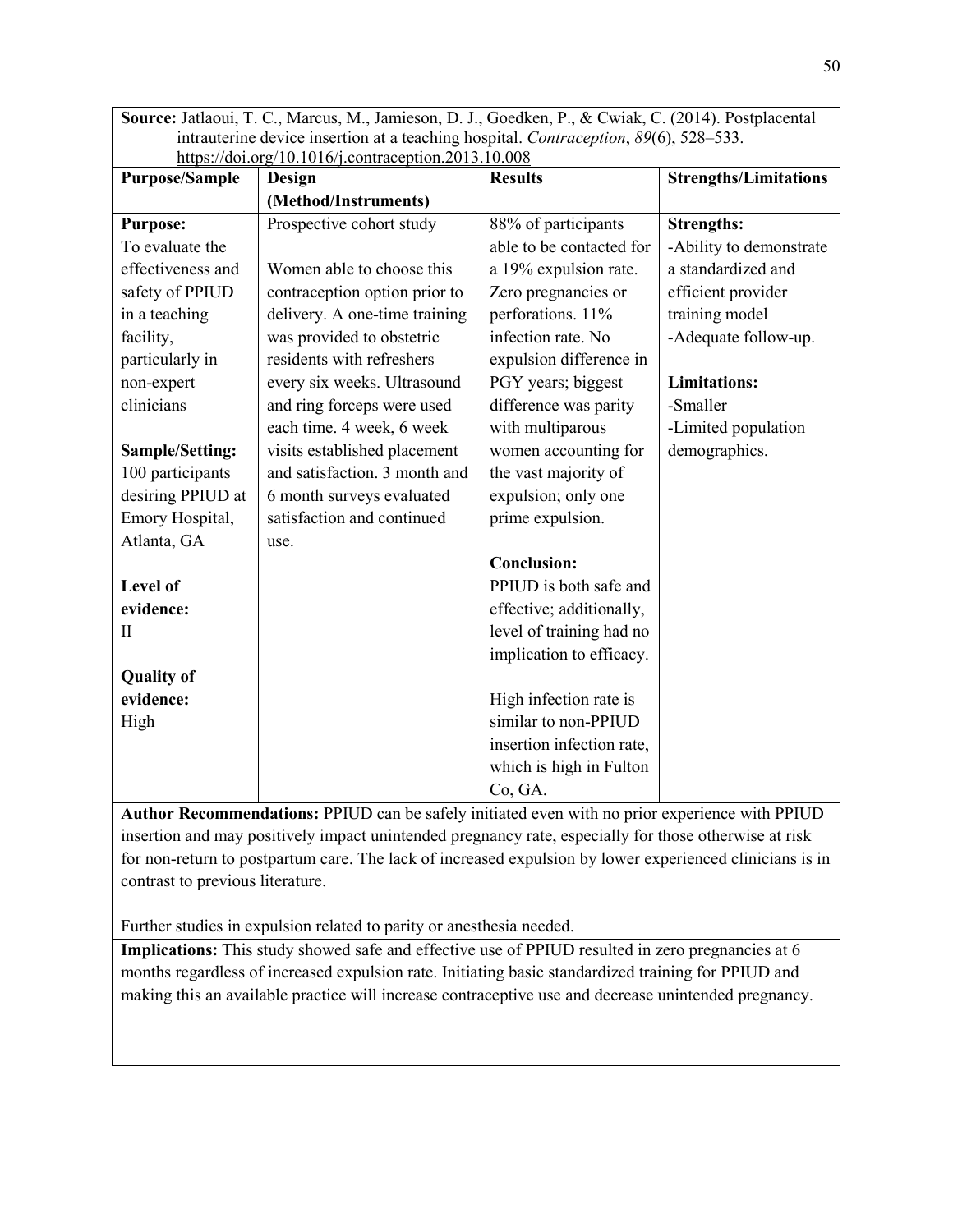**Source:** Kumar, S., Srivastava, A., Sharma, S., Yadav, V., Mittal, A., Kim, Y., Nash-Mercado, A., Reijneveld, S. A., & Sood, B. (2019). One-year continuation of postpartum intrauterine contraceptive device: Findings from a retrospective cohort study in India. *Contraception*, *99*(4), 212–216. [https://doi.org/p](https://doi.org/10.1016/j.contraception.2018.12.003)

| <b>Purpose/Sample</b>                                                                            | Design                       | <b>Results</b>        | <b>Strengths/Limitations</b> |
|--------------------------------------------------------------------------------------------------|------------------------------|-----------------------|------------------------------|
|                                                                                                  | (Method/Instruments)         |                       |                              |
| <b>Purpose:</b>                                                                                  | Retrospective Cohort         | 673 of the women had  | <b>Strengths:</b>            |
| To evaluate use of                                                                               |                              | PPIUD placement,      | Large sample size with       |
| immediate                                                                                        | Telephone survey at one year | 62% reported          | good follow-up               |
| postpartum                                                                                       | postpartum to determine IUD  | continued use, 7.5%   |                              |
| CuIUD use at one                                                                                 | use, symptoms, and           | reported expulsion,   | <b>Limitations:</b>          |
| year                                                                                             | alternative contraception    | 19.3% removal for     | -Only one type of IUD        |
|                                                                                                  |                              | menorrhagia. 50% did  | used (CuIUD)                 |
| Sample/Setting:                                                                                  |                              | not switch to a       | -Population                  |
| 673 randomly                                                                                     |                              | different method.     | homogeneous.                 |
| selected women in                                                                                |                              |                       |                              |
| India                                                                                            |                              | <b>Conclusion:</b>    |                              |
|                                                                                                  |                              | Use at one year was   |                              |
| Level of                                                                                         |                              | 62%. Reason for non-  |                              |
| evidence:                                                                                        |                              | use at one year was   |                              |
| III                                                                                              |                              | more related to side  |                              |
|                                                                                                  |                              | effects like bleeding |                              |
| <b>Quality of</b>                                                                                |                              | than expulsion.       |                              |
| evidence:                                                                                        |                              |                       |                              |
| High                                                                                             |                              |                       |                              |
|                                                                                                  |                              |                       |                              |
|                                                                                                  |                              |                       |                              |
|                                                                                                  |                              |                       |                              |
|                                                                                                  |                              |                       |                              |
|                                                                                                  |                              |                       |                              |
|                                                                                                  |                              |                       |                              |
| Author Recommendations: Future studies need to focus on the lack of having an alternative method |                              |                       |                              |
| of contraception.                                                                                |                              |                       |                              |
|                                                                                                  |                              |                       |                              |

**Implications:** Expulsion was low. Because removal was often for CuIUD known side effects, results may be different with an LNG-IUS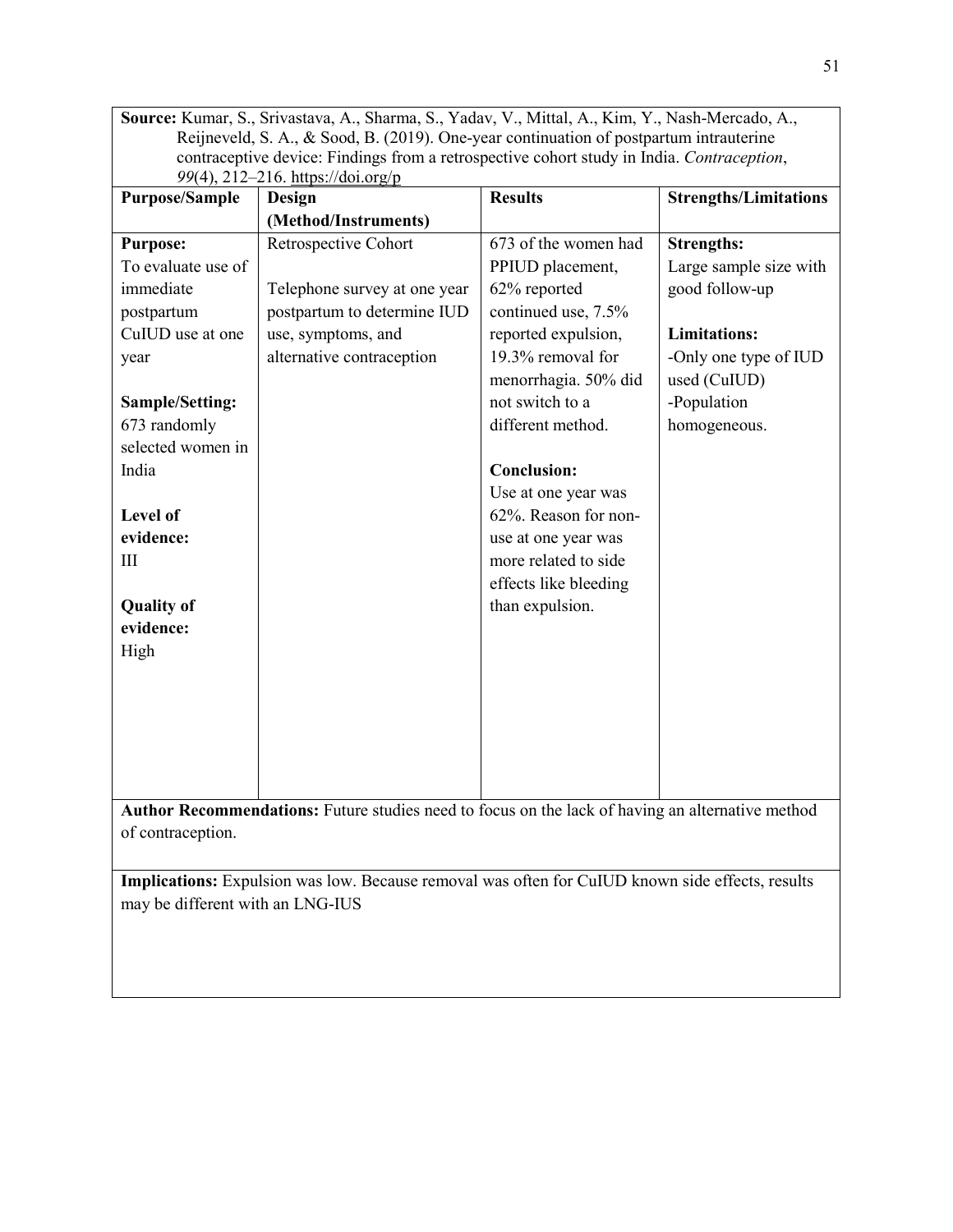**Source:** Laporte, M., Marangoni, M., Surita, F., Juliato, C. T., Miadaira, M., & Bahamondes, L. (2020). Postplacental placement of intrauterine devices: A randomized clinical trial. *Contraception*, *101*(3), 153–158.<https://doi.org/10.1016/j.contraception.2019.12.006>

| <b>Purpose/Sample</b>                                                                                                                                                      | Commuception, $101(3)$ , $133$ 136. <u>Integeneous genotion contraception. 2013.12.000</u><br>Design                                                                                                                                                                                                            | <b>Results</b>                                                                                                                                                                                                                                      | <b>Strengths/Limitations</b>                                                                                                                                                                                                    |
|----------------------------------------------------------------------------------------------------------------------------------------------------------------------------|-----------------------------------------------------------------------------------------------------------------------------------------------------------------------------------------------------------------------------------------------------------------------------------------------------------------|-----------------------------------------------------------------------------------------------------------------------------------------------------------------------------------------------------------------------------------------------------|---------------------------------------------------------------------------------------------------------------------------------------------------------------------------------------------------------------------------------|
|                                                                                                                                                                            | (Method/Instruments)                                                                                                                                                                                                                                                                                            |                                                                                                                                                                                                                                                     |                                                                                                                                                                                                                                 |
| <b>Purpose:</b><br>To compare the<br>use of CuIUD<br>versus LNG-IUS<br>at 90 days when<br>placed<br>postplacentally.<br>Sample/Setting:<br>140 women, 70<br>LNG-IUS and 70 | Randomized controlled trial<br>140 women were enrolled to<br>receive a postplacental IUD<br>placement (half LNG-IUS,<br>half TCu380A) regardless of<br>method of delivery. Women<br>were randomized into type of<br>IUD received. Follow-up was<br>performed for verification of<br>placement at 42 and 90 days | 22/60 (36.7%) expelled<br>copper IUD. 12/60<br>$(20\%)$ expelled LNG-<br>IUS ( $p = 0.12$ ). Higher<br>expulsion in vaginal<br>delivery and women on<br>their third or greater<br>birth. 33/34 (97%)<br>expulsions occurred by<br>the 42 day visit. | <b>Strengths:</b><br>-Sample randomization<br>-Ultrasonography<br>allowed for more<br>complete assessment<br>-Good sample retention<br><b>Limitations:</b><br>-Imbalanced parity and<br>age<br>No continuous<br>surveillance to |
| Copper IUD<br>received<br>postplacental IUD<br>placement in<br><b>Brazil</b><br>Level of<br>evidence:<br>Level I                                                           | post birth.                                                                                                                                                                                                                                                                                                     | <b>Conclusion:</b><br>PPIUD expulsion was<br>higher in copper<br>CuIUD use, vaginal<br>delivery, and women<br>with three or more<br>deliveries. Nearly all<br>occurred in the first six<br>weeks postpartum.                                        | ascertain the exact time<br>of expulsion (just $\leq 6$<br>weeks postpartum).<br>-Short follow-up<br>timeframe                                                                                                                  |
| <b>Quality of</b><br>evidence:<br>High                                                                                                                                     | Author Recommendations: Recommendations include future studies to focus on type of device,                                                                                                                                                                                                                      |                                                                                                                                                                                                                                                     |                                                                                                                                                                                                                                 |
|                                                                                                                                                                            | delivery, and technique for more trending. Additionally, in practice because most of the expulsions                                                                                                                                                                                                             |                                                                                                                                                                                                                                                     |                                                                                                                                                                                                                                 |

delivery, and technique for more trending. Additionally, in practice because most of the expulsions were in the first six weeks postpartum, particular care to surveilling for expulsion should be taken during this time to prevent unwanted pregnancy or other complications.

**Implications:** LNG-IUS systems may be a more effective device for PPIUD insertion than Cu devices. Additionally, most expulsion occurred in the first 6 weeks postpartum.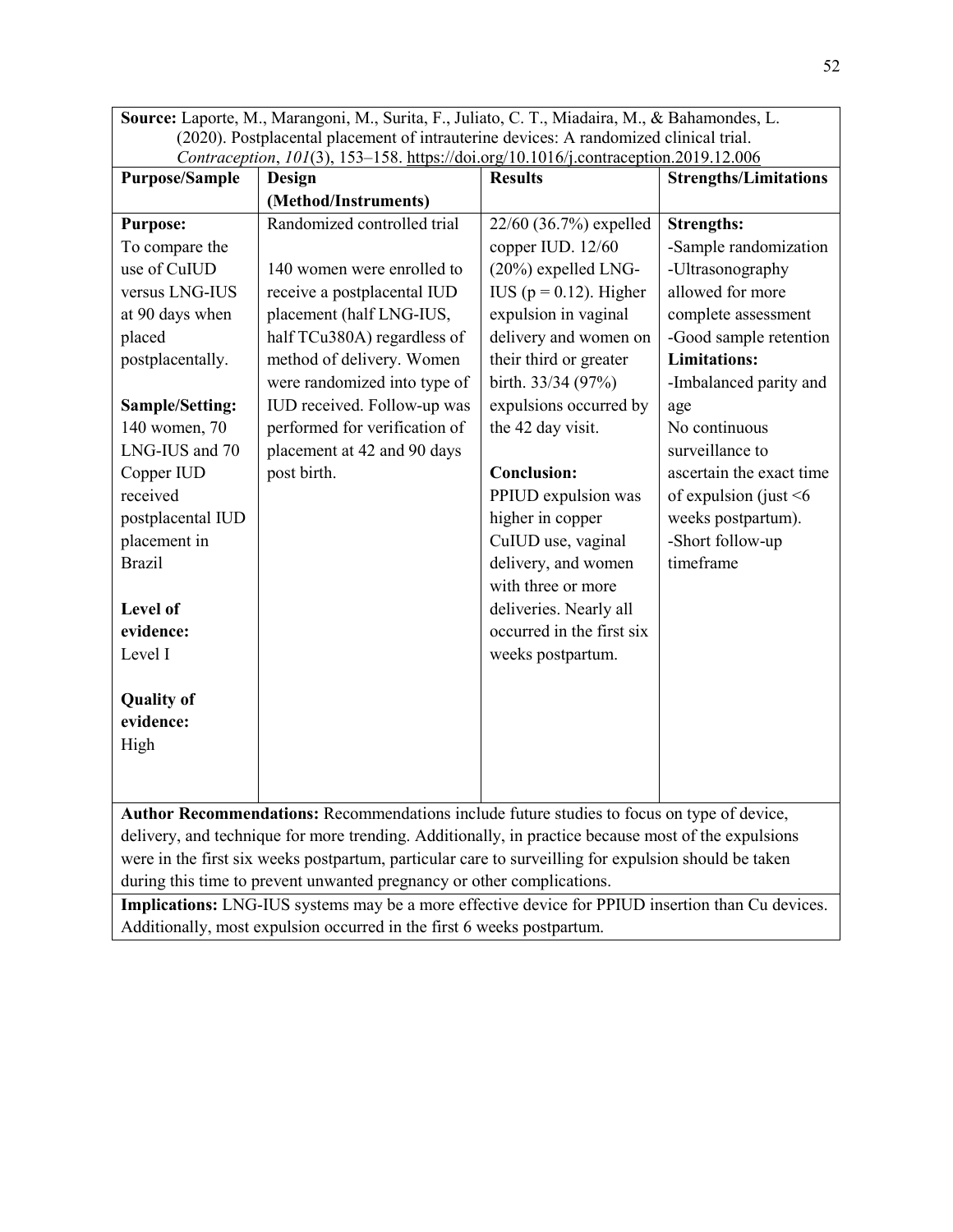**Source:** Moniz, M. H., Dalton, V. K., Davis, M. M., Forman, J., Iott, B., Landgraf, J., & Chang, T. (2015). Characterization of medicaid policy for immediate postpartum contraception. *Contraception*, *92*(6), 523–531.<https://doi.org/10.1016/j.contraception.2015.09.014>

| <b>Purpose/Sample</b> | Commucephon, 22(0), 323-331. $\frac{1}{2}$ $\frac{1}{2}$ $\frac{1}{2}$ $\frac{1}{2}$ $\frac{1}{2}$ $\frac{1}{2}$ $\frac{1}{2}$ $\frac{1}{2}$ $\frac{1}{2}$ $\frac{1}{2}$ $\frac{1}{2}$ $\frac{1}{2}$ $\frac{1}{2}$ $\frac{1}{2}$ $\frac{1}{2}$ $\frac{1}{2}$ $\frac{1}{2}$ $\frac{1}{2}$ $\frac{1}{2}$ $\$<br>Design | <b>Results</b>          | <b>Strengths/Limitations</b> |
|-----------------------|----------------------------------------------------------------------------------------------------------------------------------------------------------------------------------------------------------------------------------------------------------------------------------------------------------------------|-------------------------|------------------------------|
|                       | (Method/Instruments)                                                                                                                                                                                                                                                                                                 |                         |                              |
| <b>Purpose:</b>       | Qualitative Study                                                                                                                                                                                                                                                                                                    | 15 states covered       | <b>Strengths:</b>            |
| Identify which        |                                                                                                                                                                                                                                                                                                                      | PPIUD; 9 considering    | Direct communication         |
| states offer PPIUD    | Telephone interviews with 40                                                                                                                                                                                                                                                                                         | PPIUD coverage; 16      | with policy making           |
| reimbursement         | representatives of Medicaid                                                                                                                                                                                                                                                                                          | not considering         | agencies.                    |
| and potential         | agencies to determine trends                                                                                                                                                                                                                                                                                         | coverage. States        |                              |
| barriers to PPIUD     | in reimbursement and policy                                                                                                                                                                                                                                                                                          | providing coverage      | <b>Limitations:</b>          |
|                       | barriers                                                                                                                                                                                                                                                                                                             | stated improving        | -Not all states in the       |
| Sample/Setting:       |                                                                                                                                                                                                                                                                                                                      | overall maternal and    | United States elected to     |
| Representatives       |                                                                                                                                                                                                                                                                                                                      | child health as well as | participate. 20%             |
| from 40 Medicaid      |                                                                                                                                                                                                                                                                                                                      | overall cost savings as | missing.                     |
| agencies              |                                                                                                                                                                                                                                                                                                                      | reason. States          | -Reimbursement is            |
|                       |                                                                                                                                                                                                                                                                                                                      | declining to cover      | only one layer of the        |
| Level of              |                                                                                                                                                                                                                                                                                                                      | stated lack of advocacy | barriers that exist with     |
| evidence:             |                                                                                                                                                                                                                                                                                                                      | from community          | PPIUD.                       |
| III                   |                                                                                                                                                                                                                                                                                                                      | providers and           |                              |
|                       |                                                                                                                                                                                                                                                                                                                      | immediate budget        |                              |
| <b>Quality of</b>     |                                                                                                                                                                                                                                                                                                                      | constraints to be the   |                              |
| evidence:             |                                                                                                                                                                                                                                                                                                                      | rationale for not       |                              |
| Good                  |                                                                                                                                                                                                                                                                                                                      | covering.               |                              |
|                       |                                                                                                                                                                                                                                                                                                                      | <b>Conclusion:</b>      |                              |
|                       |                                                                                                                                                                                                                                                                                                                      | Many states provide     |                              |
|                       |                                                                                                                                                                                                                                                                                                                      | Medicaid coverage of    |                              |
|                       |                                                                                                                                                                                                                                                                                                                      | immediate PP LARC.      |                              |
|                       |                                                                                                                                                                                                                                                                                                                      | Misinformation about    |                              |
|                       |                                                                                                                                                                                                                                                                                                                      | clinical effects and    |                              |
|                       |                                                                                                                                                                                                                                                                                                                      | cost-effectiveness      |                              |
|                       |                                                                                                                                                                                                                                                                                                                      | promote moving to       |                              |
|                       |                                                                                                                                                                                                                                                                                                                      | PPIUD insertion.        |                              |

**Author Recommendations:** Addressing misinformation about PPIUD insertion and recognizing longterm cost savings are ways to eliminate barriers from PPIUD insertion.

**Implications:** 15 states in the US cover PPIUD insertion at the time of birth. Of those that don't, misinformation, initial cost, and lack of provider desire are the common reasons for omitting this option.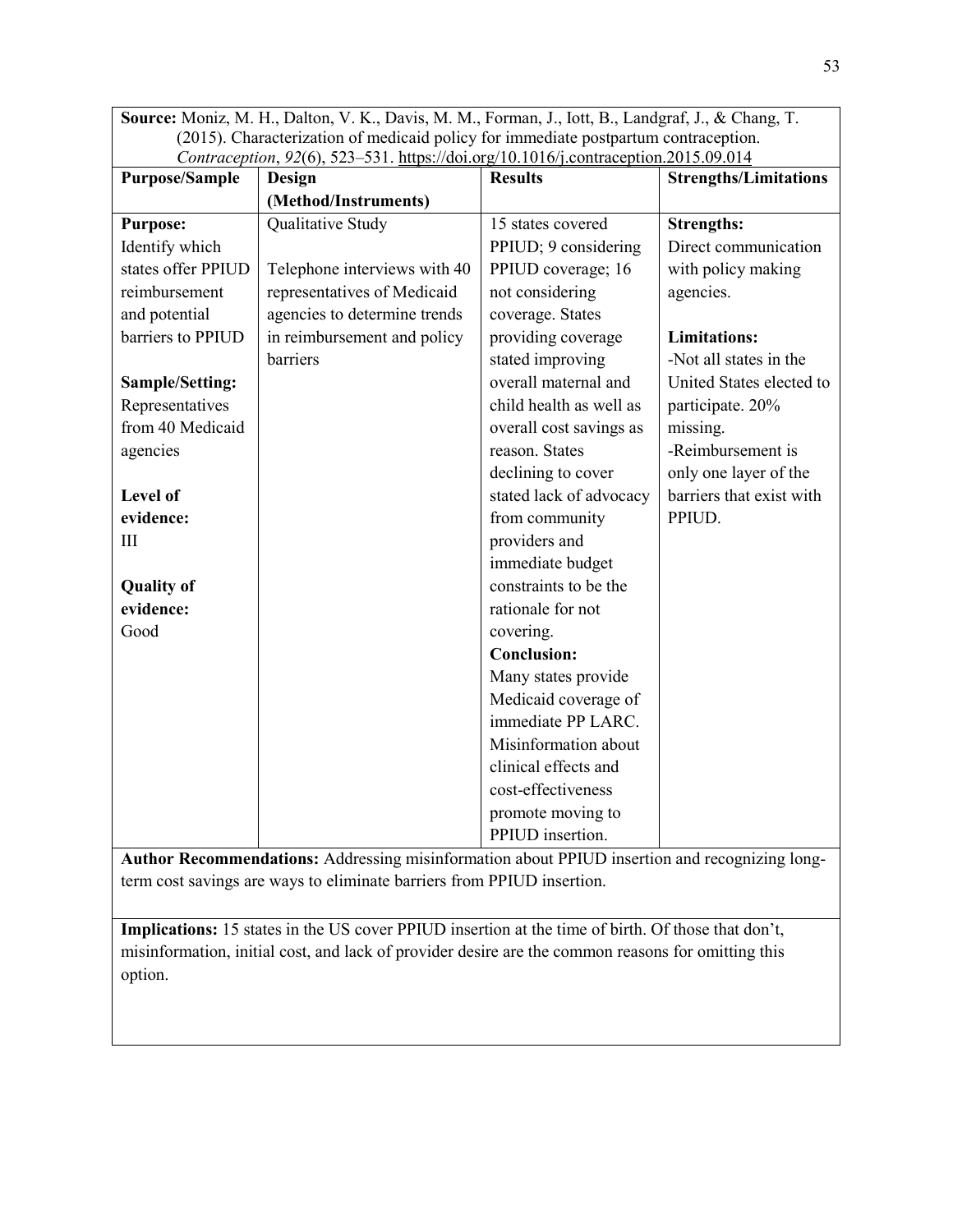**Source:** Moniz, M. H., Roosevelt, L., Crissman, H. P., Kobernik, E. K., Dalton, V. K., Heisler, M. H., & Low, L. (2017). Immediate postpartum contraception: A survey needs assessment of a national sample of midwives. *Journal of Midwifery & Women's Health*, *62*(5), 538–544. <https://doi.org/10.1111/jmwh.12653>

| <b>Purpose/Sample</b> | Design                       | <b>Results</b>           | <b>Strengths/Limitations</b> |
|-----------------------|------------------------------|--------------------------|------------------------------|
|                       | (Method/Instruments)         |                          |                              |
| <b>Purpose:</b>       | Qualitative Survey Study     | 10% felt comfortable     | <b>Strengths:</b>            |
| To determine          |                              | placing a PPIUD; 64%     | Large scale assessment       |
| CNM and CM            | Online survey discussing     | wished to have training  | of barriers, anonymous,      |
| perceptions on        | barriers of PPIUD, current   | on method; 20%           | accessible survey            |
| PPIUD barriers,       | practice, knowledge deficit, | reported access to this  |                              |
| knowledge, and        | and desires for further      | training; 41% reported   | <b>Limitations:</b>          |
| current practice      | training.                    | barrier is not standard  | -Low response rate           |
|                       |                              | practice; 27% stated     | -Self-reporting              |
| Sample/Setting:       |                              | not available; 27%       | -May not be accurately       |
| 4609 CM and           |                              | stated inadequate skill; | able to translate to         |
| CNM invited to        |                              | 16.4% were concerned     | larger??                     |
| survey with a 794     |                              | about reimbursement;     |                              |
| $(17%)$ rate of       |                              | 8.4% concerned about     |                              |
| response; 99%         |                              | perforation or           |                              |
| female; 92%           |                              | expulsion.               |                              |
| white; 45%            |                              | <b>Conclusion:</b>       |                              |
| practicing in an      |                              | 90% of midwives          |                              |
| urban setting         |                              | reported not feeling     |                              |
|                       |                              | comfortable with         |                              |
| Level of              |                              | PPIUD insertion but      |                              |
| evidence:             |                              | 64% would like to        |                              |
| Level III             |                              | learn more; there is a   |                              |
|                       |                              | significant education    |                              |
| <b>Quality of</b>     |                              | gap.                     |                              |
| evidence:             |                              |                          |                              |
| High                  |                              |                          |                              |
|                       |                              |                          |                              |
|                       |                              |                          |                              |

## **Author Recommendations:**

This study identified a need to assess for didactic and skill training as well as a need to evaluate barriers in depth such as facility inability to stock IUD for placement and social bias against placement.

**Implications:** Common barriers such as lack of training, lack of availability, reimbursement concerns, and misunderstanding of complication risks were identified by a large sample of midwives, highlighting the need for didactic training on the subject.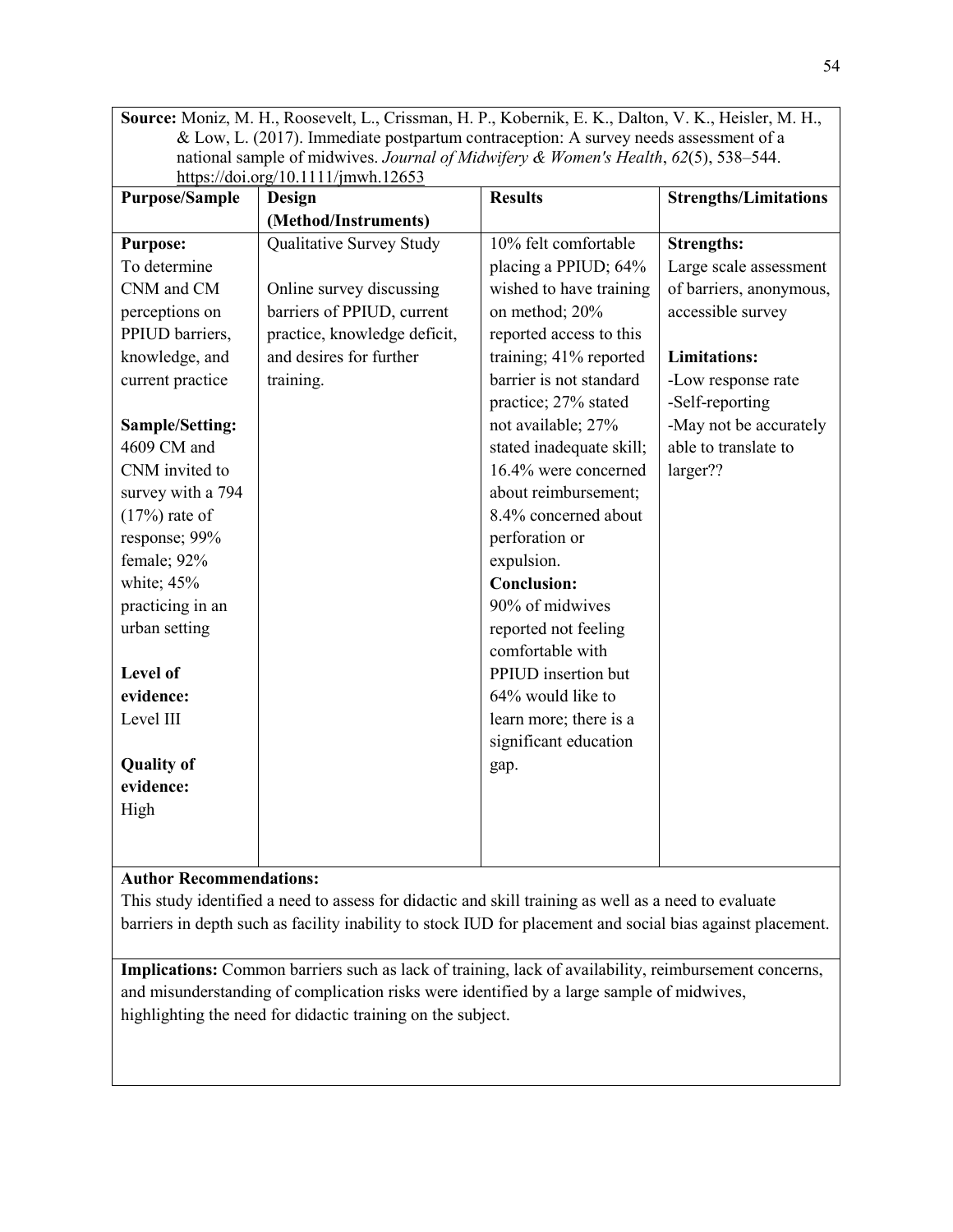**Source:** Shukla, M., Qureshi, S., & Chandrawati. (2012). Post-placental intrauterine device insertion-a five year experience at a tertiary care centre in north India. *Indian Journal of Medical Research*, *136*(3), 432–435.

| <b>Purpose/Sample</b>                                                                             | Design                      | <b>Results</b>           | <b>Strengths/Limitations</b> |
|---------------------------------------------------------------------------------------------------|-----------------------------|--------------------------|------------------------------|
|                                                                                                   | (Method/Instruments)        |                          |                              |
| <b>Purpose:</b>                                                                                   | Prospective cohort study    | 1317 women had IUD       | <b>Strengths:</b>            |
| To determine the                                                                                  |                             | placed postplacentally.  | -Large sample size. -        |
| long-term safety                                                                                  | CuIUD was inserted within   | 280 did not return for   | Adequate follow-up at        |
| and efficacy of                                                                                   | ten minutes of placental    | follow-up. Expulsion     | least the 6 week visit       |
| PPIUD insertion                                                                                   | delivery. Follow-up with    | rate at 6 months was     |                              |
|                                                                                                   | physical exam and survey at | 10.68%. 0%               | <b>Limitations:</b>          |
| Sample/Setting:                                                                                   | 6 weeks and 6 months        | perforation. 0% PID      | -Loss to follow-up at 6      |
| 1317 women in a                                                                                   | postpartum.                 |                          | months $(22%)$               |
| north Indian                                                                                      |                             | <b>Conclusion:</b>       | -No follow-up past six       |
| tertiary care center                                                                              |                             | PPIUD insertion is safe  | months.                      |
|                                                                                                   |                             | and effective;           | -Only CuIUD                  |
| Level of                                                                                          |                             | particularly in those at | evaluated.                   |
| evidence:                                                                                         |                             | risk for loss from       |                              |
| Ш                                                                                                 |                             | postpartum care.         |                              |
|                                                                                                   |                             |                          |                              |
| <b>Quality of</b>                                                                                 |                             |                          |                              |
| evidence:                                                                                         |                             |                          |                              |
| High                                                                                              |                             |                          |                              |
|                                                                                                   |                             |                          |                              |
|                                                                                                   |                             |                          |                              |
|                                                                                                   |                             |                          |                              |
| Author Recommendations: Future research should include larger scale study, following patients for |                             |                          |                              |
| one year or greater to determine efficacy.                                                        |                             |                          |                              |
|                                                                                                   |                             |                          |                              |
|                                                                                                   |                             |                          |                              |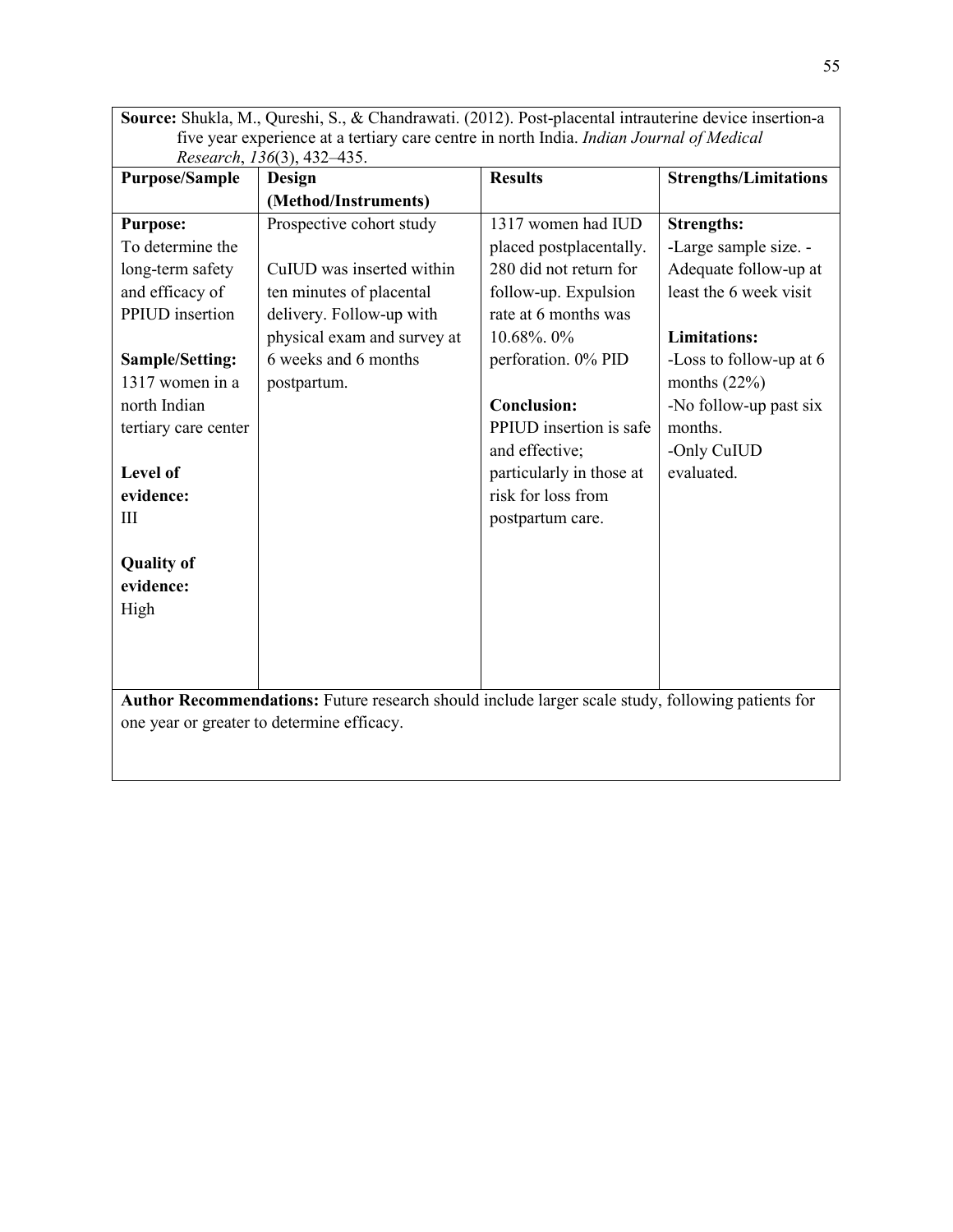**Source:** Soon, R., McGuire, K., Salcedo, J., & Kaneshiro, B. (2018). Immediate versus delayed insertion of the levonorgestrel intrauterine device in postpartum adolescents: A randomized pilot study. *Hawaii Journal of Medicine and Public Health*, *77*(3), 60–65. <https://www.ncbi.nlm.nih.gov/pmc/articles/PMC5845021/>

| <b>Purpose/Sample</b>  | Design                        | <b>Results</b>                   | <b>Strengths/Limitations</b> |
|------------------------|-------------------------------|----------------------------------|------------------------------|
|                        | (Method/Instruments)          |                                  |                              |
| Purpose: To            | Randomized Control Trial      | All 6 postplacental              | <b>Strengths:</b>            |
| evaluate the           | 11 adolescents were           | placements occurred.             | -Randomization               |
| feasibility of a       | randomized into immediate     | At six weeks 2 of the 5          | -No infrastructure           |
| larger scale study     | postplacental IUD insertion   | postpartum IUDs                  | concerns                     |
| evaluating             | within 10 minutes of placenta | occurred because of              |                              |
| adolescents using      | (using hand to fundus or ring | loss to follow-up,               | <b>Limitations:</b>          |
| <b>IUD</b> at 6 months | forceps) or 6-8 weeks         | pregnancy, or no                 | -Pilot study with a          |
| when placed            | postpartum IUD placement.     | longer desiring IUD.             | small sample size and        |
| postplacental vs.      | Follow-up was at 6 weeks      | At 6 months, 4/6                 | the population was           |
| postpartum             | postpartum, 10 weeks          | postplacental IUDs               | limited to adolescents.      |
|                        | postpartum, and 6 months      | remained with one                | -Poor recruitment and        |
| Sample/Setting:        | postpartum. Evaluation        | non-replacement and              | retention                    |
| 11 adolescents; 6      | included pain, bleeding,      | one falling out of               |                              |
| receiving              | satisfaction, and rate of IUD | study. 0 of the 5                |                              |
| postplacental IUD      | use.                          | postpartum placements            |                              |
| and 5 receiving        |                               | had IUD remaining in             |                              |
| postpartum IUD         |                               | place, 2 were pregnant,          |                              |
|                        |                               | 2 were unable to be              |                              |
| Level of               |                               | reached. $(66\% \text{ v } 0\%)$ |                              |
| evidence:              |                               | 80% of PPIUD                     |                              |
| Level II               |                               | preferred this                   |                              |
|                        |                               | placement time                   |                              |
| <b>Quality of</b>      |                               | <b>Conclusion:</b>               |                              |
| evidence:              |                               | Postplacental IUD                |                              |
| Good                   |                               | placement may be a               |                              |
|                        |                               | superior way to capture          |                              |
|                        |                               | women for desired                |                              |
|                        |                               | contraception than               |                              |
|                        |                               | traditional postpartum           |                              |
|                        |                               | timing                           |                              |

**Author Recommendations:** A larger scale study should be performed in a facility that can capture an adequate population size.

**Implications:** Postplacental IUD placement may be a more effective way to capture women for placement of LARC and shorten IPI compared to traditional postpartum placement timelines. Women are more likely to participate in postpartum follow-up with a device in place at the time of birth and are less likely to be pregnant or without contraception at six months postpartum than those that receive IUD at the time of the traditional postpartum visit.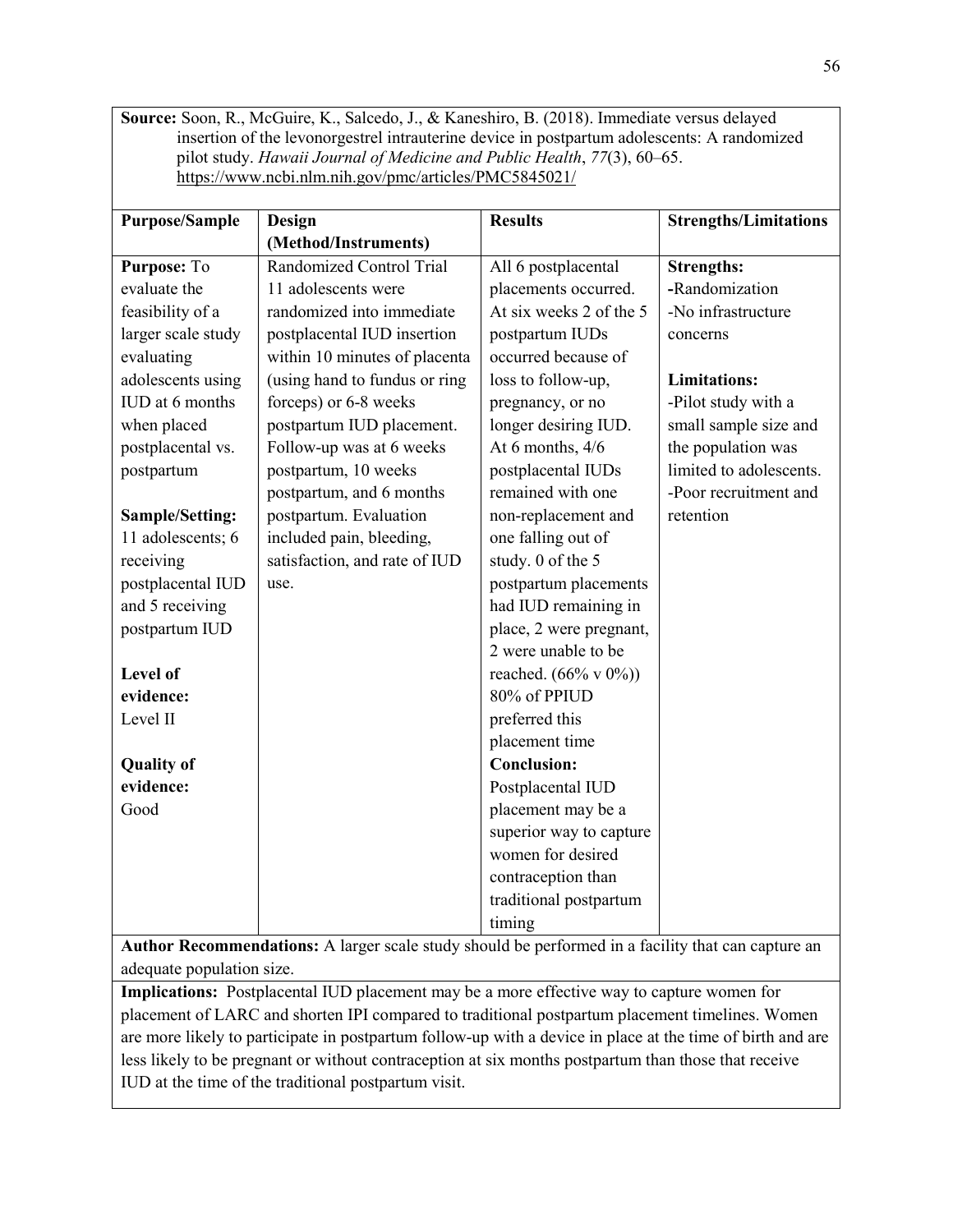**Source:** Sucak, A., Ozcan, S., Çelen, Ş., Çağlar, T., Göksu, G., & Danışman, N. (2015). Immediate postplacental insertion of a copper intrauterine device: A pilot study to evaluate expulsion rate by mode of delivery. *BMC Pregnancy and Childbirth*, *15*(1). [https://doi.org/10.1186/s12884-](https://doi.org/10.1186/s12884-015-0637-6) [015-0637-6](https://doi.org/10.1186/s12884-015-0637-6)

| <b>Purpose/Sample</b> | Design                       | <b>Results</b>             | <b>Strengths/Limitations</b>  |
|-----------------------|------------------------------|----------------------------|-------------------------------|
|                       | (Method/Instruments)         |                            |                               |
| <b>Purpose:</b>       | Prospective Cohort Study     | At 6 and 12 months,        | <b>Strengths:</b> This is the |
| To look at            |                              | vaginal delivery           | first time controlled         |
| expulsion risk        | 160 total women had          | experienced an 11.3%       | trial has exhibited labor     |
| with PPIUD            | CuPPIUD placed. within 10    | expulsion rate (no         | not having a negative         |
| insertion             | minutes postpartum. Follow   | expulsion after 6          | correlation with              |
|                       | up was performed at 6 weeks, | months), unlaboring        | expulsion.                    |
| Sample/Setting:       | 6 months, and 12 months to   | cesarean 6.5% at six       |                               |
| 160 pregnant          | determine continued use and  | months and 8.7% at 12      | <b>Limitations:</b>           |
| women in Ankara,      | satisfaction of use.         | months. Laboring           | -Smaller sample size          |
| Turkey.               |                              | cesarean 8.9% at 6 and     |                               |
|                       |                              | 12 months ( $p = > 0.05$ ) |                               |
| Level of              |                              | in all comparisons).       |                               |
| evidence:             |                              | Multiparity had a          |                               |
| I                     |                              | twofold increase in        |                               |
|                       |                              | expulsion.                 |                               |
| <b>Quality of</b>     |                              |                            |                               |
| evidence:             |                              | <b>Conclusion:</b>         |                               |
| High                  |                              | Rates of expulsion         |                               |
|                       |                              | were similar and the       |                               |
|                       |                              | only independent           |                               |
|                       |                              | factor in expulsion was    |                               |
|                       |                              | parity.                    |                               |

**Author Recommendations:** Larger studies needed to determine the effect of parity and labor on expulsion with PPIUD.

**Implications:** Parity and provider technique may have less to do with expulsion than laboring PPIUD placement.